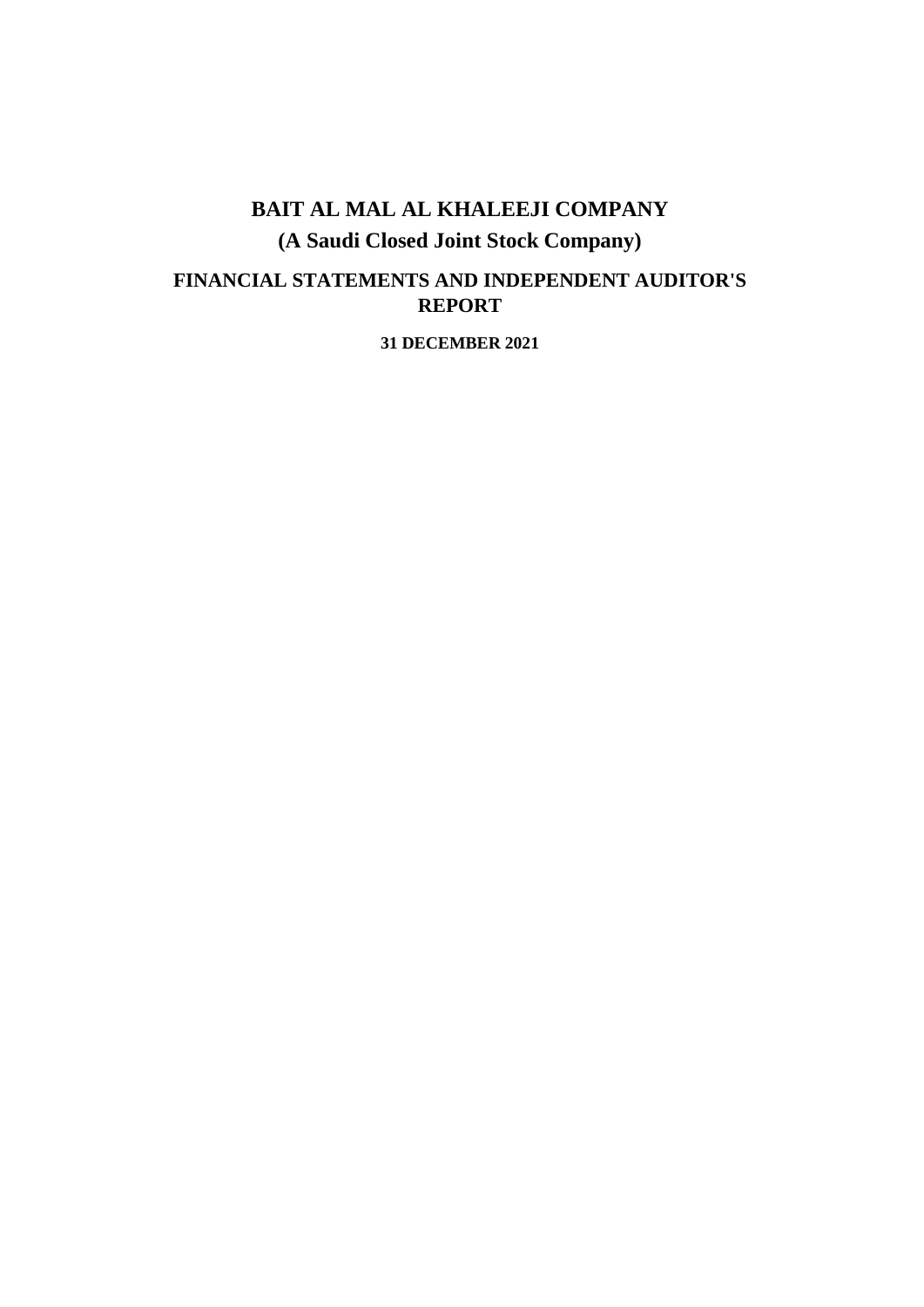### **BAIT AL MAL AL KHALEEJI COMPANY (A Saudi Closed Joint Stock Company) FINANCIAL STATEMENTS AND INDEPENDENT AUDITOR'S REPORT For the year ended 31 December 2021**

| <b>Table of Contents</b>                                   | Page           |
|------------------------------------------------------------|----------------|
| Independent auditor's report                               | $1 - 3$        |
| Statement of profit or loss and other comprehensive income | $\overline{4}$ |
| Statement of financial position                            | 5              |
| Statement of changes in shareholders' equity               | 6              |
| Statement of cash flows                                    | 7              |
| Notes to the financial statements                          | $8 - 38$       |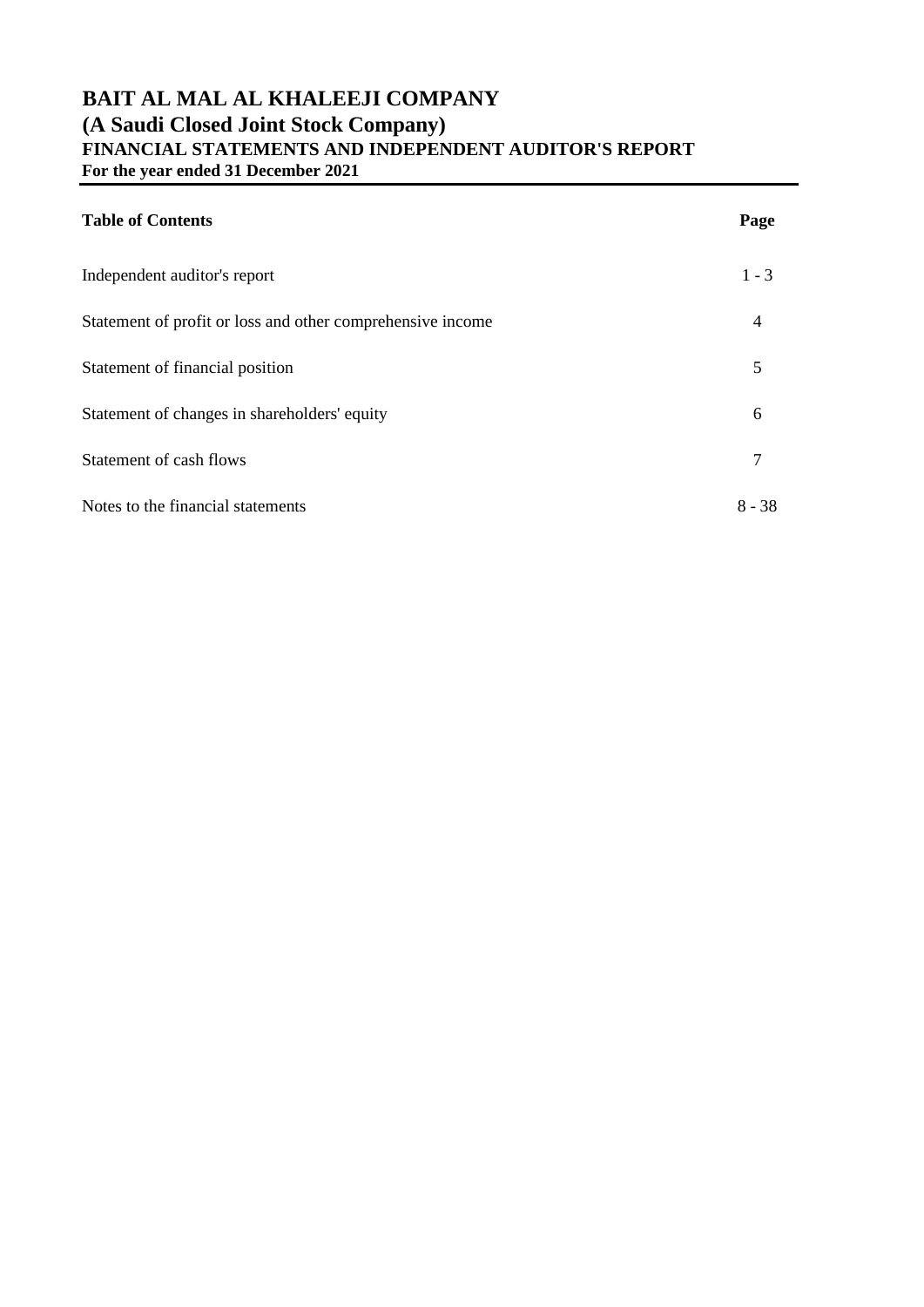

Ernst & Young Professional Services (Professional LLC) Paid-up capital (SR 5,500,000 - Five million five hundred thousand Saudi Rival) Adeer Tower, 15th Floor Prince Turki Bin Abdulaziz Street, Al Khobar Corniche P.O. Box 3795 Al Khobar 31952 Kingdom of Saudi Arabia Head Office - Riyadh

C.R. No. 2051058792

Tel: +966 13 840 4600 Fax: +966 13 882 0087

ev.ksa@sa.ev.com ey.com

#### **INDEPENDENT AUDITOR'S REPORT**  $1/3$ TO THE SHAREHOLDERS OF BAIT AL MAL AL KHALEEJI COMPANY (A Saudi Closed Joint Stock Company)

#### Opinion

We have audited the financial statements of Bait AI Mal AI Khaleeji Company (the "Company"), which comprise the statement of financial position as at 31 December 2021, and the statement of profit or loss and other comprehensive income, statement of changes in shareholders' equity and statement of cash flows for the year then ended, and notes to the financial statements, including a summary of significant accounting policies.

In our opinion, the accompanying financial statements present fairly, in all material respects, the financial position of the Company as at 31 December 2021, and its financial performance and its cash flows for the year then ended in accordance with International Financial Reporting Standard that are endorsed in the Kingdom of Saudi Arabia, and other standards and pronouncements that are endorsed by Saudi Organization for Chartered and Professional Accountants.

#### **Basis for Opinion**

We conducted our audit in accordance with International Standards on Auditing that are endorsed in the Kingdom of Saudi Arabia. Our responsibilities under those standards are further described in the Auditor's Responsibilities for the Audit of the Financial Statements section of our report. We are independent of the Company in accordance with professional code of conduct and ethics endorsed in the Kingdom of Saudi Arabia that are relevant to our audit of the financial statements, and we have fulfilled our other ethical responsibilities in accordance with these requirements. We believe that the audit evidence we have obtained is sufficient and appropriate to provide a basis for our opinion.

#### Responsibilities of Management and Those Charged with Governance for the Financial Statements

Management is responsible for the preparation and fair presentation of the financial statements in accordance with International Financial Reporting Standard that are endorsed in the Kingdom of Saudi Arabia, and other standards and pronouncements that are endorsed by Saudi Organization for Charted and Professional Accountants and the provisions of Companies' Law and Company's Bylaws, and for such internal control as management determines is necessary to enable the preparation of financial statements that are free from material misstatement, whether due to fraud or error.

In preparing the financial statements, management is responsible for assessing the Company's ability to continue as a going concern, disclosing, as applicable, matters related to going concern and using the going concern basis of accounting unless management either intends to liguidate the Company or to cease operations, or has no realistic alternative but to do so.

Those charged with governance are responsible for overseeing the Company's financial reporting process.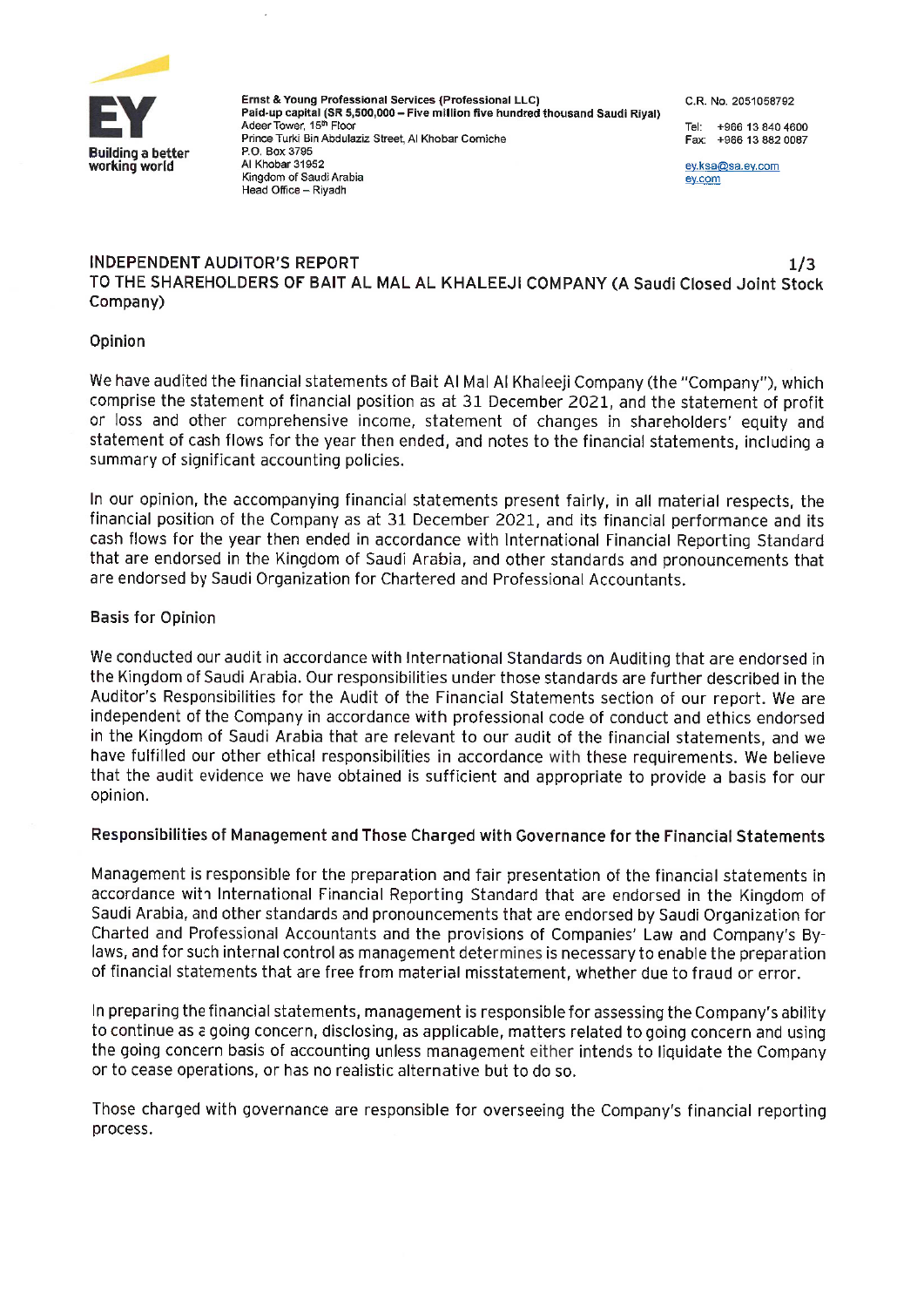

#### **INDEPENDENT AUDITOR'S REPORT**  $2/3$ TO THE SHAREHOLDERS OF BAIT AL MAL AL KHALEEJI COMPANY (A Saudi Closed Joint Stock Company) - continued

#### Auditor's Responsibilities for the Audit of the Financial Statements

Our objectives are to obtain reasonable assurance about whether the financial statements as a whole are free from material misstatement, whether due to fraud or error, and to issue an auditor's report that includes our opinion. Reasonable assurance is a high level of assurance, but is not a guarantee that an audit conducted in accordance with International Standards on Auditing that are endorsed in the Kingdom of Saudi Arabia will always detect a material misstatement when it exists. Misstatements can arise from fraud or error and are considered material if, individually or in the aggregate, they could reasonably be expected to influence the economic decisions of users taken on the basis of these financial statements.

As part of an audit in accordance with International Standards on Auditing that are endorsed in the Kingdom of Saudi Arabia, we exercise professional judgment and maintain professional skepticism throughout the audit. We also:

- Identify and assess the risks of material misstatement of the financial statements, whether  $\bullet$ due to fraud or error, design and perform audit procedures responsive to those risks, and obtain audit evidence that is sufficient and appropriate to provide a basis for our opinion. The risk of not detecting a material misstatement resulting from fraud is higher than for one resulting from error, as fraud may involve collusion, forgery, intentional omissions, misrepresentations, or the override of internal control.
- Obtain an understanding of internal control relevant to the audit in order to design audit  $\bullet$ procedures that are appropriate in the circumstances, but not for the purpose of expressing an opinion on the effectiveness of the Company's internal control.
- Evaluate the appropriateness of accounting policies used and the reasonableness of accounting estimates and related disclosures made by management.
- Conclude on the appropriateness of management's use of the going concern basis of  $\bullet$ accounting and, based on the audit evidence obtained, whether a material uncertainty exists related to events or conditions that may cast significant doubt on the Company's ability to continue as a going concern. If we conclude that a material uncertainty exists, we are required to draw attention in our auditor's report to the related disclosures in the financial statements or, if such disclosures are inadequate, to modify our opinion. Our conclusions are based on the audit evidence obtained up to the date of our auditor's report. However, future events or conditions may cause the Company to cease to continue as a going concern.
- Evaluate the overall presentation, structure and content of the financial statements, including the disclosures, and whether the financial statements represent the underlying transactions and events in a manner that achieves fair presentation.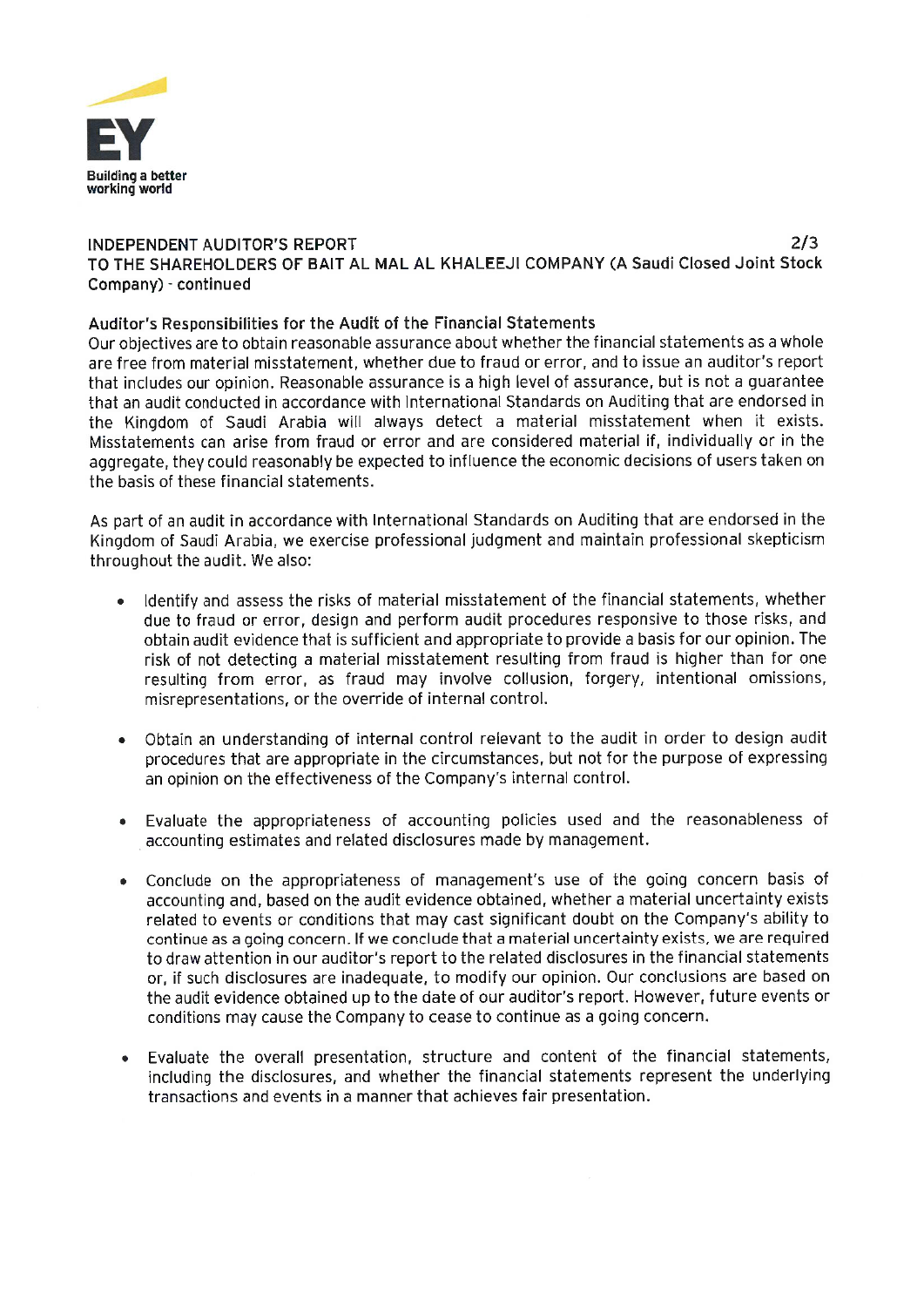

#### $3/3$ INDEPENDENT AUDITOR'S REPORT TO THE SHAREHOLDERS OF BAIT AL MAL AL KHALEEJI COMPANY (A Saudi Closed Joint Stock Company)) - continued

#### Auditor's Responsibilities for the Audit of the Financial Statements (continued)

We communicate with those charged with governance regarding, among other matters, the planned scope and timing of the audit and significant audit findings, including any significant deficiencies in internal control that we identify during our audit.

for Ernst & Young Professional services

Marwan S. AlAfalig **Certified Public Accountant** Registration No. 422

Alkhobar: 28 Sh'aban 1443H 31 March 2022

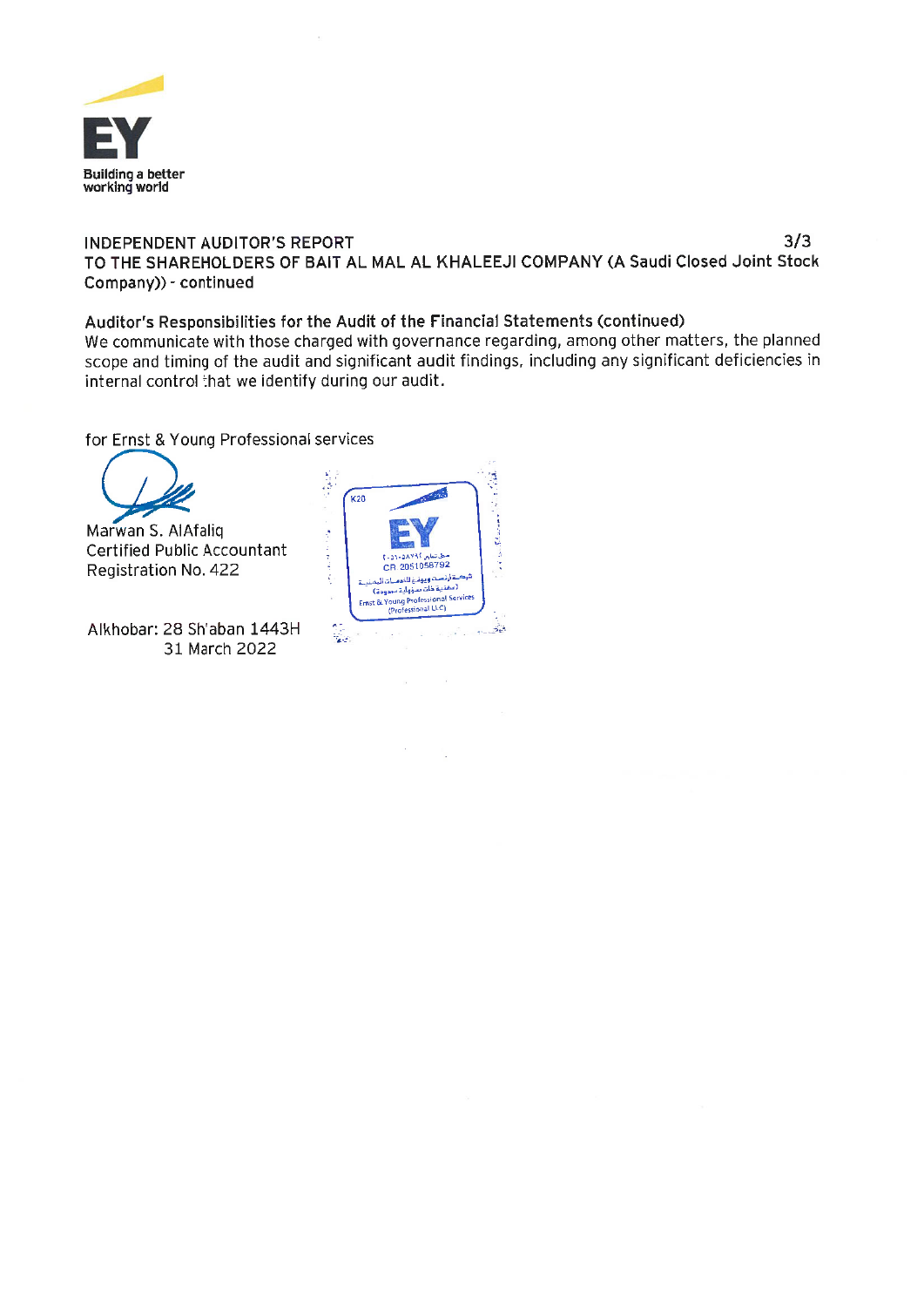### (A Saudi Closed Joint Stock Company)

### STATEMENT OF PROFIT OR LOSS AND OTHER COMPREHENSIVE INCOME

For the year ended 31 December 2021

|                                                                                          |              | 2021          | 2020        |
|------------------------------------------------------------------------------------------|--------------|---------------|-------------|
|                                                                                          | <b>Notes</b> | $S_{I\!\!R}$  | <b>SR</b>   |
| Revenue from contracts with customers                                                    | 5            | 2,159,397     | 7,461,844   |
| Realised gains / (losses) on sale of investments at fair value<br>through profit or loss |              | 1,251,157     | (51, 496)   |
| Unrealised gains / (losses) on investments at fair value through<br>profit or loss       |              | 480,368       | (510, 621)  |
| Dividends income                                                                         |              | 789,520       | 697,864     |
| Other income                                                                             |              | 510,882       | 38,150      |
| <b>TOTAL REVENUE</b>                                                                     |              | 5,191,324     | 7,635,741   |
| General and administration expenses                                                      | 9            | (4, 121, 733) | (4,954,213) |
| Finance costs                                                                            | 10           | (437, 140)    | (513,095)   |
| Share of loss of an associate                                                            | 15           |               | (240,000)   |
| PROFIT BEFORE ZAKAT                                                                      |              | 632,451       | 1,928,433   |
| Zakat                                                                                    | 11           | (234,070)     | (249, 757)  |
| PROFIT FOR THE YEAR                                                                      |              | 398,381       | 1,678,676   |
| Other comprehensive income                                                               |              |               |             |
| Other comprehensive income not to be reclassified to                                     |              |               |             |
| profit or loss in subsequent periods (net of zakat):                                     |              |               |             |
| Actuarial gain on employee's defined benefit liabilities                                 | 20           | 125,648       | 10,373      |
| Other comprehensive income for the year                                                  |              | 125,648       | 10,373      |
| TOTAL COMPREHENSIVE INCOME FOR THE YEAR                                                  |              | 524,029       | 1,689,049   |
| <b>EARNING PER SHARE</b>                                                                 |              |               |             |
| Basic and diluted earning per share from profit for the year                             | 24           | 0.00525       | 0.20983     |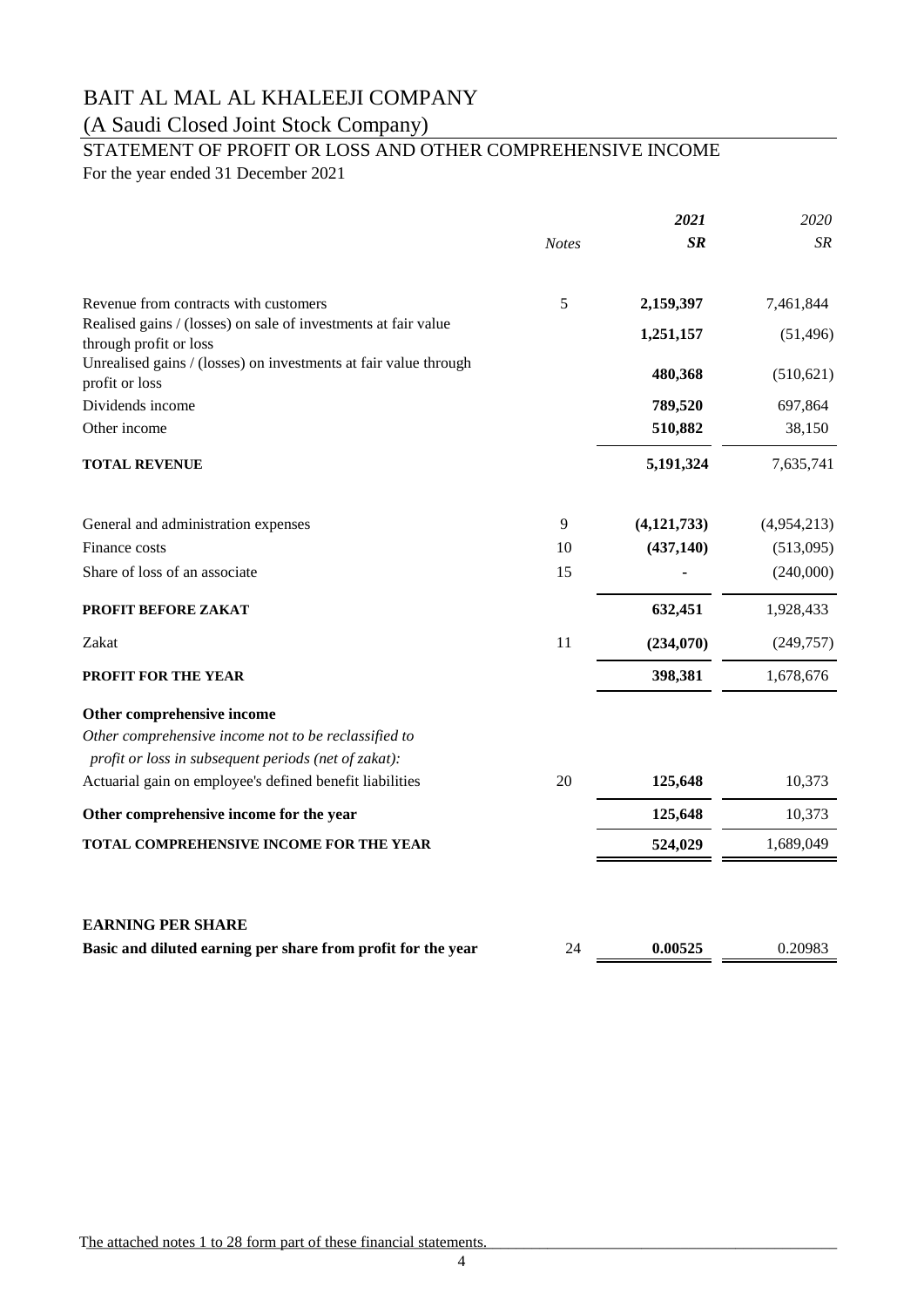### (A Saudi Closed Joint Stock Company)

### STATEMENT OF FINANCIAL POSITION

As at 31 December 2021

|                                                       |              | 2021           | 2020         |
|-------------------------------------------------------|--------------|----------------|--------------|
|                                                       | <b>Notes</b> | SR             | ${\cal SR}$  |
| <b>ASSETS</b>                                         |              |                |              |
| <b>NON-CURRENT ASSETS</b>                             |              |                |              |
| Leasehold improvements, furniture and vehicles        | 12           | 1,676          | 3,129        |
| Intangible assets                                     | 13           |                | 97           |
| Investment properties                                 | 14           | 28,572,214     | 28,572,214   |
| Financial assets at fair value through profit or loss | 17           | 18,163,130     | 17,757,250   |
| Right- of- use assets                                 | 16           | 849,345        | 5,306,867    |
| TOTAL NON-CURRENT ASSETS                              |              | 47,586,365     | 51,639,557   |
| <b>CURRENT ASSETS</b>                                 |              |                |              |
| Financial assets at fair value through profit or loss | 17           | 692,774        | 4,525,002    |
| Amounts due from related parties                      | 22           | 6,709,473      | 6,580,289    |
| Prepayments and other receivables                     | 18           | 1,159,400      | 278,581      |
| Bank balances and cash                                |              | 2,070,257      | 671,218      |
| <b>TOTAL CURRENT ASSETS</b>                           |              | 10,631,904     | 12,055,090   |
| <b>TOTAL ASSETS</b>                                   |              | 58,218,269     | 63,694,647   |
| <b>SHAREHOLDERS' EQUITY AND LIABILITIES</b>           |              |                |              |
| <b>SHAREHOLDERS' EQUITY</b>                           |              |                |              |
| Share capital                                         | 19           | 80,000,000     | 80,000,000   |
| <b>Accumulated losses</b>                             |              | (30, 153, 144) | (30,677,173) |
| <b>TOTAL SHAREHOLDERS' EQUITY</b>                     |              | 49,846,856     | 49,322,827   |
| <b>NON-CURRENT LIABILITIES</b>                        |              |                |              |
| Term loan                                             | 23           |                | 6,320,435    |
| Employees' defined benefit liabilities                | 20           | 203,113        | 339,280      |
| Lease liability - non current                         | 16           | 566,229        | 4,721,647    |
| TOTAL NON-CURRENT LIABILITIES                         |              | 769,342        | 11,381,362   |
| <b>CURRENT LIABILITIES</b>                            |              |                |              |
| Term loan                                             | 23           | 6,320,435      |              |
| Accruals and other payables                           | 21           | 765,535        | 1,627,267    |
| Zakat provision                                       | 11           | 232,985        | 493,888      |
| Lease liability                                       | 16           | 283,116        | 869,303      |
| <b>TOTAL CURRENT LIABILITIES</b>                      |              | 7,602,071      | 2,990,458    |
| <b>TOTAL LIABILITIES</b>                              |              | 8,371,413      | 14,371,820   |
| TOTAL SHAREHOLDERS' EQUITY AND LIABILITIES            |              | 58,218,269     | 63,694,647   |
|                                                       |              |                |              |

The attached notes 1 to 28 form part of these financial statements.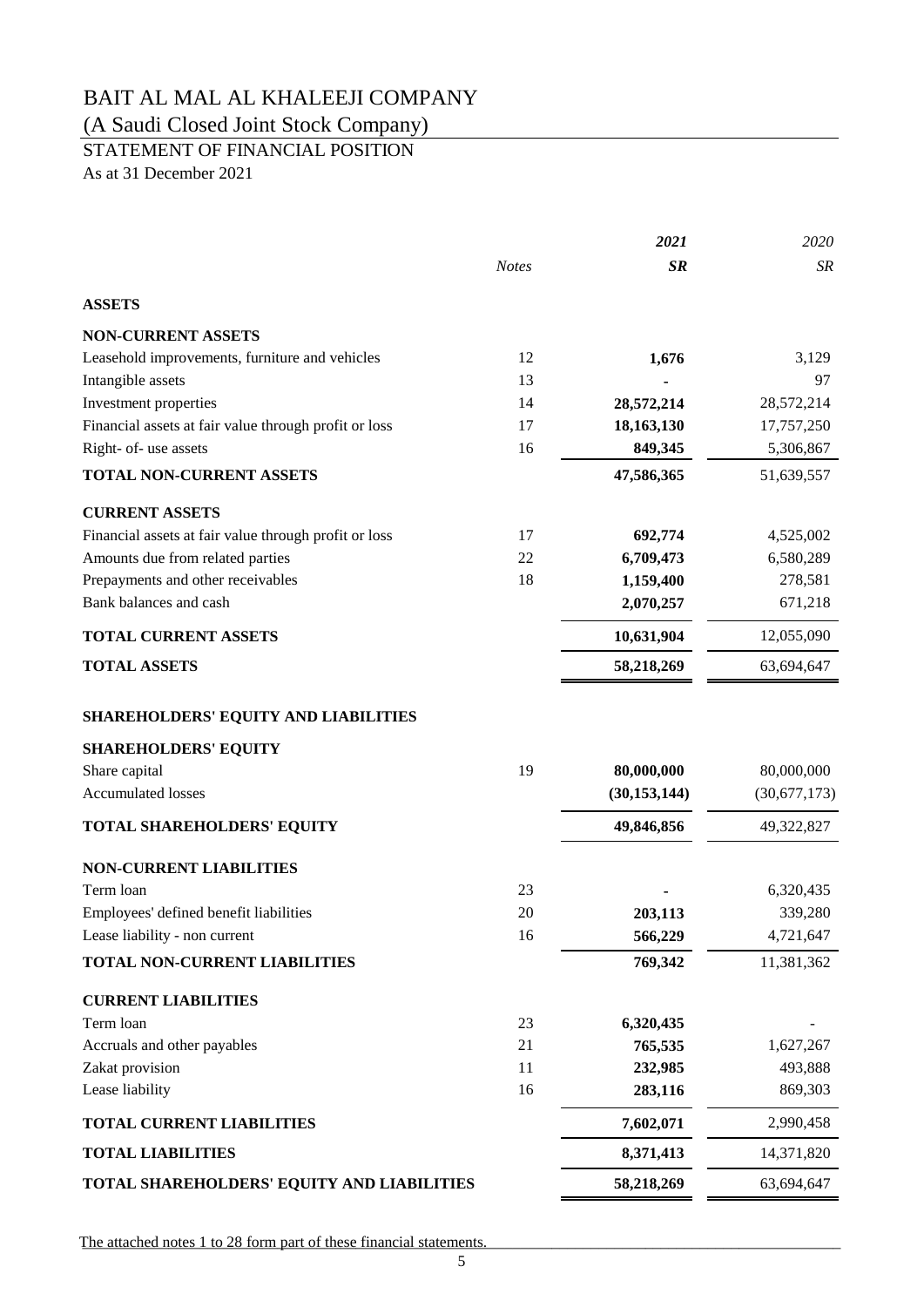### (A Saudi Closed Joint Stock Company)

### STATEMENT OF CHANGES IN SHAREHOLDERS' EQUITY

For the year ended 31 December 2021

|                                       | Share capital | Accumulated<br>losses | Total      |
|---------------------------------------|---------------|-----------------------|------------|
|                                       | SR            | SR                    | SR         |
| Balance as at 1 January 2020          | 80,000,000    | (32, 366, 222)        | 47,633,778 |
| Profit for the year                   |               | 1,678,676             | 1,678,676  |
| Other comprehensive income            |               | 10,373                | 10,373     |
| Total comprehensive income            |               | 1,689,049             | 1,689,049  |
| Balance as at 31 December 2020        | 80,000,000    | (30,677,173)          | 49,322,827 |
| Profit for the year                   |               | 398,381               | 398,381    |
| Other comprehensive income            |               | 125,648               | 125,648    |
| Total comprehensive income            |               | 524,029               | 524,029    |
| <b>Balance as at 31 December 2021</b> | 80,000,000    | (30, 153, 144)        | 49,846,856 |

The attached notes 1 to 28 form part of these financial statements.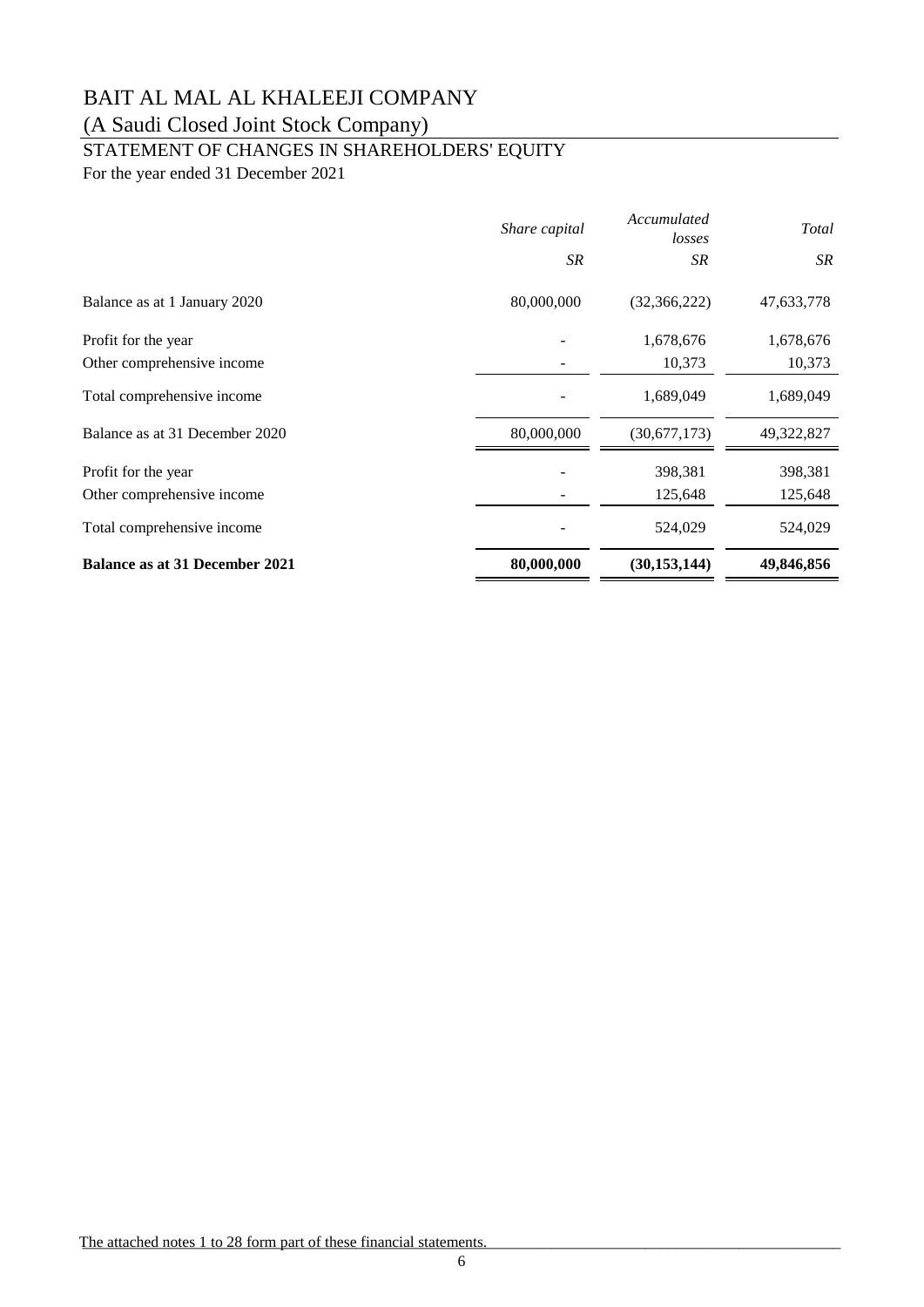### (A Saudi Closed Joint Stock Company)

### STATEMENT OF CASH FLOWS

For the year ended 31 December 2021

|                                                                                | 2021       | 2020        |
|--------------------------------------------------------------------------------|------------|-------------|
|                                                                                | <b>SR</b>  | <b>SR</b>   |
| <b>OPERATING ACTIVITIES</b>                                                    |            |             |
| Profit before zakat for the year                                               | 632,451    | 1,928,433   |
| Adjustments to reconcile profit before zakat to net cash flows:                |            |             |
| Depreciation                                                                   | 1,453      | 11,240      |
| Amortization                                                                   | 97         | 4,797       |
| Depreciation of right of use assets                                            | 681,543    | 676,784     |
| Unrealised (gains) / losses on investments at fair value through profit or los | (480, 368) | 510,621     |
| Share of loss of an associate                                                  |            | 240,000     |
| Finance costs                                                                  | 437,140    | 513,095     |
| Other income                                                                   | (510, 882) |             |
| Employees' defined benefit liabilities provision                               | 61,515     | 115,716     |
|                                                                                | 822,949    | 4,000,686   |
| Working capital adjustments:                                                   |            |             |
| Amounts due from related parties                                               | (129, 184) | (6,366,162) |
| Prepayments and other receivables                                              | (880, 819) | (60, 453)   |
| Financial assets at fair value through profit or loss                          | 3,906,716  | 1,236,490   |
| Accruals and other payables                                                    | (861,732)  | 927,068     |
| Cash from/(used in) operating activities                                       | 2,857,930  | (262, 371)  |
| Zakat paid                                                                     | (494, 973) | (244, 622)  |
| Finance costs paid                                                             | (167, 638) | (216, 650)  |
| Employees' defined benefit liabilities paid                                    | (78,200)   | (112, 536)  |
| Net cash from/(used in) operating activities                                   | 2,117,119  | (836, 179)  |
| <b>INVESTING ACTIVITY</b>                                                      |            |             |
| Purchases of leasehold improvements, furniture and vehicles                    |            | (1,600)     |
| Net cash used in investing activity                                            |            | (1,600)     |
| <b>FINANCING ACTIVITY</b>                                                      |            |             |
| Payments for lease obligiations                                                | (718,080)  | (718,080)   |
| Net cash flows used in financing activity                                      | (718,080)  | (718,080)   |
|                                                                                |            |             |
| <b>INCREASE / (DECREASE) IN BANK BALANCES AND CASH</b>                         | 1,399,039  | (1,555,859) |
| Bank balances and cash at the beginning of the year                            | 671,218    | 2,227,077   |
| BANK BALANCES AND CASH AT THE END OF THE YEAR                                  | 2,070,257  | 671,218     |

The attached notes 1 to 28 form part of these financial statements.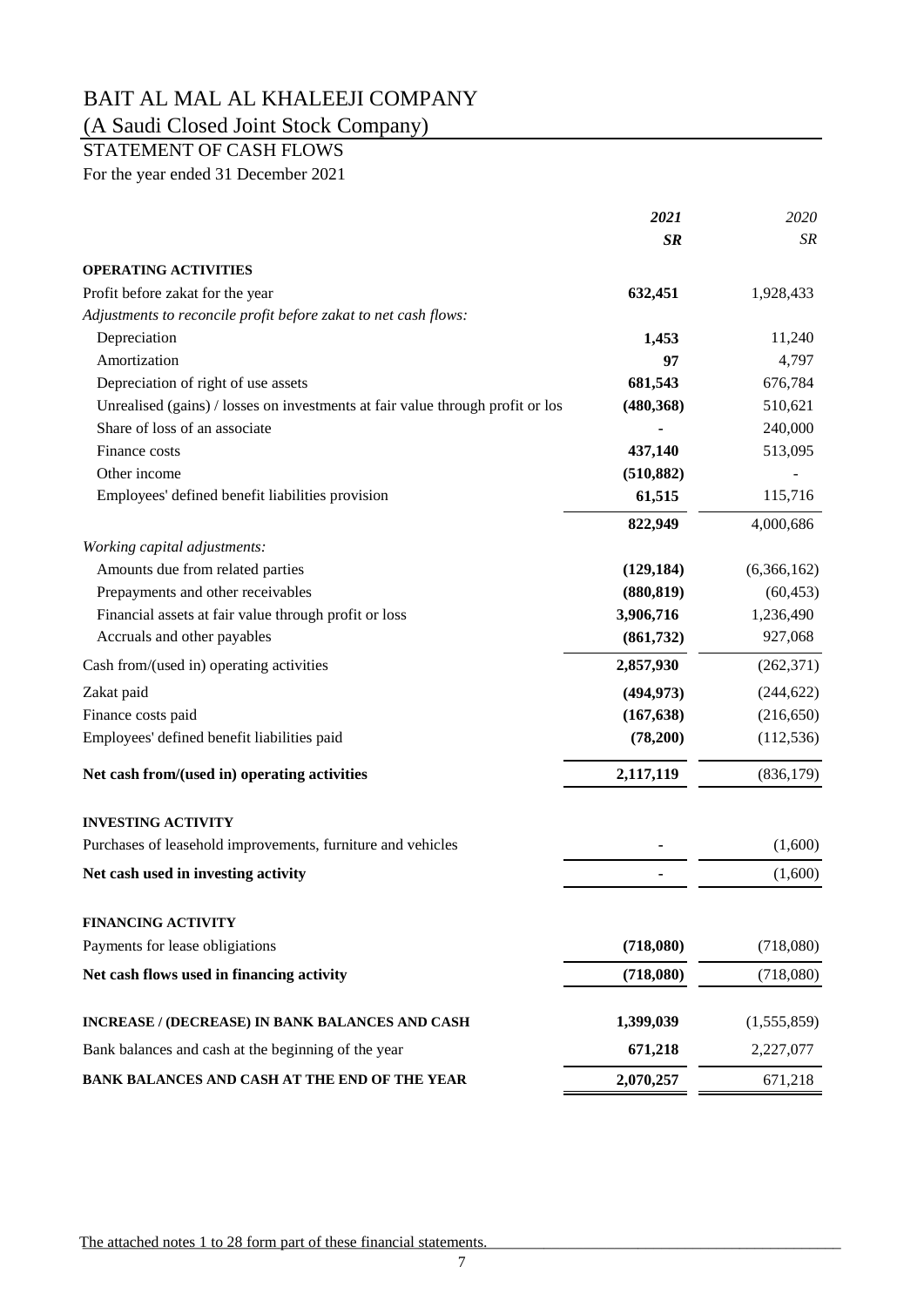NOTES TO THE FINANCIAL STATEMENTS

At 31 December 2021

#### **1 CORPORATE INFORMATION**

- **1.1** Bait Al Mal Al Khaleeji Company (the "Company") is a Saudi Closed Joint Stock Company registered in the Kingdom of Saudi Arabia in accordance with Ministerial Resolution number 133/Q dated 25 Rabi'II 1430H, corresponding to 21 April 2009. The Company is operating under commercial registration number 2050065112 issued in Dammam on 23 Jumada Al-Awwal 1430 H (corresponding to 18 May 2009). The registered address of the company is P.O. Box 9177, Dammam 31413, Kingdom of Saudi Arabia.
- **1.2** The Company is engaged in dealing as a principal, managing mutual funds and providing consultation and safekeeping services for securities business in accordance with its licenses No. 08123-37 and No. 15/5967/6/1/S dated 19 Jumada Al-Awwal 1436 H (corresponding to 10 March 2015), issued by the Capital Market Authority ("CMA").
- **1.3** The Company is wholly owned by GCC shareholders.
- **1.4** The Company's principal place of business is in Dammam city, Kingdom of Saudi Arabia.
- **1.5** The financial statements of the Company as of 31 December 2021 were authorised for issuance by the Board of Directors on 28 Sh`aban 1443H (coressponding to 31 March 2022).

#### **2 BASIS OF PREPARATION**

These financial statements have been prepared in accordance with International Financial Reporting Standards ("IFRS") as endorsed in the Kingdom of Saudi Arabia ("KSA") and other standards and pronouncements that are issued by the Saudi Organization for Chartered and Professional Accountants ("SOCPA") (collectively referred to as "IFRS as endorsed in KSA").

The preparation of the Company's financial statements requires management to make judgments, estimates and assumptions that affect the reported amounts of revenues, expenses, assets and liabilities and the accompanying disclosures, and the disclosure of contingent liabilities, at the reporting date. However, uncertainty about these assumptions and estimates could result in outcomes that could require a material adjustment to the carrying amount of the asset or liability affected in the future period.

These estimates and assumptions are based upon experience and various other factors that are believed to be reasonable under the circumstances and are used to judge the carrying values of assets and liabilities that are not readily apparent from other sources. The estimates and underlying assumptions are reviewed on an ongoing basis. Revisions to accounting estimates are recognised in the period in which the estimates are revised or in the revision period and future periods if the changed estimates affect both current and future periods.

These financial statements are prepared using historical cost convention, except where IFRSs as endorsed in KSA requires other measurement basis as disclosed in note 3. These financial statements are presented in Saudi Riyals ("SR") which is also the functional currency of the Company and rounded to the nearest Saudi Riyals (except when otherwise indicated).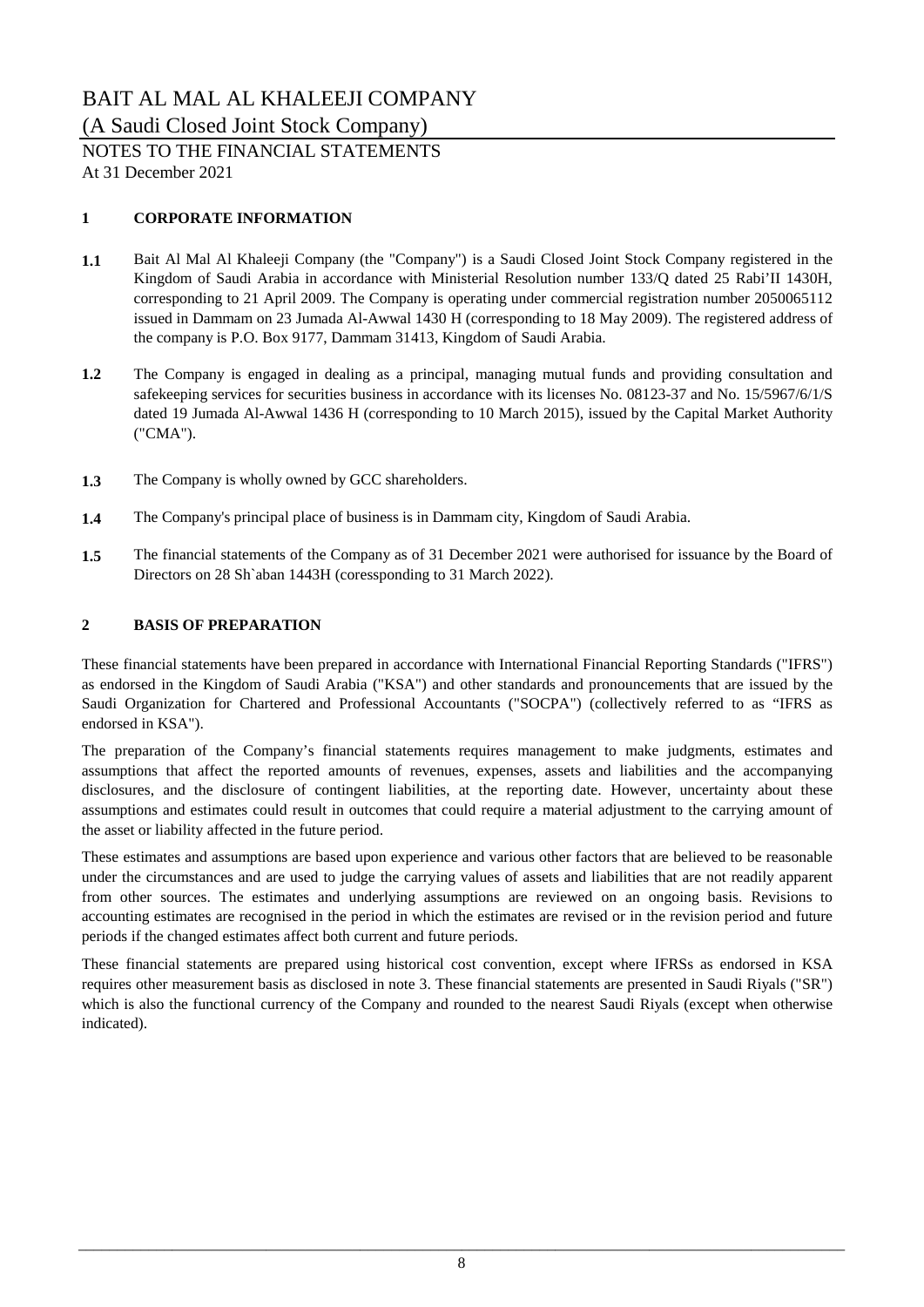### (A Saudi Closed Joint Stock Company)

## NOTES TO THE FINANCIAL STATEMENTS (continued)

At 31 December 2021

#### **3 SIGNIFICANT ACCOUNTING POLICIES**

The following are the significant accounting policies adopted in preparation of the financial statements:

#### **3.1 Fair value measurement**

Fair value is the price that would be received to sell an asset or paid to transfer a liability in an orderly transaction between market participants at the measurement date. The fair value measurement is based on the presumption that the transaction to sell the asset or transfer the liability takes place either:

- In the principal market for the asset or liability; or
- In the absence of a principal market, in the most advantageous market for the asset or liability.

The principal or the most advantageous market must be accessible by the Company.

The fair value of an asset or a liability is measured using the assumptions that market participants would use when pricing the asset or liability, assuming that market participants act in their economic best interest.

A fair value measurement of a non-financial asset takes into account a market participant's ability to generate economic benefits by using the asset in its highest and best use or by selling it to another market participant that would use the asset in its highest and best use.

The Company uses valuation techniques that are appropriate in the circumstances and for which sufficient data are available to measure fair value, maximizing use of relevant observable inputs and minimizing use of unobservable inputs.

All assets and liabilities for which fair value is measured or disclosed in the financial statements are categorized within fair value hierarchy, described as follows, based on the lowest level input that is significant to the fair value measurement as a whole:

- Level 1 Ouoted (unadjusted) market prices in active markets for identical assets or liabilities.
- Level 2 Valuation techniques for which the lowest level input that is significant to the fair value measurement is directly or indirectly observable.
- Level 3 Valuation techniques for which the lowest level input that is significant to the fair value measurement is unobservable.

For the purpose of fair value disclosures, the Company has determined classes of assets and liabilities on the basis of the nature, characteristics and risks of the asset or liability and the level of the fair value hierarchy, as explained above.

#### **3.2 Revenue from contracts with customers**

The Company recognises revenue from managing mutual funds, providing consultation and safekeeping services for securities business and dividend income received from equity investments.

- Revenue from managing assets services (including mutual funds) is recognised based on the applicable management agreements and recognised as they are earned over time. Management fees is earned on daily basis for an annual percentage of the Net Assets Value (NAV) of the funds managed by the Company. Management fees is variable based on the change in NAV. The Company estimates the amount of consideration to which it will be entitled in exchange for its services. The variable consideration is estimated at contract inception and constrained until it is highly probable that a significant revenue reversal in the amount of cumulative revenue recognised will not occur when the associated uncertainty with the variable consideration is subsequently resolved.
- Revenue from subscription fee is recognised upon subscription to the fund, revenue is recognised at a point of time (subscription time).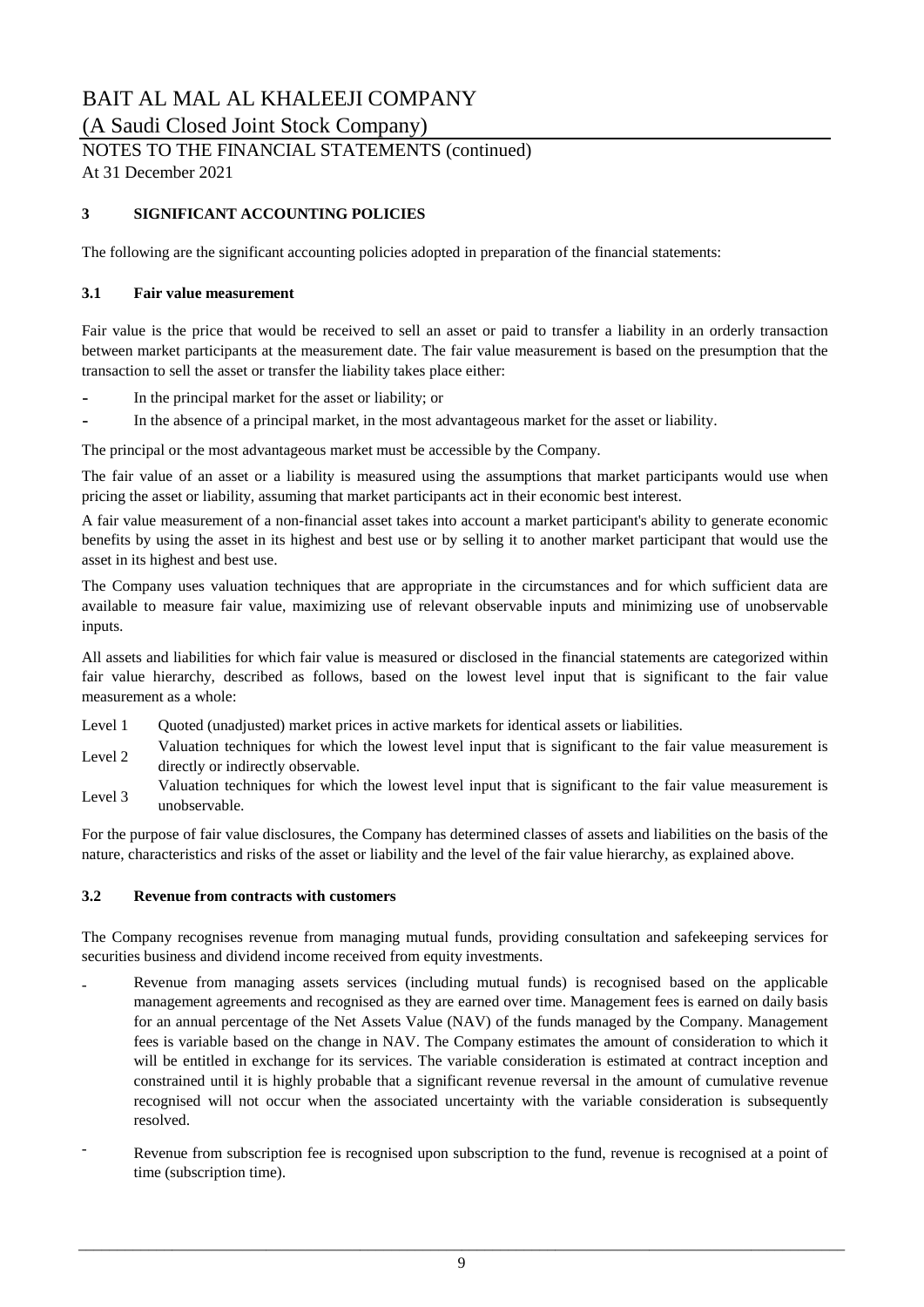#### At 31 December 2021 NOTES TO THE FINANCIAL STATEMENTS (continued)

### **3 SIGNIFICANT ACCOUNTING POLICIES (continued)**

#### **3.2 Revenue from contracts with customers (continued)**

- Revenue from Custody fees is recognised based on the applicable management agreements and recognised as they are earned over time. Custody fees is earned on daily basis for an annual percentage of the Net Assets Value (NAV) of the funds managed by the Company. In accordance with Capital Market Authority regulations effective in 2018; Fund manager should be segregated from Custodian.
- Dividends income from investments are recognised when the right to receive dividends is established.

#### **3.3 Expenses**

All the Company's expenses, except for finance costs, are general and administrative expenses.

#### **3.4 Borrowing cost**

Borrowing costs directly attributable to the acquisition, construction or production of an asset that necessarily takes a substantial period of time to get ready for its intended use or sale are capitalized as part of the cost of the respective assets. All other borrowing costs are expensed in the period they occur. Borrowing costs consist of interest and other costs that an entity incurs in connection with the borrowing of funds.

#### **3.5 Cash dividend distribution to equity holders**

The Company recognises a liability to pay a dividend to equity holders when the distribution is authorized and the distribution is no longer at the discretion of the Company. As per provisions of Companies' Law, a distribution is authorized when it is approved by the shareholders. A corresponding amount is recognised directly in statement of changes in shareholders' equity.

#### **3.6 Foreign currencies**

Transactions in foreign currencies are initially recorded by the Company at their respective spot rates at the date the transaction first qualifies for recognition. Monetary assets and liabilities denominated in foreign currencies are translated at the currency spot rates of exchange at the reporting date. Differences arising on settlement or translation of monetary items are recognised in the statement of profit or loss and other comprehensive income.

#### **3.7 Zakat and indirect tax**

#### **Zakat**

Zakat is provided for in accordance with Saudi Arabian fiscal regulations and are charged to the statement of profit or loss and other comprehensive income.

#### **Value added tax (VAT)**

Assets and expenses are recognised net of amount of VAT, except when VAT incurred on a purchase of assets or services is not recoverable from the Zakat , Tax and Customs Authority ("ZATCA"), in which case, VAT is recognised as part of the cost of acquisition of the asset or as part of the expense item, as applicable.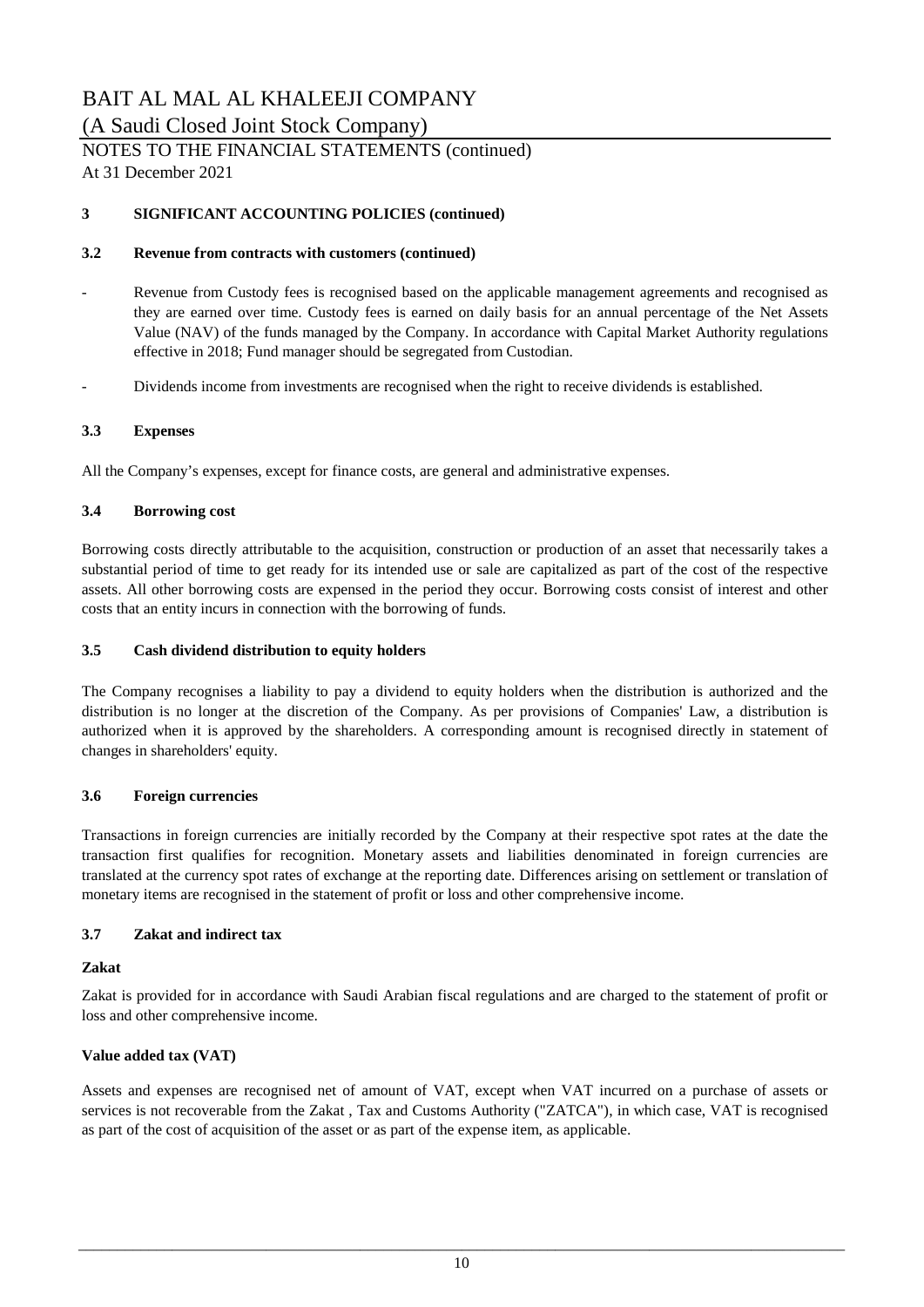# NOTES TO THE FINANCIAL STATEMENTS (continued)

At 31 December 2021

#### **3 SIGNIFICANT ACCOUNTING POLICIES (continued)**

#### **3.7 Zakat and indirect tax (continued)**

#### **Value added tax (VAT) (continued)**

The net amount of VAT recoverable from, or payable to, the ZATCA is included as part of other receivables or other payables.

#### **3.8 Current versus non-current classification**

The Company presents assets and liabilities in the statement of financial position based on current / non-current classification. An asset is current when:

- It is expected to be realized or intended to sold or consumed in normal operating cycle;
- It is held primarily for the purpose of trading;
- It is expected to be realized within twelve months after the reporting period; or
- It is cash or a cash equivalent unless restricted from being exchanged or used to settle a liability for at least twelve months after the reporting period.

All other assets are classified as non-current. A liability is current when:

- It is expected to be settled in normal operating cycle;
- It is held primarily for the purpose of trading;
- It is due to be settled within twelve months after the reporting period; or
- There is no unconditional right to defer settlement of liability for at least 12 months after the reporting period.

The Company classifies all other liabilities as non-current.

#### **3.9 Leasehold improvements, furniture and vehicles / depreciation**

Leasehold improvements, furniture and vehicles are stated at cost, net of accumulated depreciation and accumulated impairment losses, if any. Such cost includes the cost of replacing part of the Leasehold improvements, furniture and vehicles and borrowing costs for long-term projects if the recognition criteria are met. When significant parts of Leasehold improvements, furniture and vehicles are required to be replaced at intervals, the Company depreciates them separately based on their specific useful lives. Likewise, when a major inspection is performed, its cost is recognised in the carrying amount of the Leasehold improvements, furniture and vehicles as a replacement if the recognition criteria are satisfied. All other repair and maintenance costs are recognised in statement of profit or loss and other comprehensive income as incurred.

Depreciation is calculated on a straight-line basis over the estimated useful lives of the assets, as follows:

| $\sim$ $-$      | Leasehold improvements                   | 4 years or lease term, whichever is shorter |
|-----------------|------------------------------------------|---------------------------------------------|
| $\sim 100$      | Furniture, fixtures and office equipment | 4 years                                     |
| $\sim$ 10 $\pm$ | Vehicles                                 | 4 years                                     |

An item of Leasehold improvements, furniture and vehicles and any significant part initially recognised is derecognised upon disposal or when no future economic benefits are expected from its use or disposal. Any gain or loss arising on derecognition of the asset (calculated as the difference between the net disposal proceeds and the carrying amount of the asset) is included in the statement of profit or loss when the asset is derecognised. The residual values, useful lives and methods of depreciation of Leasehold improvements, furniture and vehicles are reviewed at each financial year end and adjusted prospectively, if appropriate.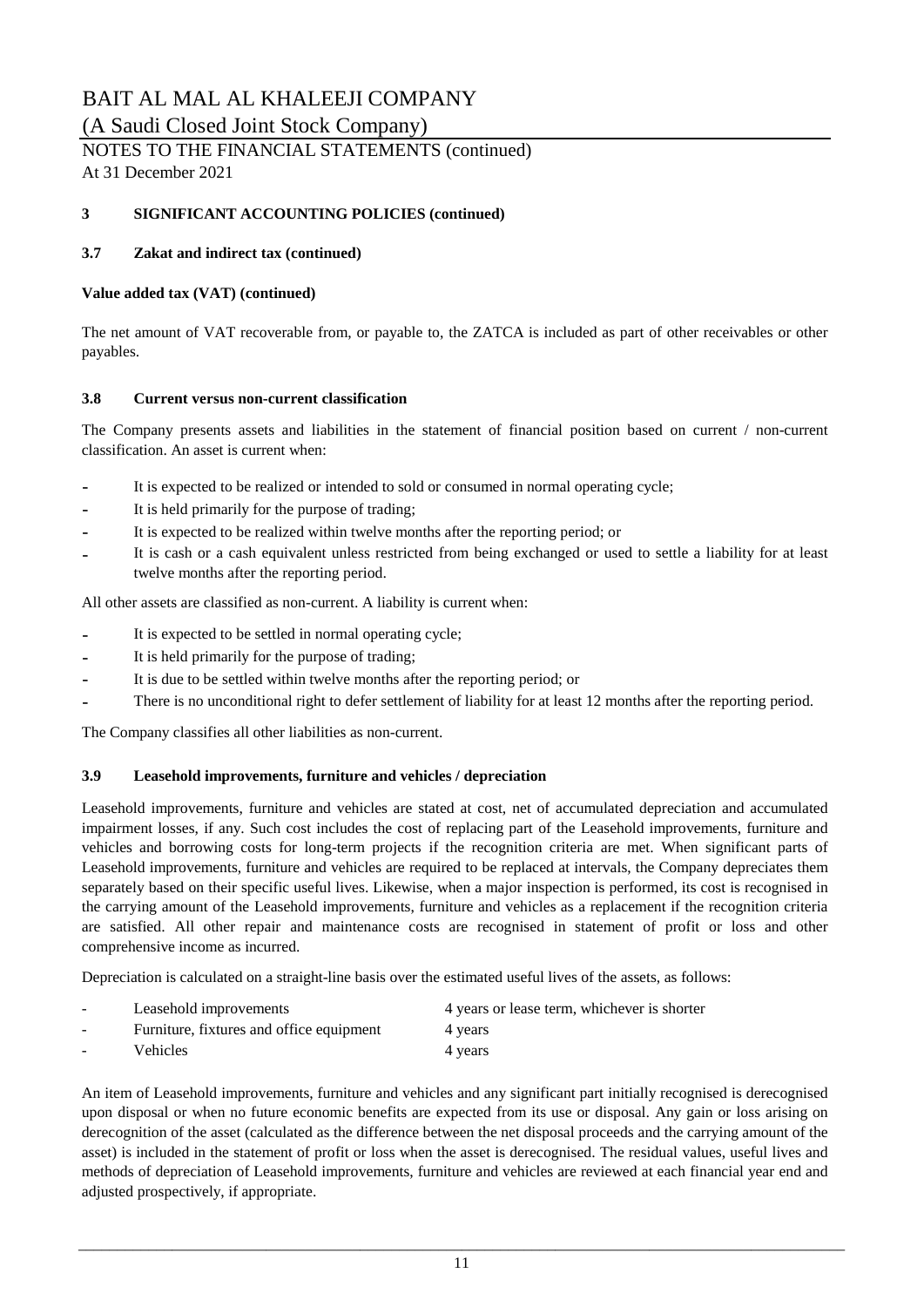At 31 December 2021 NOTES TO THE FINANCIAL STATEMENTS (continued)

#### **3 SIGNIFICANT ACCOUNTING POLICIES (continued)**

#### **3.10 Intangible assets**

Intangible assets acquired separately are measured on initial recognition at cost. The cost of intangible assets acquired in a business combination is their fair value at the date of acquisition. Following initial recognition, intangible assets are carried at cost less any accumulated amortisation and accumulated impairment losses.

The useful lives of intangible assets are assessed as either finite or indefinite.

Intangible assets with finite lives are amortised over the useful economic life and assessed for impairment whenever there is an indication that the intangible asset may be impaired. The amortisation period and the amortisation method for an intangible asset with a finite useful life are reviewed at least at the end of each reporting period. Changes in the expected useful life or the expected pattern of consumption of future economic benefits embodied in the asset are considered to modify the amortisation period or method, as appropriate, and are treated as changes in accounting estimates. The amortisation expense on intangible assets with finite lives is recognised in the statement of profit or loss and other comprehensive income in the expense category that is consistent with the function of the intangible assets.

Intangible assets with indefinite useful lives are not amortised, but are tested for impairment annually, either individually or at the cash-generating unit level. The assessment of indefinite life is reviewed annually to determine whether the indefinite life continues to be supportable. If not, the change in useful life from indefinite to finite is made on a prospective basis.

Company's intangible asset comprise of computer software which is being amortised on a straight-line basis over the estimated useful lives of 4 years.

An intangible asset is derecognised upon disposal (i.e., at the date the recipient obtains control) or when no future economic benefits are expected from its use or disposal. Any gain or loss arising upon derecognition of the asset (calculated as the difference between the net disposal proceeds and the carrying amount of the asset) is included in the statement of profit or loss and other comprehensive income.

#### **3.11 Investment properties**

The Company has elected to adopt the cost model for investment properties. Accordingly, investment properties are carried at cost less accumulated depreciation and any accumulated impairment losses. Freehold land and capital work in progress are not depreciated.

Investment properties are derecognised either when they have been disposed of or when they are permanently withdrawn from use and no future economic benefit is expected from their disposal. The difference between the net disposal proceeds and the carrying amount of the asset is recognised in statement of profit or loss and other comprehensive income in the period of derecognition. The amount of consideration to be included in the gain or loss arising from the derecognition of investment property is determined in accordance with the requirements for determining the transaction price in IFRS 15.

#### **3.12 Investment in associates**

An associate is an entity over which the Company has significant influence. Significant influence is the power to participate in the financial and operating policy decisions of the investee, but is not control or joint control over those policies.

The considerations made in determining significant influence are similar to those necessary to determine control over subsidiaries. The Company's investment in its associate are accounted for using the equity method.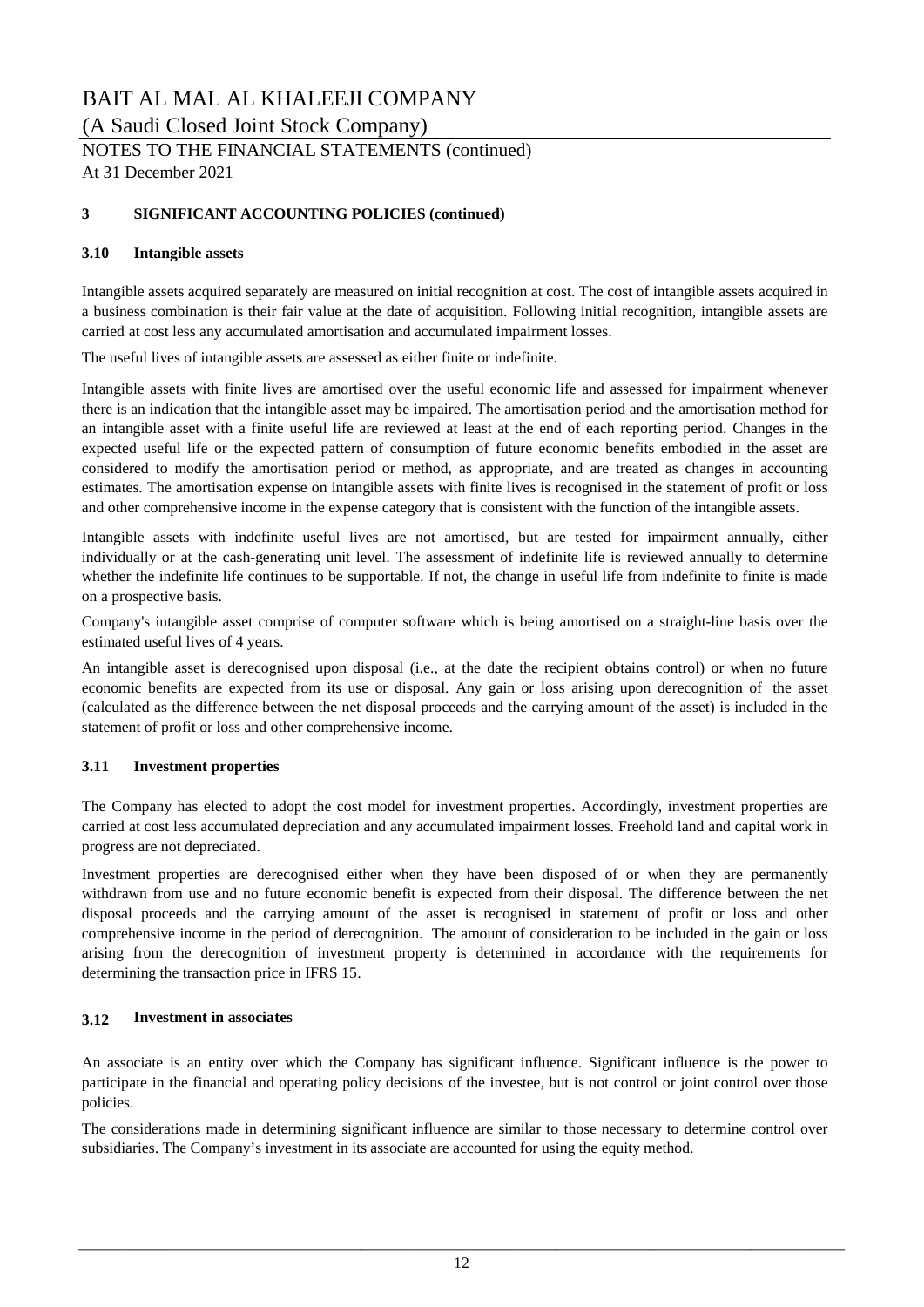At 31 December 2021 NOTES TO THE FINANCIAL STATEMENTS (continued)

#### **3 SIGNIFICANT ACCOUNTING POLICIES (continued)**

#### **3.12 Investment in associates (continued)**

Under the equity method, the investment in an associate is initially recognised at cost. The carrying amount of the investment is adjusted to recognise changes in the Company's share of net assets of the associate since the acquisition date. Goodwill relating to the associate is included in the carrying amount of the investment and is not tested for impairment separately.

The statement of profit or loss and other comprehensive income reflects the Company's share of the results of operations of the associate. Any change in OCI of those investees is presented as part of the Company's OCI. In addition, when there has been a change recognised directly in the equity of the associate, the Company recognises its share of any changes, when applicable, in the statement of changes in shareholders equity. Unrealized gains and losses resulting from transactions between the Company and the associate are eliminated to the extent of the interest in the associate.

The aggregate of the Company's share of profit or loss of an associate is shown on the face of the statement of profit or loss and other comprehensive income outside operating profit and represents profit or loss after tax and non-controlling interests in the subsidiaries of the associate.

The financial statements of the associate are prepared for the same reporting period as the Company. When necessary, adjustments are made to bring the accounting policies in line with those of the Company.

After application of the equity method, the Company determines whether it is necessary to recognise an impairment loss on its investment in its associate. At each reporting date, the Company determines whether there is objective evidence that the investment in the associate is impaired. If there is such evidence, the Company calculates the amount of impairment as the difference between the recoverable amount of the associate and its carrying value, and then recognises the loss within 'Share of profit of an associate' in the statement of profit or loss and other comprehensive income.

Upon loss of significant influence over the associate, the Company measures and recognises any retained investment at its fair value. Any difference between the carrying amount of the associate upon loss of significant influence and the fair value of the retained investment and proceeds from disposal is recognised in the statement of profit or loss and other comprehensive income.

#### **3.13 Financial instruments – initial recognition, subsequent measurement and derecognition**

A financial instrument is any contract that gives rise to a financial asset of one entity and a financial liability or equity instrument of another entity.

#### **3.13.1 Financial assets**

#### *Initial recognition and measurement*

Financial assets are classified, at initial recognition, as subsequently measured at amortised cost, fair value through other comprehensive income (OCI), and fair value through profit or loss.

The classification of financial assets at initial recognition depends on the financial asset's contractual cash flow characteristics and the Company's business model for managing them. With the exception of accounts receivables that do not contain a significant financing component or for which the Company has applied the practical expedient, the Company initially measures a financial asset at its fair value plus, in the case of a financial asset not at fair value through profit or loss, transaction costs.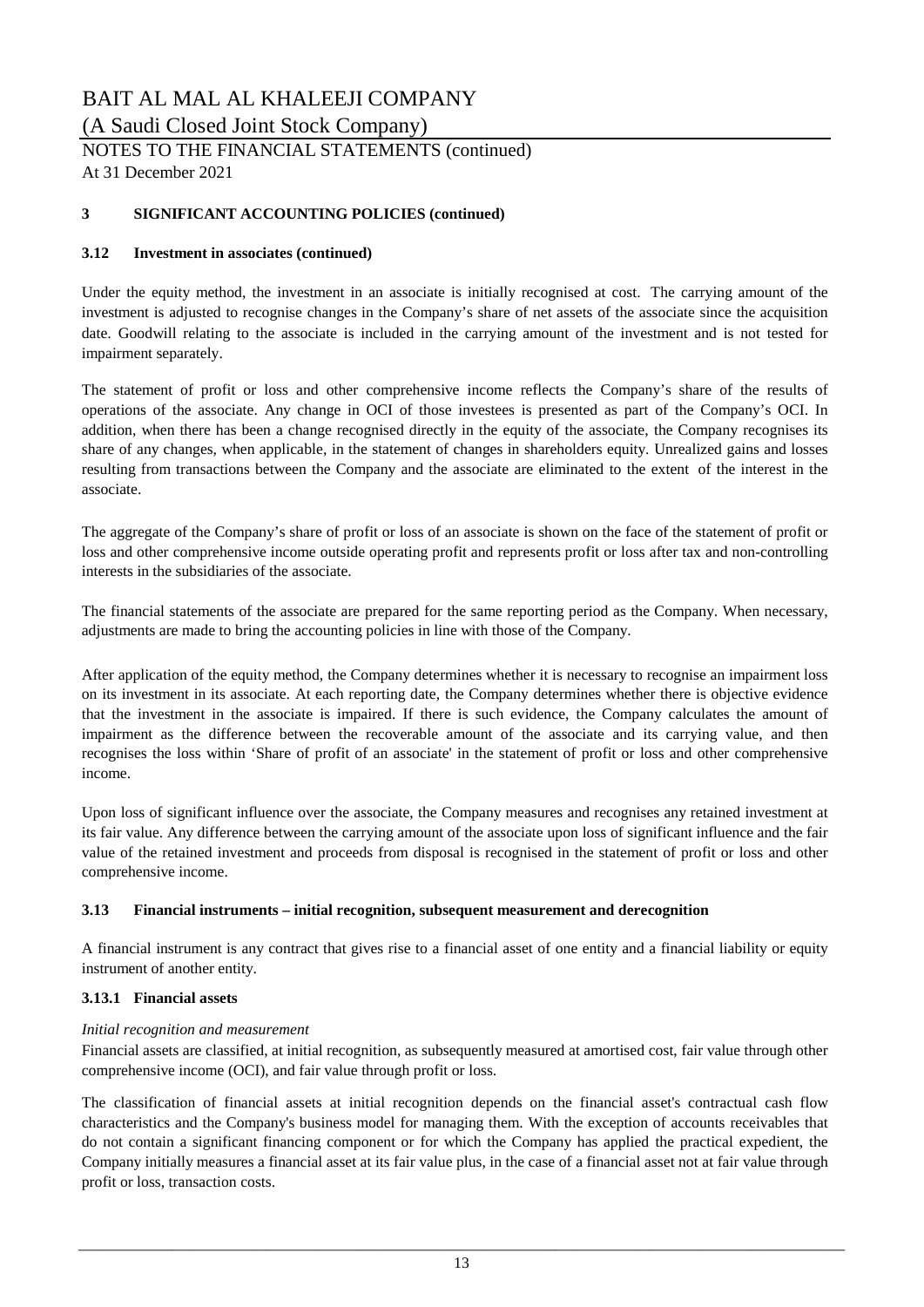# NOTES TO THE FINANCIAL STATEMENTS (continued)

At 31 December 2021

#### **3 SIGNIFICANT ACCOUNTING POLICIES (continued)**

#### **3.13 Financial instruments – initial recognition, subsequent measurement and derecognition(continued)**

#### **3.13.1 Financial assets(continued)**

#### *Initial recognition and measurement (continued)*

The Company's business model for managing financial assets refers to how it manages its financial assets in order to generate cash flows. The business model determines whether cash flows will result from collecting contractual cash flows, selling the financial assets, or both.

Purchases or sales of financial assets that require delivery of assets within a time frame established by regulation or convention in the market place (regular way trades) are recognised on the trade date, i.e., the date that the Company commits to purchase or sell the asset.

#### *Subsequent measurement*

For purposes of subsequent measurement, financial assets are classified in four categories:

- *(i)* Financial assets at amortised cost (debt instruments)
- *(ii)* Financial assets at fair value through OCI with recycling of cumulative gains and losses (debt instruments) - not applicable to the Company
- *(iii)* Financial assets designated at fair value through OCI with no recycling of cumulative gains and losses upon derecognition (equity instruments) - not applicable to the Company
- *(iv)* Financial assets at fair value through profit or loss

#### *Financial assets at amortised cost (debt instruments)*

This category is the most relevant to the Company. The Company measures financial assets at amortised cost if both of the following conditions are met:

- a. The financial asset is held within a business model with the objective to hold financial assets in order to collect contractual cash flows; and
- b. The contractual terms of the financial asset give rise on specified dates to cash flows that are solely payments of principal and interest on the principal amount outstanding.

Financial assets at amortised cost are subsequently measured using the effective interest (EIR) method and are subject to impairment. Gains and losses are recognised in statement of profit or loss and other comprehensive income when the asset is derecognised, modified or impaired.

#### *Financial assets at fair value through profit or loss*

Financial assets at fair value through profit or loss include financial assets held for trading, financial assets designated upon initial recognition at fair value through profit or loss, or financial assets mandatorily required to be measured at fair value. Financial assets are classified as held for trading if they are acquired for the purpose of selling or repurchasing in the near term. Derivatives, including separated embedded derivatives, are also classified as held for trading unless they are designated as effective hedging instruments. Financial assets with cash flows that are not solely payments of principal and interest are classified and measured at fair value through profit or loss, irrespective of the business model. Notwithstanding the criteria for debt instruments to be classified at amortised cost or at fair value through OCI, as described above, debt instruments may be designated at fair value through profit or loss on initial recognition if doing so eliminates, or significantly reduces, an accounting mismatch.

Financial assets at fair value through profit or loss are carried in the statement of financial position at fair value with net changes in fair value recognised in the statement of profit or loss and other comprehensive income.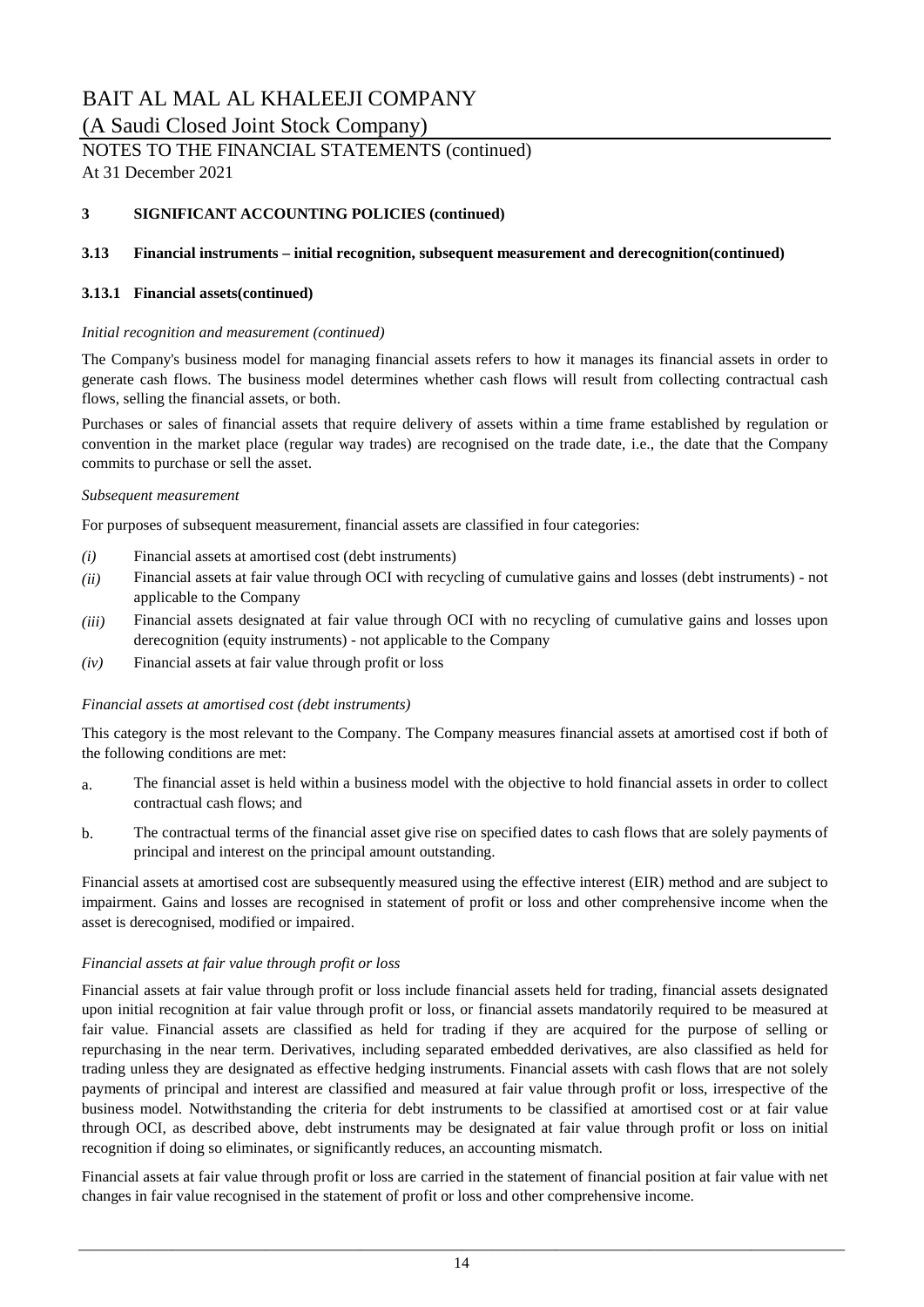# NOTES TO THE FINANCIAL STATEMENTS (continued)

At 31 December 2021

#### **3 SIGNIFICANT ACCOUNTING POLICIES (continued)**

#### **3.13 Financial instruments – initial recognition, subsequent measurement and derecognition(continued)**

#### **3.13.1 Financial assets(continued)**

*Financial assets at fair value through profit or loss (continued)*

#### *Derecognition*

A financial asset (or, where applicable, a part of a financial asset or part of a Company of similar financial assets) is primarily derecognised (i.e. removed from the Company's statement of financial position) when:

- The rights to receive cash flows from the asset have expired; or
- the Company has transferred its rights to receive cash flows from the asset or has assumed an obligation to pay the received cash flows in full without material delay to a third party under a 'pass-through' arrangement; and either (a) the Company has transferred substantially all the risks and rewards of the asset, or (b) the Company has neither transferred nor retained substantially all the risks and rewards of the asset, but has transferred control of the asset.

When the Company has transferred its rights to receive cash flows from an asset or has entered into a pass-through arrangement, it evaluates if, and to what extent, it has retained the risks and rewards of ownership. When it has neither transferred nor retained substantially all of the risks and rewards of the asset, nor transferred control of the asset, the Company continues to recognise the transferred asset to the extent of its continuing involvement. In that case, the Company also recognises an associated liability. The transferred asset and the associated liability are measured on a basis that reflects the rights and obligations that the Company has retained. Continuing involvement that takes the form of a guarantee over the transferred asset is measured at the lower of the original carrying amount of the asset and the maximum amount of consideration that the Company could be required to repay.

#### *Impairment of financial assets*

Further disclosures relating to impairment of financial assets are also provided in the following notes:

| $\sim$ | Disclosures for significant assumptions | Note 4  |
|--------|-----------------------------------------|---------|
| $\sim$ | Due from related parties                | Note 22 |

The Company recognises an allowance for expected credit losses (ECLs) for all debt instruments not held at fair value through profit or loss. ECLs are based on the difference between the contractual cash flows due in accordance with the contract and all the cash flows that the Company expects to receive, discounted at an approximation of the original effective interest rate. The expected cash flows will include cash flows from the sale of collateral held or other credit enhancements that are integral to the contractual terms.

ECLs are recognised in two stages. For credit exposures for which there has not been a significant increase in credit risk since initial recognition, ECLs are provided for credit losses that result from default events that are possible within the next 12-months (a 12-month ECL). For those credit exposures for which there has been a significant increase in credit risk since initial recognition, a loss allowance is required for credit losses expected over the remaining life of the exposure, irrespective of the timing of the default (a lifetime ECL).

For due from related parties, the Company applies a simplified approach in calculating ECLs. Therefore, the Company does not track changes in credit risk, but instead recognises a loss allowance based on lifetime ECLs at each reporting date. The Company has established a provision matrix that is based on its historical credit loss experience, adjusted for forward-looking factors specific to the debtors and the economic environment.

The Company considers a financial asset in default when contractual payments are 365 days past due. However, in certain cases, the Company may also consider a financial asset to be in default when internal or external information indicates that the Company is unlikely to receive the outstanding contractual amounts in full before taking into account any credit enhancements held by the Company. A financial asset is written off when there is no reasonable expectation of recovering the contractual cash flows.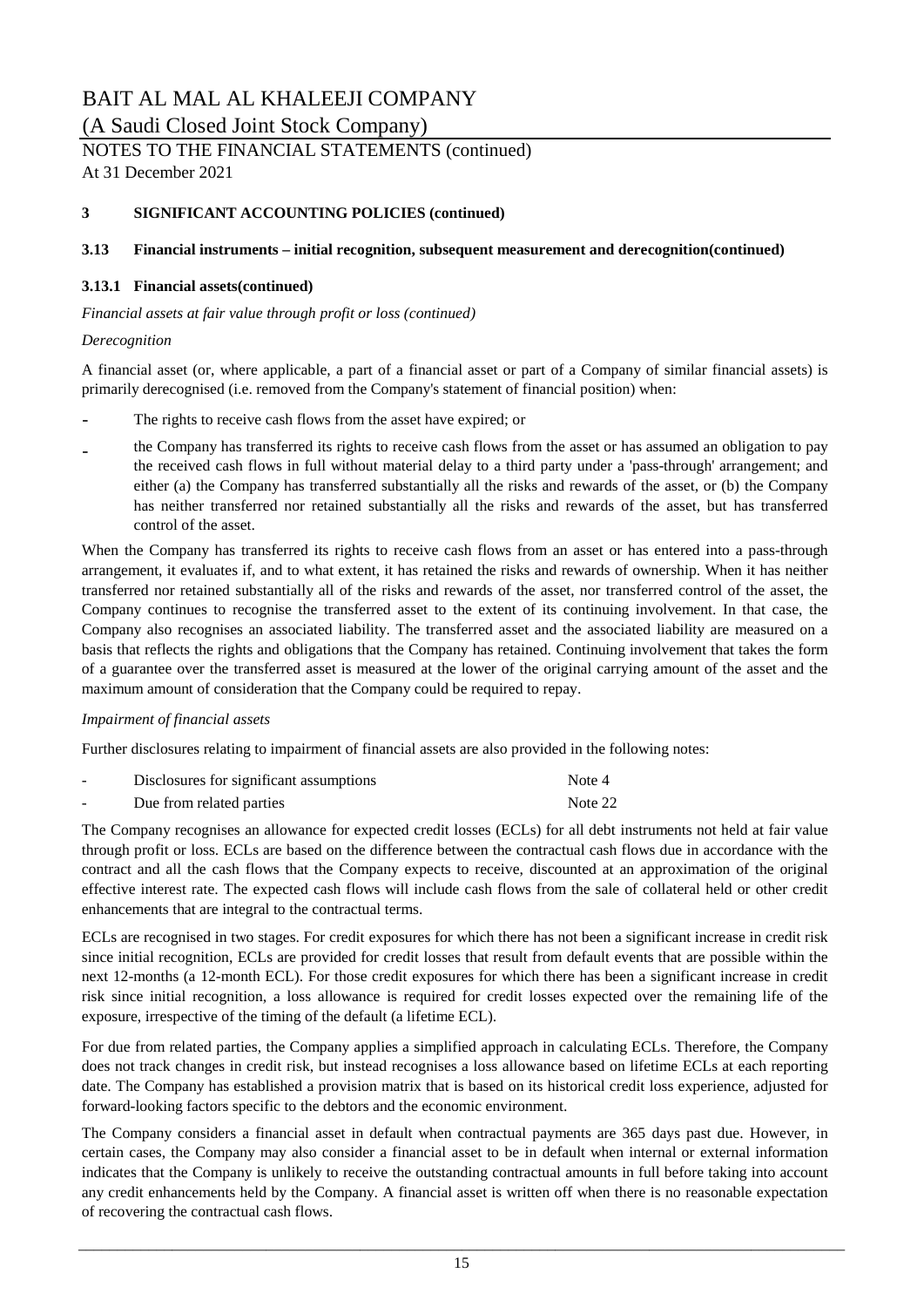# NOTES TO THE FINANCIAL STATEMENTS (continued)

At 31 December 2021

#### **3 SIGNIFICANT ACCOUNTING POLICIES (continued)**

#### **3.13 Financial instruments – initial recognition, subsequent measurement and derecognition(continued)**

#### **3.13.2 Financial liabilities**

#### *Initial recognition and measurement*

Financial liabilities are classified, at initial recognition, as financial liabilities at fair value through profit or loss, loans and borrowings, payables, or as derivatives designated as hedging instruments in an effective hedge, as appropriate.

All financial liabilities are recognised initially at fair value and, in the case of loans and borrowings and payables, net of directly attributable transaction costs.

The Company's financial liabilities include term loan and lease liability.

#### *Subsequent measurement*

The measurement of financial liabilities depends on their classification, as described below:

- *(i)* Financial liabilities at fair value through profit or loss
- *(ii)* Loans and borrowings

Financial liabilities at fair value through profit or loss include financial liabilities held for trading and financial liabilities designated upon initial recognition as at fair value through profit or loss.

Financial liabilities are classified as held for trading if they are incurred for the purpose of repurchasing in the near term. This category also includes derivative financial instruments entered into by the Company that are not designated as hedging instruments in hedge relationships as defined by IFRS 9. Separated embedded derivatives are also classified as held for trading unless they are designated as effective hedging instruments.

Gains or losses on liabilities held for trading are recognised in the statement of profit or loss and other comprehensive income.

Financial liabilities designated upon initial recognition at fair value through profit or loss are designated at the initial date of recognition, and only if the criteria in IFRS 9 are satisfied. The Company has not designated any financial liability as at fair value through profit or loss.

#### *Loans and borrowings*

After initial recognition, interest-bearing loans and borrowings are subsequently measured at amortised cost using the EIR method. Gains and losses are recognised in statement of profit or loss and other comprehensive income when the liabilities are derecognised as well as through the EIR amortisation process.

Amortised cost is calculated by taking into account any discount or premium on acquisition and fees or costs that are an integral part of the EIR. The EIR amortisation is included as finance costs in the statement of profit or loss and other comprehensive income.

This category generally applies to interest-bearing loans and borrowings.

#### *Derecognition*

A financial liability is derecognised when the obligation under the liability is discharged or cancelled or expires. When an existing financial liability is replaced by another from the same lender on substantially different terms, or the terms of an existing liability are substantially modified, such an exchange or modification is treated as the derecognition of the original liability and the recognition of a new liability. The difference in the respective carrying amounts is recognised in the statement of profit or loss and other comprehensive income.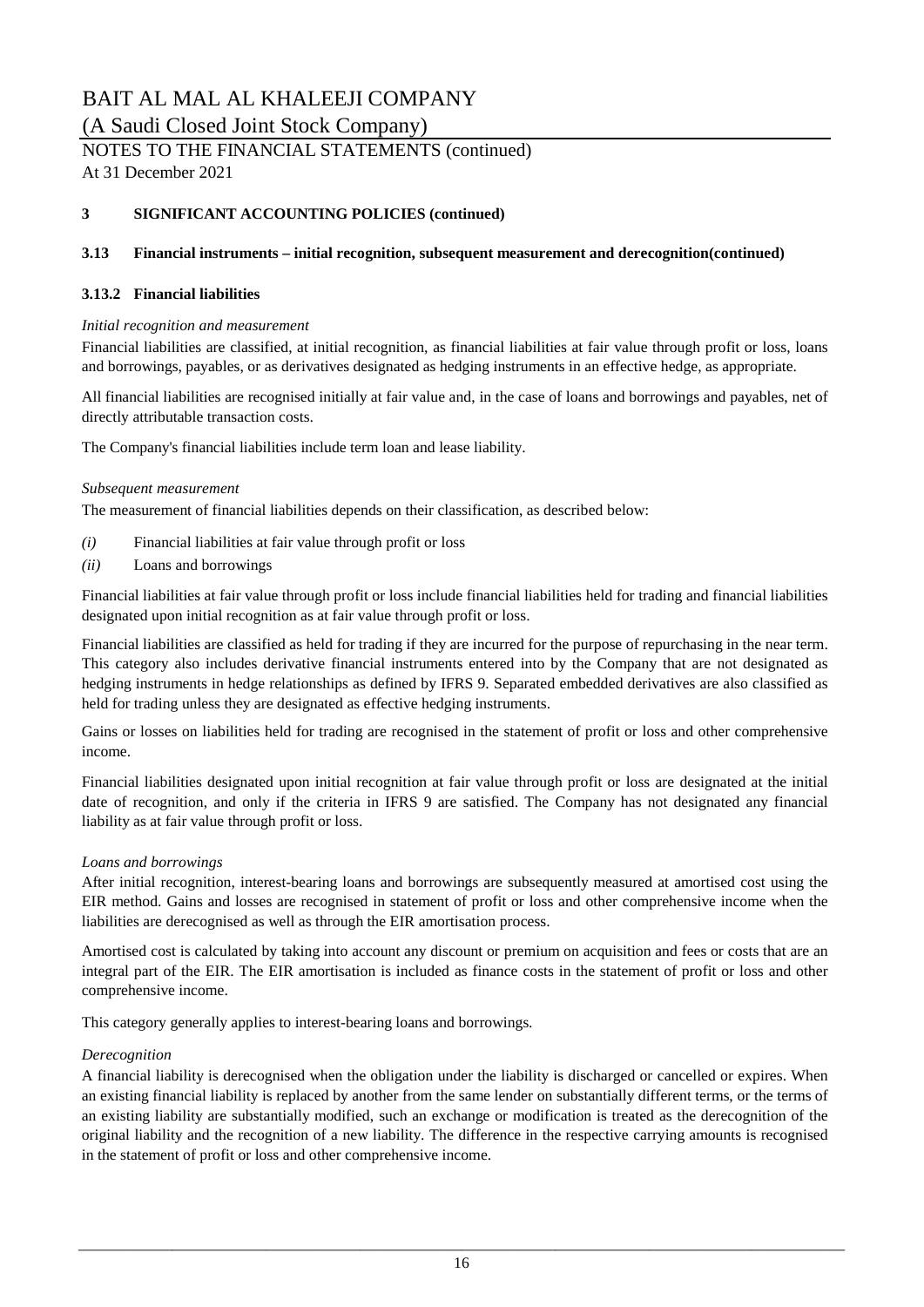# NOTES TO THE FINANCIAL STATEMENTS (continued)

At 31 December 2021

#### **3 SIGNIFICANT ACCOUNTING POLICIES (continued)**

#### **3.13 Financial instruments – initial recognition, subsequent measurement and derecognition(continued)**

#### **Offsetting of financial instruments**

Financial assets and financial liabilities are offset and the net amount is reported in the statement of financial position if there is a currently enforceable legal right to offset the recognised amounts and there is an intention to settle on a net basis, to realise the assets and settle the liabilities simultaneously.

#### **3.14 Impairment of non-financial assets**

Further disclosures relating to impairment of non-financial assets are also provided in the following notes:

| Disclosures for significant assumptions              | Note 4  |
|------------------------------------------------------|---------|
| Leasehold improvements, furniture and motor vehicles | Note 12 |

The Company assesses, at each reporting date, whether there is an indication that an asset may be impaired. If any indication exists, or when annual impairment testing for an asset is required, the Company estimates the asset's recoverable amount. An asset's recoverable amount is the higher of an asset's or CGU's fair value less costs of disposal and its value in use. The recoverable amount is determined for an individual asset, unless the asset does not generate cash inflows that are largely independent of those from other assets or groups of assets. When the carrying amount of an asset or CGU exceeds its recoverable amount, the asset is considered impaired and is written down to its recoverable amount.

In assessing value in use, the estimated future cash flows are discounted to their present value using a pre-tax discount rate that reflects current market assessments of the time value of money and the risks specific to the asset. In determining fair value less costs of disposal, recent market transactions are taken into account. If no such transactions can be identified, an appropriate valuation model is used. These calculations are corroborated by valuation multiples, quoted share prices for publicly traded companies or other available fair value indicators.

The Company bases its impairment calculation on detailed budgets and forecast calculations, which are prepared separately for each of the Company's CGUs to which the individual assets are allocated. These budgets and forecast calculations generally cover a period of five years. A long-term growth rate is calculated and applied to project future cash flows after the fifth year.

Impairment losses of continuing operations are recognised in the statement of profit or loss and other comprehensive income in expense categories consistent with the function of the impaired asset.

An assessment is made at each reporting date to determine whether there is an indication that previously recognised impairment losses no longer exist or have decreased. If such indication exists, the Company estimates the asset's or CGU's recoverable amount. A previously recognised impairment loss is reversed only if there has been a change in the assumptions used to determine the asset's recoverable amount since the last impairment loss was recognised. The reversal is limited so that the carrying amount of the asset does not exceed its recoverable amount, nor exceed the carrying amount that would have been determined, net of depreciation, had no impairment loss been recognised for the asset in prior years. Such reversal is recognised in the statement of profit or loss and other comprehensive income.

#### **3.15 Bank balances and cash**

Bank balances and cash in the statement of financial position comprise cash at banks and on hand, which are subject to insignificant risk of change in value.

#### **3.16 Statutory reserve**

In accordance with Companies' law, the Company must transfer 10% of its income in each year until it has built up a reserve equal to 30% of the capital. The reserve is not available for distribution.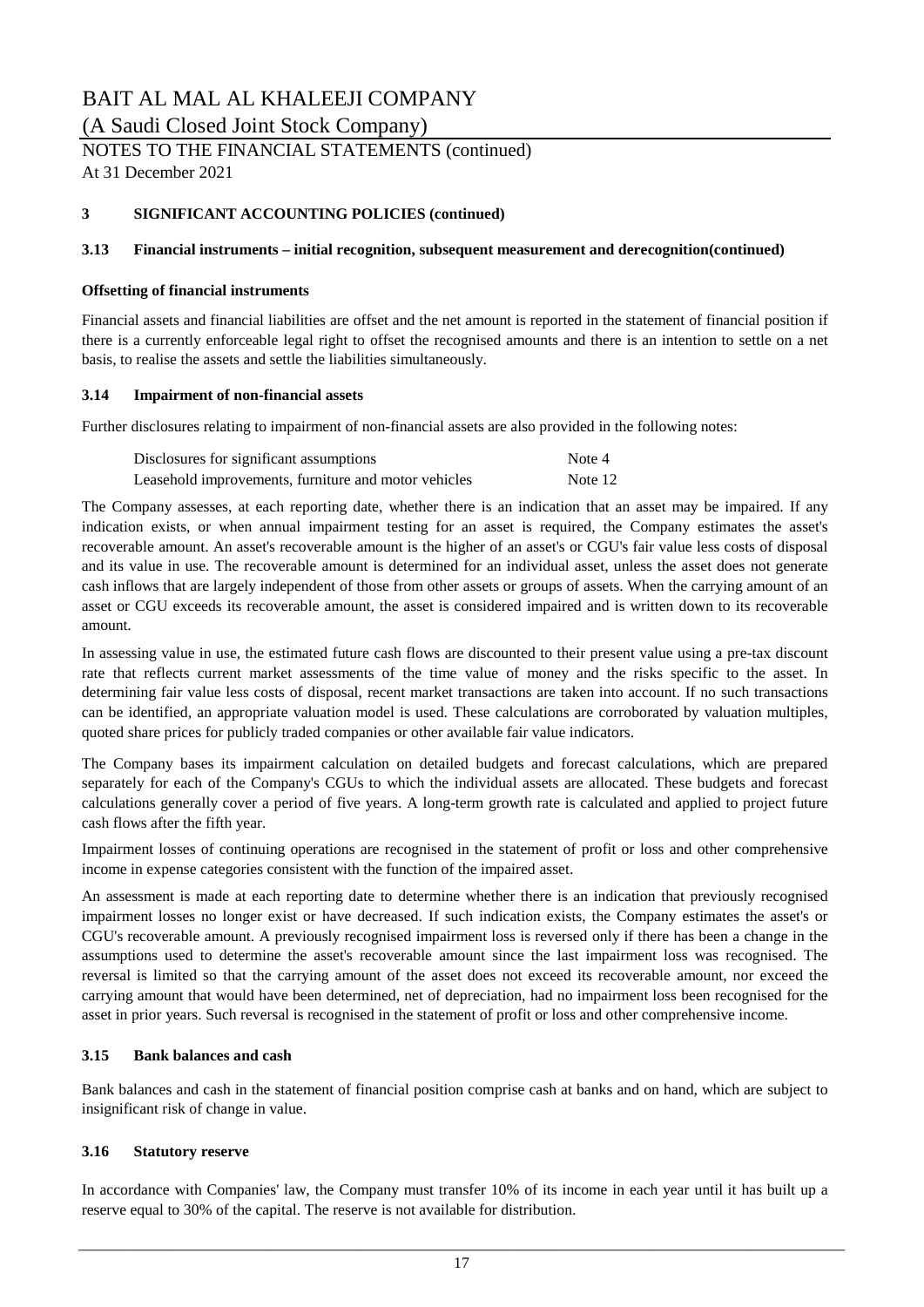#### At 31 December 2021 NOTES TO THE FINANCIAL STATEMENTS (continued)

#### **3 SIGNIFICANT ACCOUNTING POLICIES (continued)**

#### **3.17 Leases**

The Company assesses at contract inception whether a contract is, or contains, a lease. That is, if the contract conveys the right to control the use of an identified asset for a period of time in exchange for consideration.

#### *Right-of-use assets*

The Company recognises right-of-use assets at the commencement date of the lease (i.e., the date the underlying asset is available for use).

Right-of-use assets are measured at cost, less any accumulated depreciation and impairment losses, and adjusted for any remeasurement of lease liabilities.

The cost of right-of-use assets includes the amount of lease liabilities recognised, initial direct costs incurred, and lease payments made at or before the commencement date less any lease incentives received.

#### *Lease liability*

At the commencement date of the lease, the Company recognises lease liabilities measured at the present value of lease payments to be made over the lease term. The lease payments include fixed payments (including in-substance fixed payments) less any lease incentives receivable, variable lease payments that depend on an index or a rate, and amounts expected to be paid under residual value guarantees. The lease payments also include the exercise price of a purchase option reasonably certain to be exercised by the Company and payments of penalties for terminating a lease, if the lease term reflects the Company exercising the option to terminate.

The variable lease payments that do not depend on an index or a rate are recognised as expense in the period on which the event or condition that triggers the payment occurs.

In calculating the present value of lease payments, the Company uses the average borrowing rate at the lease commencement date if the interest rate implicit in the lease is not readily determinable. After the commencement date, the amount of lease liabilities is increased to reflect the accretion of interest and reduced for the lease payments made. In addition, the carrying amount of lease liabilities is remeasured if there is a modification, a change in the lease term, a change in the in-substance fixed lease payments or a change in the assessment to purchase the underlying asset.

#### *Short-term and low value assets' leases*

Short-term leases are leases with a lease term of 12 months or less. Low-value assets are items that do not meet the Company's capitalization threshold and are considered to be insignificant for the statement of financial position for the Company as a whole. Payments for short-term leases and leases of low-value assets are recognised on a straight-line basis in the statement of profit or loss and other comprehensive income.

#### **3.18 Provisions**

Provisions are recognised when the Company has a present obligation (legal or constructive) as a result of a past event, it is probable that an outflow of resources embodying economic benefits will be required to settle the obligation and a reliable estimate can be made of the amount of the obligation. When the Company expects some or all of a provision to be reimbursed, for example, under an insurance contract, the reimbursement is recognised as a separate asset, but only when the reimbursement is virtually certain. The expense relating to a provision is presented in the statement of profit or loss and other comprehensive income net of any reimbursement. If the effect of the time value of money is material, provisions are discounted using a current pre-tax (zakat) rate that reflects, when appropriate, the risks specific to the liability. When discounting is used, the increase in the provision due to the passage of time is recognised as a finance costs.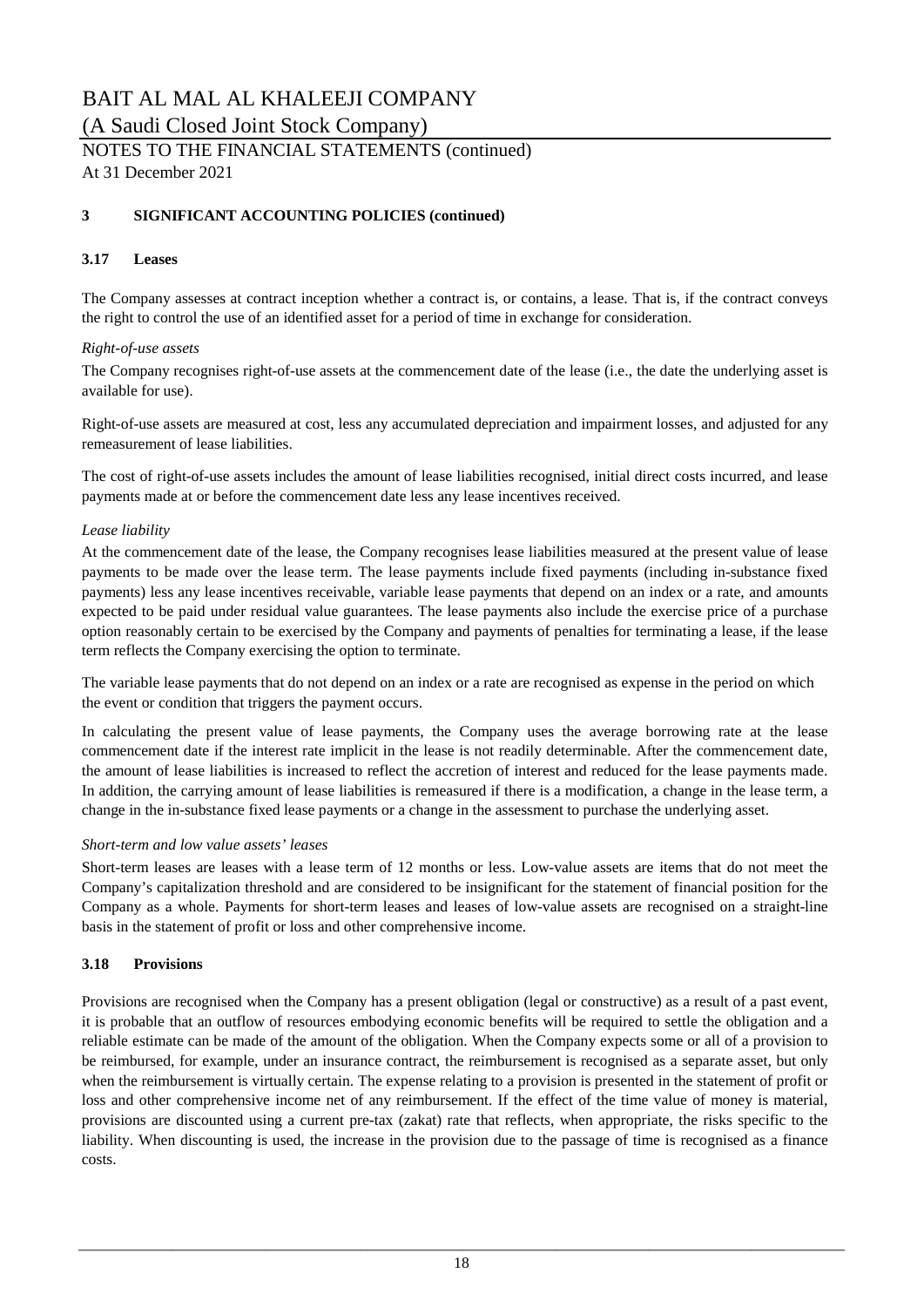### BAIT AL MAL AL KHALEEJI COMPANY (A Saudi Closed Joint Stock Company) NOTES TO THE FINANCIAL STATEMENTS (continued)

At 31 December 2021

#### **3 SIGNIFICANT ACCOUNTING POLICIES (continued)**

#### **3.19 Employees' benefits**

#### *Short-term obligations*

Liabilities for wages and salaries, including non-monetary benefits and accumulating leaves, air fare, child education allowance, furniture allowance that are expected to be settled wholly within twelve months after the end of the period in which the employees render the related service are recognised in respect of employees' services up to the end of the reporting period and are measured at amounts expected to be paid when the liabilities are settled. The liabilities are presented as current employee benefit obligations in the statement of financial position under accrued expenses and other liabilities.

#### *Employees' defined benefit obligations*

The Company operates a non-funded employee end-of-service benefit plan, which is classified as defined benefit obligation under IAS 19 'Employee Benefits'. A defined benefit plan is a plan which is not a defined contribution plan. The liability recognised in the statement of financial position for a defined benefit plan is the present value of the defined benefit obligation (DBO) at the end of the reporting period less the fair value of plan assets at that date. The defined benefit obligation is re-measured by independent actuaries using the projected unit credit method. The present value of the defined benefit obligation is determined by discounting estimated future cash outflows using market yields at the end of the reporting period of high quality corporate bonds that have terms to maturity approximating to the estimated term of the postemployment benefit obligations. In countries where there is no deep market in such bonds, the market rates on government bonds are used. Net interest cost is calculated by applying the discount rate to the net balance of the DBO and the fair value of plan assets. This cost is included in employee benefit expense in the statement of profit or loss. Actuarial gains and losses arising from changes in actuarial assumptions and experience adjustments are recognised in equity through other comprehensive income in the period in which they arise. Changes in the present value of the DBO resulting from plan amendments or curtailments are recognised immediately in the statement of profit or loss as past service costs. In KSA, for the liability for employees' end of service benefits, the actuarial valuation process takes into consideration the provisions of the Saudi Arabian Labor and Workmen Law as well as the Company policy.

#### **3.20 Contingencies**

Contingent liabilities are not recognised in the financial statements. They are disclosed unless the possibility of an outflow of resources embodying economic benefits is remote. Liabilities which are probable, they are recorded in the statement of financial position under accounts payable and accruals. A contingent asset is not recognised in the financial statements but disclosed when an inflow of economic benefits is probable.

#### **4 SIGNIFICANT ACCOUNTING ESTIMATES, JUDGEMENTS AND ASSUMPTIONS**

The preparation of the Company's financial statements requires management to make judgements, estimates and assumptions that affect the reported amounts of revenues, expenses, assets and liabilities, and the accompanying disclosures, and the disclosure of contingent liabilities. Uncertainty about these assumptions and estimates could result in outcomes that require a material adjustment to the carrying amount of asset or liability affected in future periods.

Other disclosures relating to the Company's exposure to risks and uncertainties includes:

| - Capital management                               | Note 6    |
|----------------------------------------------------|-----------|
| Financial instruments risk management and policies | Note 17.4 |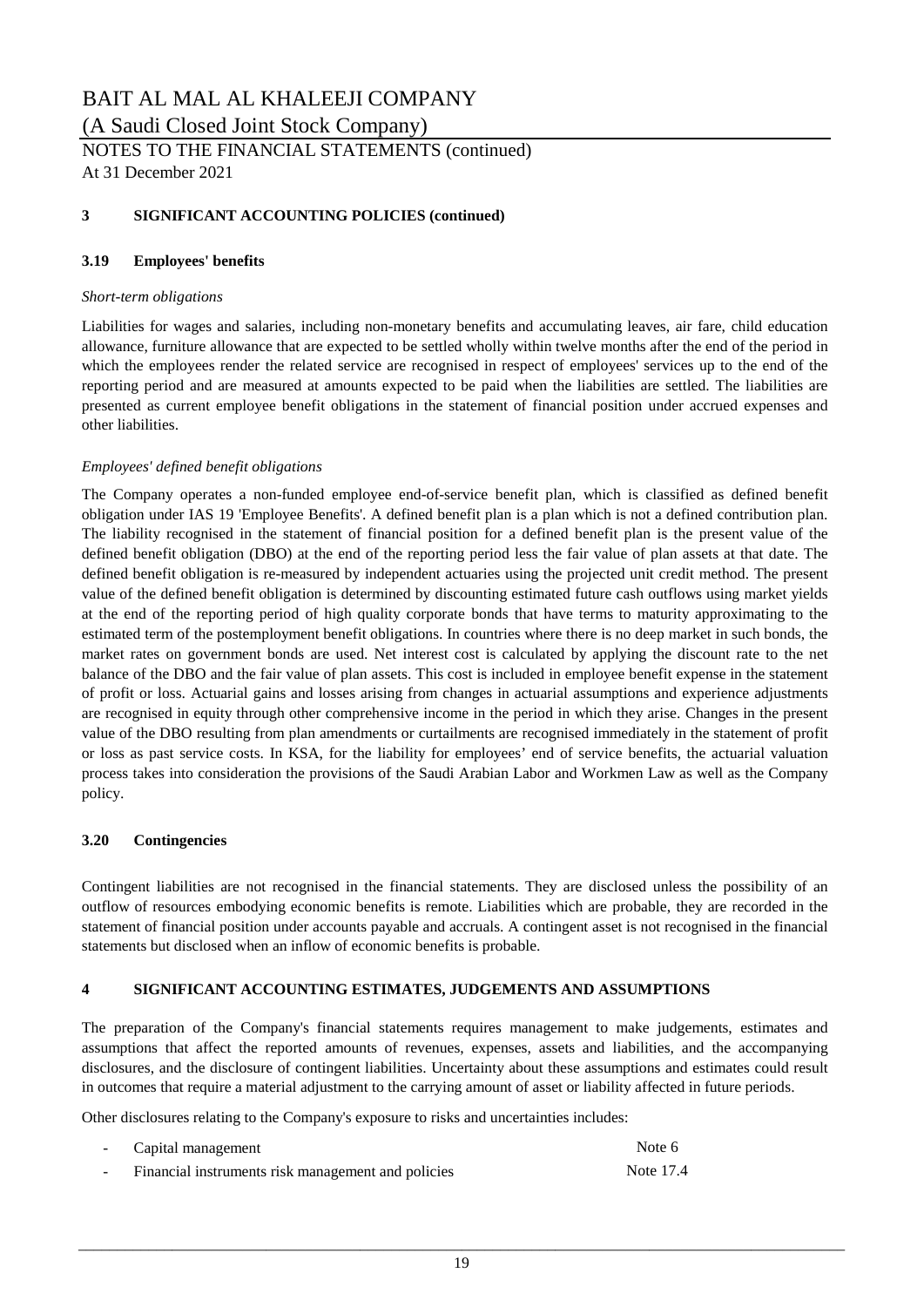(A Saudi Closed Joint Stock Company)

NOTES TO THE FINANCIAL STATEMENTS (continued)

At 31 December 2021

#### **4 SIGNIFICANT ACCOUNTING ESTIMATES, JUDGEMENTS AND ASSUMPTIONS**

#### **4.1 Judgements**

In the process of applying the Company' accounting policies, management has made the following judgements, which have the most significant effect on the amounts recognized in the financial statements:

#### *4.1.1 Revenue from contracts with customers*

The Company's revenue for management and custody fees are variable as the contracts are based on variable consideration, the Company estimates the amount of consideration to which it will be entitled in exchange for rendering its services. The variable consideration is estimated at contract inception and constrained until it is highly probable that a significant revenue reversal in the amount of cumulative revenue recognized will not occur when the associated uncertainty with the variable consideration is subsequently resolved, which is by end of the reporting period; as the fees are based as annual percentage of the NAV's of funds managed by the Company.

#### **4.2 Estimates and assumption**

The key assumptions concerning the future and other key sources of estimation uncertainty at the reporting date, that have a significant risk of causing a material adjustment to the carrying amounts of assets and liabilities within the next financial year, are described below. The Company based its assumptions and estimates on parameters available when the financial statements were prepared. Existing circumstances and assumptions about future developments, however, may change due to market changes or circumstances arising that are beyond the control of the Company. Such changes are reflected in the assumptions when they occur.

#### *4.2.1 Impairment of non-financial assets*

Impairment exists when the carrying value of an asset or cash generating unit exceeds its recoverable amount, which is the higher of its fair value less costs of disposal and its value in use. The fair value less costs of disposal calculation is based on available data from binding sales transactions, conducted at arm's length, for similar assets or observable market prices less incremental costs of disposing of the asset. The value in use calculation is based on a DCF model. The cash flows are derived from the budget for the next five years and do not include restructuring activities to which the Company is not yet committed to or significant future investments that will enhance the performance of the assets of the CGU being tested. The recoverable amount is sensitive to the discount rate used for the DCF model as well as the expected future cash-inflows and the growth rate used for extrapolation purposes.

#### *4.2.2 Valuation of defined benefit obligations*

The cost of the defined benefit pension plan and other post-employment benefits and the present value of the pension obligation are determined using actuarial valuations. An actuarial valuation involves making various assumptions that may differ from actual developments in the future. These include the determination of the discount rate, future salary increases and other assumptions. Due to the complexities involved in the valuation and its long-term nature, a defined benefit obligation is highly sensitive to changes in these assumptions. All assumptions are reviewed at each reporting date.

#### *4.2.3 Provision for expected credit losses of amounts due from related parties*

The Company uses a provision matrix to calculate ECLs for due from related parties. The provision rates are based on days past due for groupings of customer segments that have similar loss patterns (i.e., by geography, product type, customer type and rating, and coverage by letters of credit and other forms of credit insurance).

The provision matrix is initially based on the Company's historical observed default rates. The Company will calibrate the matrix to adjust the historical credit loss experience with forward-looking information. At every reporting date, the historical observed default rates are updated and changes in the forward-looking estimates are analyzed.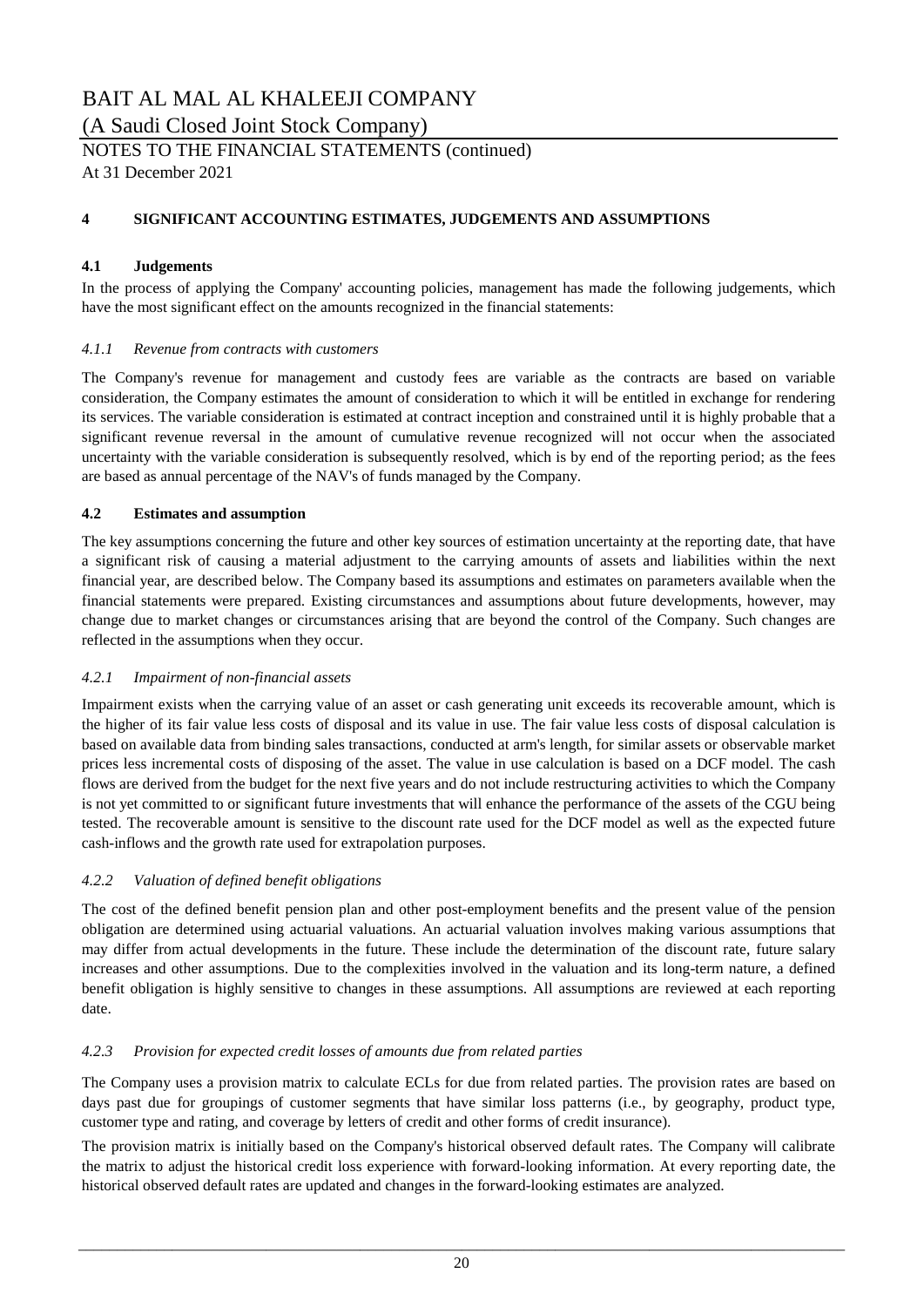NOTES TO THE FINANCIAL STATEMENTS (continued)

At 31 December 2021

#### **4 SIGNIFICANT ACCOUNTING ESTIMATES, JUDGEMENTS AND ASSUMPTIONS (continued)**

#### **4.2 Estimates and assumption (continued)**

#### *4.2.3 Provision for expected credit losses of amounts due from related parties (continued)*

The assessment of the correlation between historical observed default rates, forecast economic conditions and ECLs is a significant estimate. The amount of ECLs is sensitive to changes in circumstances and of forecast economic conditions. The Company's historical credit loss experience and forecast of economic conditions may also not be representative of customer's actual default in the future. For detailed information, please refer note 17.

#### *4.2.4 Useful lives of leasehold improvements, furniture and vehicles*

Management determines the estimated useful lives of its leasehold improvements, furniture and vehicles for calculating depreciation. This estimate is determined after considering the expected usage of the asset, duration of contract with the customer and physical wear and tear. Management reviews the residual value and useful lives annually and future depreciation charge would be adjusted where the management believes the useful lives differ from previous estimates.

#### *4.2.5 Provisions*

By their nature, provisions are dependent upon estimates and assessments whether the criteria for recognition have been met, including estimates of the probability of cash outflows.

#### *4.2.6 Fair value of investment properties*

Investment properties are stated at cost; however fair value is estimated for disclosure purposes. Fair value is estimated based on appraisals performed by independent professionally-qualified property valuers.

#### *4.2.7 Determination of the lease term*

In determining the lease term, management considers all facts and circumstances that create an economic incentive to exercise an extension option, or not exercise a termination option. Extension options (or periods after termination options) are only included in the lease term if the lease is reasonably certain to be extended (or not terminated). The assessment is reviewed if a significant event or a significant change in circumstances occurs which affects this assessment and that is within the control of the lessee.

#### **5 REVENUE FROM CONTRACTS WITH CUSTOMERS**

#### **5.1 Disaggregated revenue information**

|                                                    | 2021      | 2020      |
|----------------------------------------------------|-----------|-----------|
|                                                    | <b>SR</b> | SR.       |
| <b>Type of services</b>                            |           |           |
| Management fee                                     | 2,153,397 | 1,814,599 |
| Arrangement fees                                   |           | 5,640,000 |
| Subscription fee                                   | 6,000     | 7,245     |
| <b>Total revenue from contracts with customers</b> | 2,159,397 | 7,461,844 |
| <b>Geographical markets</b>                        |           |           |
| Kingdom of Saudi Arabia                            | 2,159,397 | 7,461,844 |
| <b>Total revenue from contracts with customers</b> | 2,159,397 | 7,461,844 |
|                                                    |           |           |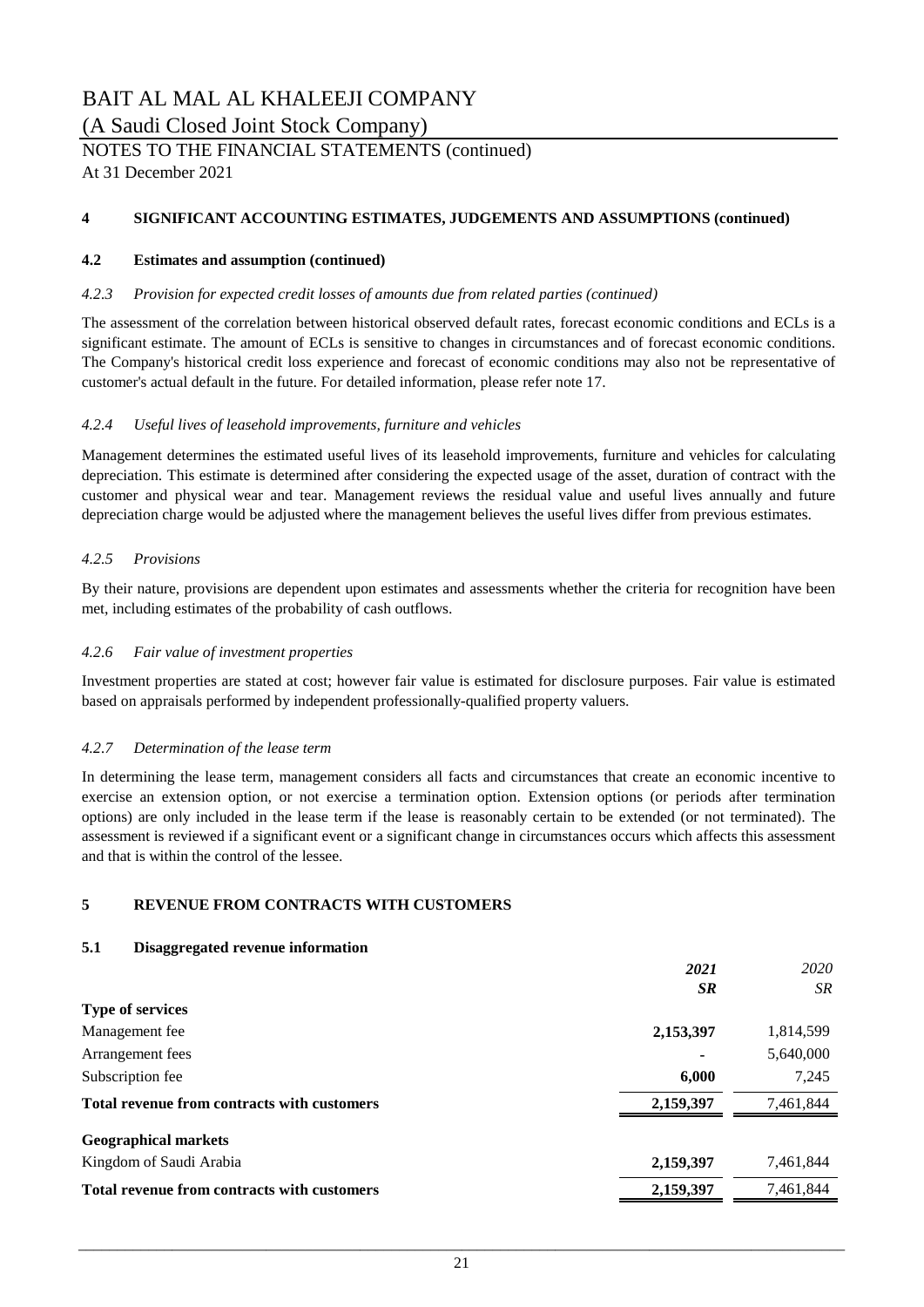### (A Saudi Closed Joint Stock Company)

### NOTES TO THE FINANCIAL STATEMENTS (continued)

At 31 December 2021

#### **5 REVENUE FROM CONTRACTS WITH CUSTOMERS (continued)**

#### **5.1 Disaggregated revenue information (continued)**

|                                                    | 2021      | 2020      |
|----------------------------------------------------|-----------|-----------|
|                                                    | <b>SR</b> | SR.       |
| Timing of revenue recognition                      |           |           |
| Recognized at a point in-time                      | 6,000     | 5,647,245 |
| Services transferred over time                     | 2,153,397 | 1,814,599 |
| <b>Total revenue from contracts with customers</b> | 2,159,397 | 7,461,844 |
| <b>Customer wise revenue recognition</b>           |           |           |
| Related parties customers (note 22)                | 2,159,397 | 7,461,844 |
| <b>Total revenue from contracts with customers</b> | 2,159,397 | 7,461,844 |
| 5.2<br><b>Contract balances</b>                    | 2020      | 2020      |
|                                                    | <b>SR</b> | SR.       |
| Due from related parties (note 22)                 | 6,709,473 | 6,580,289 |

Due from related parties are non-interest bearing and are generally on terms of 30 to 45 days.

#### **6 CAPITAL MANAGEMENT**

The Company's objectives when managing capital are to comply with the capital requirements set by the Capital Market Authority "CMA" to safeguard the Company's ability to continue as a going concern and to maintain a strong capital base.

During the year ended 31 December 2013, new Prudential Rules (the "rules") were introduced by the CMA pursuant to its Resolution Number 1-40-2012 dated 17/2/1434H corresponding to 30/12/2012G. The rules state that an authorized person shall continually possess a capital base which corresponds to not less than the total of the capital requirements as prescribed under Part 3 of Prudential Rules.

#### **7 CAPITAL ADEQUACY**

Capital Market Authority has issued Prudential Regulations (the "Rules") dated 30 December 2012 (corresponding to 17 Safar 1434H) pursuant to Royal Decree No. M/30 dated 2/6/1424H. According to the Rules, CMA has prescribed the framework and guidance regarding the minimum regulatory capital requirement and its calculation methodology as prescribed under Pillar I.

In accordance with this methodology, the Company has calculated its minimum capital required and capital adequacy ratios as follows:

|                  | 2021          | 2020          |
|------------------|---------------|---------------|
|                  | <b>SR 000</b> | <i>SR 000</i> |
| Capital base     |               |               |
| Tier I           | 49,847        | 49,323        |
| Total            | 49,847        | 49,323        |
| Minimum capital  |               |               |
| Market risk      | 125           | 2,768         |
| Credit risk      | 24,027        | 27,935        |
| Operational risk | 1,197         | 1,429         |
| Total            | 25,349        | 32,132        |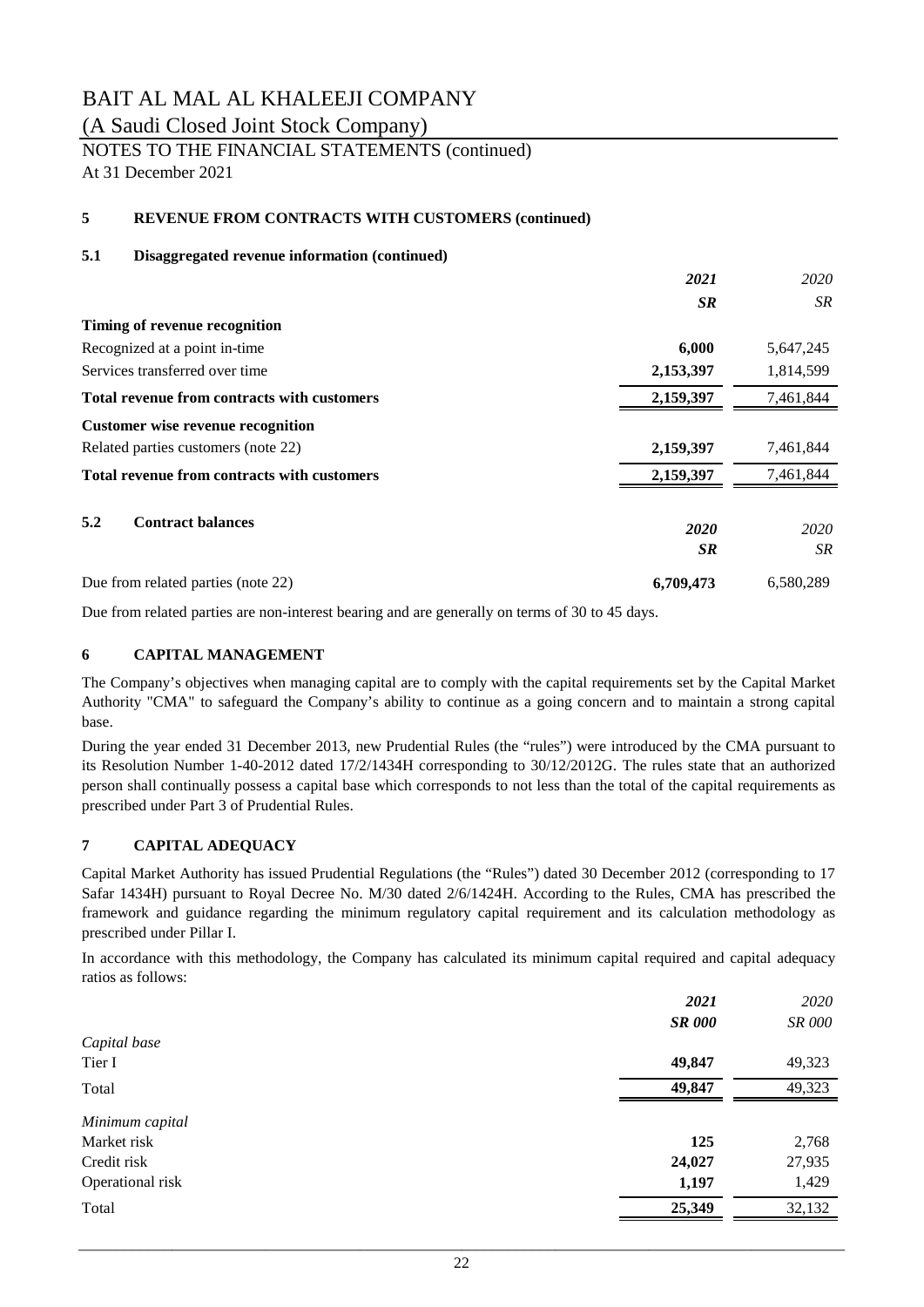(A Saudi Closed Joint Stock Company)

### At 31 December 2021 NOTES TO THE FINANCIAL STATEMENTS (continued)

#### **7 CAPITAL ADEQUACY (continued)**

|                        | 2021   | 2020   |
|------------------------|--------|--------|
| Capital adequacy ratio | 1.97   | 1.54   |
| Surplus                | 24,498 | 17,191 |

a) Capital Base of the Company comprise of:

- **-** Tier-1 capital consists of paid-up share capital, accumulated losses, share premium (if any), reserves excluding revaluation reserves.
- b) The minimum capital requirements for market, credit  $\&$  operational risk are calculated as per the requirements specified in the part 3 of the Prudential Rules issued by the CMA.
- c) The Company's business objectives when managing capital adequacy is to comply with the capital requirements set forth by the CMA to safeguard the Company's ability to continue as a going concern, and to maintain a strong capital base.

#### **8 FAIR VALUE MEASUREMENT**

The following table provides the fair value measurement hierarchy of the Company's assets and liabilities as at 31 December 2021 and 31 December 2020:

|                                       | Fair value measurement using |                                                                  |                                                  |                                                    |
|---------------------------------------|------------------------------|------------------------------------------------------------------|--------------------------------------------------|----------------------------------------------------|
| 2021                                  | <b>Total</b>                 | <b>Quoted prices</b><br><i>in active</i><br>markets<br>(Level 1) | Significant<br>observable<br>inputs<br>(Level 2) | Significant<br>unobservable<br>inputs<br>(Level 3) |
| <b>Assets measured at fair value:</b> |                              |                                                                  |                                                  |                                                    |
| Listed equity investments             | 18,855,904                   | 18,855,904                                                       |                                                  |                                                    |
|                                       |                              | Fair value measurement using                                     |                                                  |                                                    |
| 2020                                  | Total                        | Quoted prices<br><i>in active</i><br>markets<br>(Level 1)        | Significant<br>observable<br>inputs<br>(Level 2) | Significant<br>unobservable<br>inputs              |
|                                       |                              |                                                                  |                                                  | (Level 3)                                          |
| <b>Assets measured at fair value:</b> |                              |                                                                  |                                                  |                                                    |
| Listed equity investments             | 22, 282, 252                 | 22, 282, 252                                                     |                                                  |                                                    |

There were no transfers between Level 1 and Level 2 during 2021 and 2020.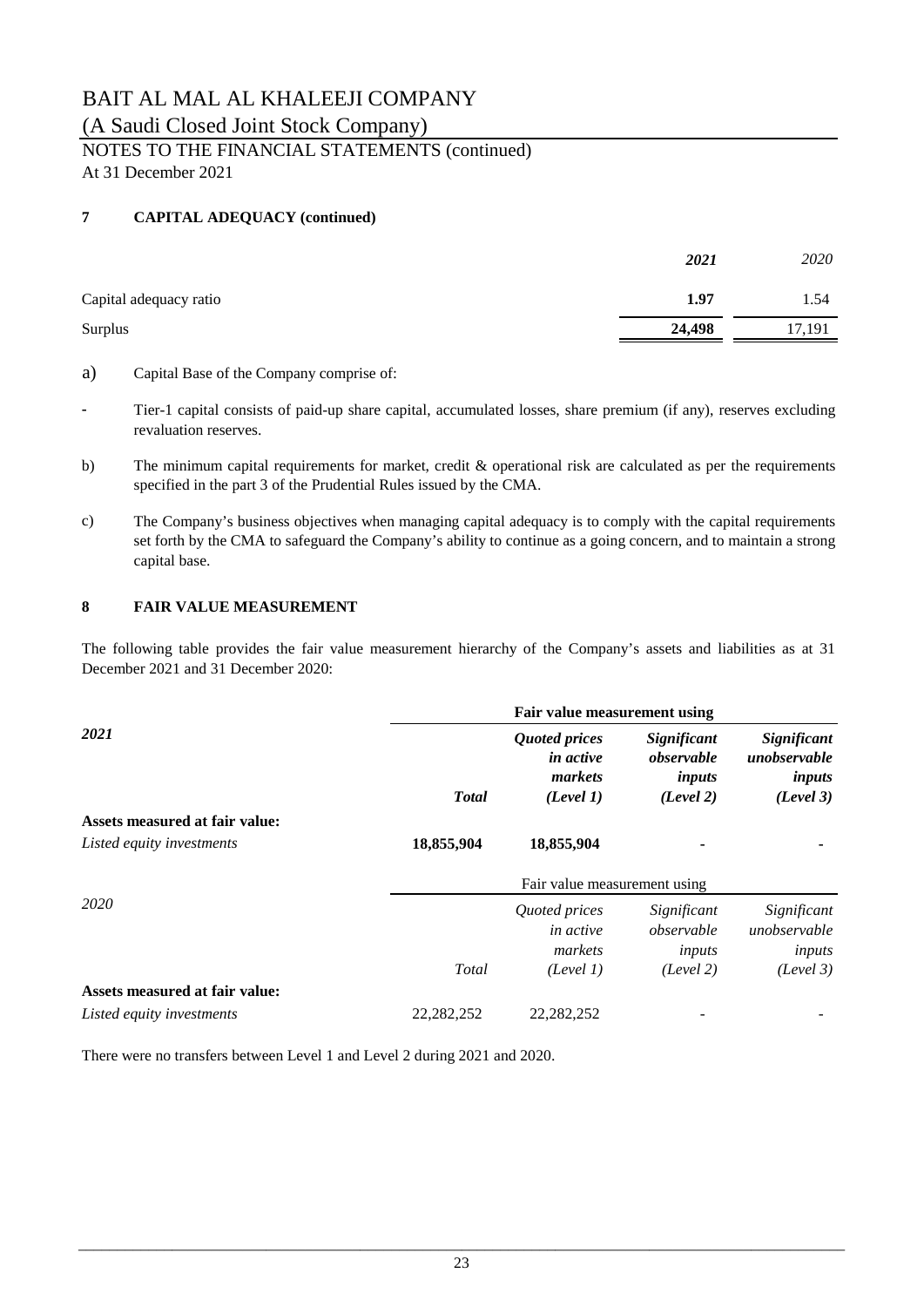### (A Saudi Closed Joint Stock Company)

At 31 December 2021 NOTES TO THE FINANCIAL STATEMENTS (continued)

#### **9 GENERAL AND ADMINISTRATION EXPENSES**

|                                | 2021      | 2020      |
|--------------------------------|-----------|-----------|
|                                | <b>SR</b> | SR.       |
| Employees' costs               | 1,652,353 | 2,435,408 |
| Legal and professional fees    | 971,000   | 959,500   |
| Depreciation and amortization  | 683,093   | 692,821   |
| Subscriptions and license fees | 271,582   | 216,458   |
| <b>Utilities</b>               | 177,220   | 225,449   |
| Directors attending allowance  | 141,464   | 168,047   |
| Repair and maintenance         | 92,451    | 188,991   |
| Travel                         | 37,790    | 11,628    |
| Insurance                      | 1,673     | 15,559    |
| Other                          | 93,107    | 40,352    |
|                                | 4,121,733 | 4,954,213 |

#### **10 FINANCE COSTS**

|                                                          | 2021      | 2020    |
|----------------------------------------------------------|-----------|---------|
|                                                          | <b>SR</b> | SR.     |
| Accretion of interest on lease obligations               | 263,336   | 290,704 |
| Finance costs on borrowings                              | 167,638   | 216,650 |
| Accretion of finance cost on employees terminal benefits | 6.166     | 5,741   |
|                                                          | 437,140   | 513,095 |

#### **11 ZAKAT**

#### **11.1 Charge for the year**

The Company is subject to zakat at the rate of 2.5% of zakat base calculated in accordance with zakat regulations enforced in the Kingdom of Saudi Arabia.

The zakat charge consists of:

|                                                           | 2021           | 2020           |
|-----------------------------------------------------------|----------------|----------------|
|                                                           | <b>SR</b>      | SR.            |
| Charge for the year                                       | 234,070        | 249,757        |
|                                                           |                |                |
| The provision is based on the following:                  | 2021           | 2020           |
|                                                           | <b>SR</b>      | SR.            |
| Shareholders' equity                                      | 49,846,856     | 47,633,778     |
| Opening provisions and other adjustments                  | 21,917         | 472,327        |
| Book value of long term assets (net of related financing) | (40, 416, 585) | (39, 728, 172) |
|                                                           | 9,452,188      | 8,377,933      |
| Zakatable results for the year                            | (89, 388)      | 1,352,026      |
| Zakat base                                                | 9,362,800      | 9,729,959      |
|                                                           |                |                |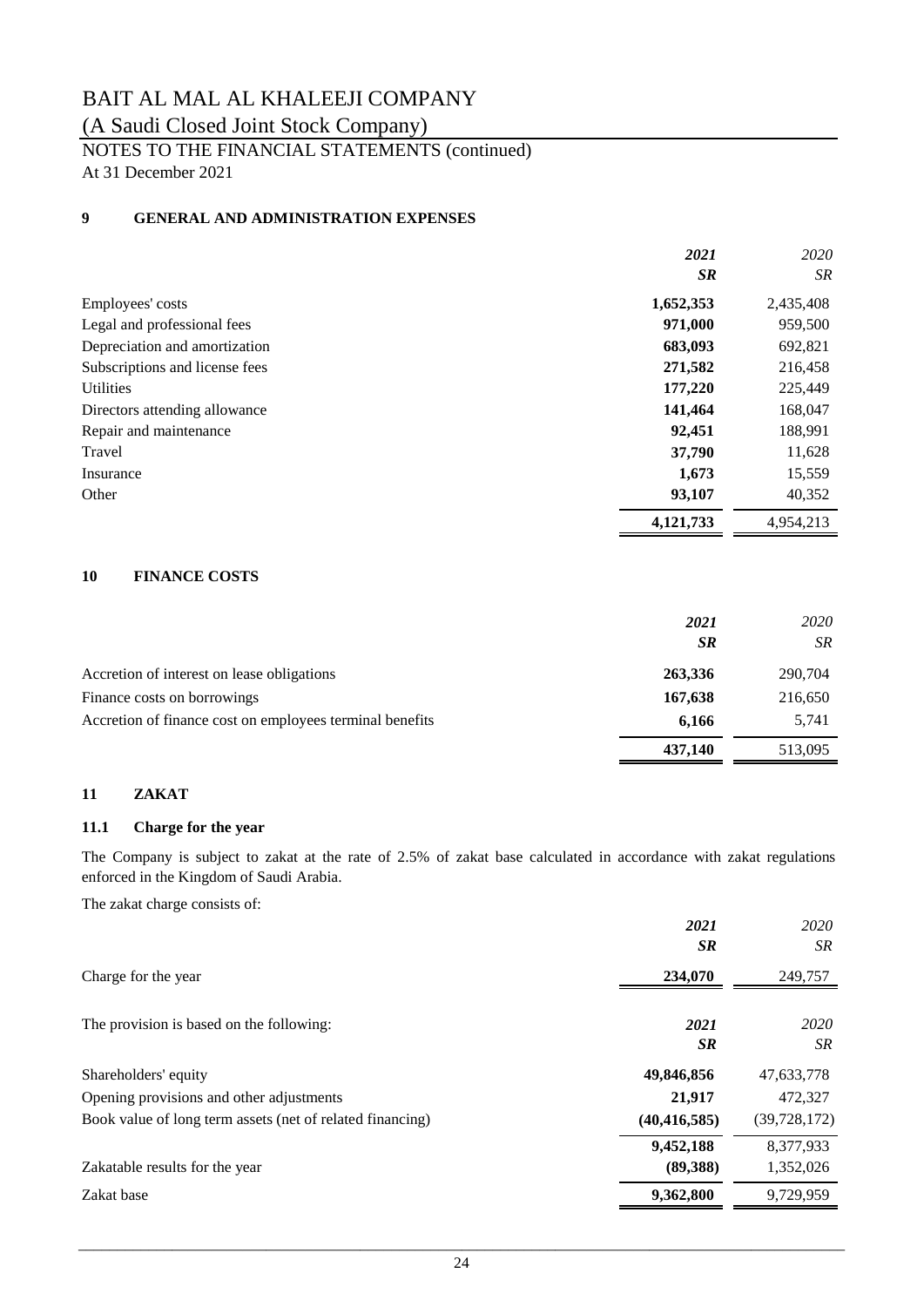## NOTES TO THE FINANCIAL STATEMENTS (continued)

At 31 December 2021

#### **11 ZAKAT**

#### **11.1 Charge for the year (continued)**

The difference between the financial and the zakatable results are mainly due to provisions which are not allowed in the calculation of zakatable results.

#### **11.2 Movement in zakat provision**

The movement in the zakat provision was as follows:

|                              | 2021       | 2020       |
|------------------------------|------------|------------|
|                              | <b>SR</b>  | SR.        |
| At the beginning of the year | 493,888    | 488,753    |
| Provided during the year     | 234,070    | 249,757    |
| Payments during the year     | (494, 973) | (244, 622) |
| At the end of the year       | 232,985    | 493,888    |

#### **11.3 Status of assessment**

The Company has filed the zakat returns for the period ended 31 December 2013 and for the years ended 31 December 2014 to 31 December 2020 with the Zakat, Tax and Customs Authority ("ZATCA").

The ZATCA has issued the final assessment for the year 2017 with additional zakat liability of SR 546 which was accepted by the Company and settled in full during 2020.

During the year the ZATCA has issued the final assessment for the year 2016 with additional zakat liability of SR 122 which was accepted by the Company and settled in full during 2021.

The ZATCA has issued the final assessment for the year 2018 with additional zakat liability of SR 0.7 million. The Company filed an appeal against the assessments raised by the ZATCA. The appeal is still being considered by the General Secretariat of Tax Committees (formerly the Appeal Committee) until the date of preparing these financial statements.

The assessments for the period ended 31 December 2013, for the years ended 31 December 2014 to 31 December 2015, and for the years ended 31 December 2019 and 31 December 2020 have not yet been raised by the ZATCA

Zakat base has been computed based on the Company's understanding of the zakat regulations enforced in the Kingdom of Saudi Arabia. The zakat regulations in Kingdom of Saudi Arabia are subject to different interpretations. The assessments to be raised by the ZATCA could be different from the declarations filed by the Company.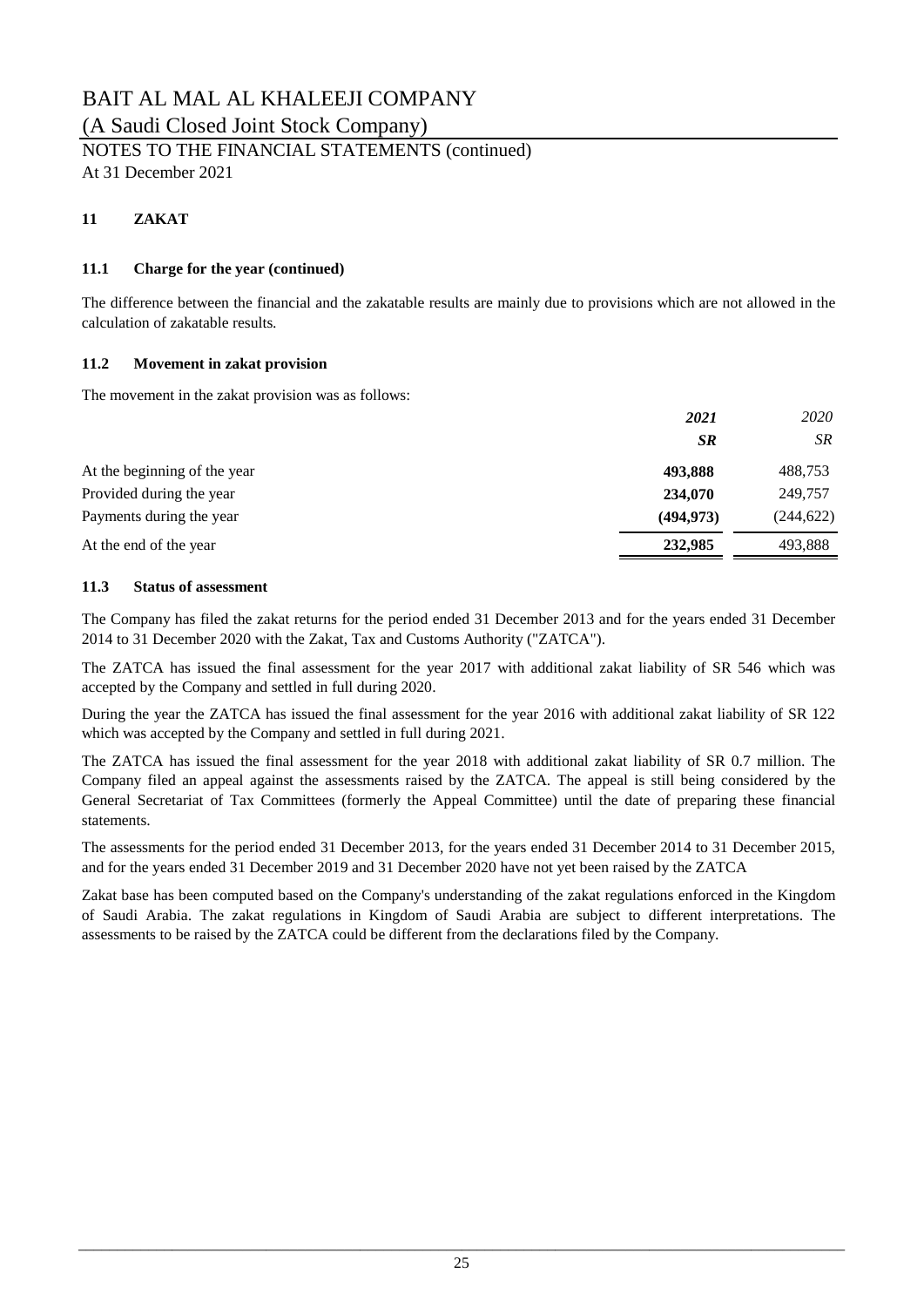### NOTES TO THE FINANCIAL STATEMENTS (continued) At 31 December 2021

#### **12 LEASEHOLD IMPROVEMENTS, FURNITURE AND VEHICLES**

|                                                |              | Furniture,       |            |             |
|------------------------------------------------|--------------|------------------|------------|-------------|
|                                                | Leasehold    | fixtures and     |            |             |
|                                                | improvements | office equipment | Vehicles   | Total       |
|                                                | ${\cal SR}$  | ${\cal SR}$      | SR         | ${\cal SR}$ |
| Cost:                                          |              |                  |            |             |
| At 1 January 2020                              | 198,733      | 1,174,620        | 126,450    | 1,499,803   |
| Additions                                      |              | 1,600            |            | 1,600       |
| Disposal                                       |              |                  | (126, 450) | (126, 450)  |
| At 31 December 2020 and At 31<br>December 2021 | 198,733      | 1,176,220        |            | 1,374,953   |
|                                                |              |                  |            |             |
| Depreciation:                                  |              |                  |            |             |
| At 1 January 2020                              | 198,733      | 1,161,851        | 126,450    | 1,487,034   |
| Charge for the year                            |              | 11,240           |            | 11,240      |
| Disposal                                       |              |                  | (126, 450) | (126, 450)  |
| At 31 December 2020                            | 198,733      | 1,173,091        |            | 1,371,824   |
| Charge for the year                            |              | 1,453            |            | 1,453       |
| At 31 December 2021                            | 198,733      | 1,174,544        |            | 1,373,277   |
| Net book amounts:                              |              |                  |            |             |
| At 31 December 2021                            |              | 1,676            |            | 1,676       |
| At 31 December 2020                            |              | 3,129            |            | 3,129       |

12.1 The depreciation charge has been allocated to general and administrative expenses.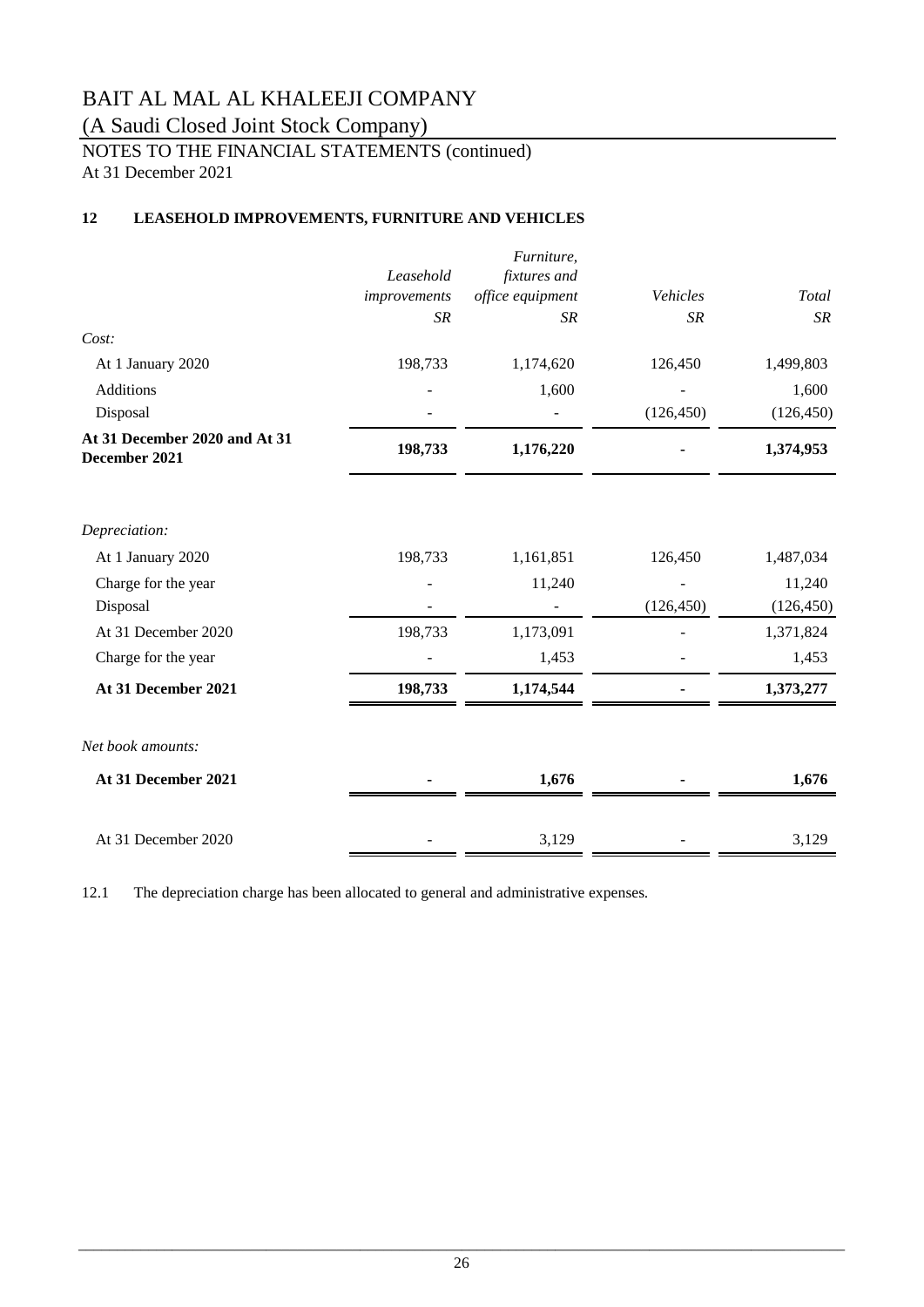### NOTES TO THE FINANCIAL STATEMENTS (continued) At 31 December 2021

### **13 INTANGIBLE ASSETS**

|                     | Computer |
|---------------------|----------|
|                     | Software |
|                     | SR       |
| Cost:               |          |
| At 1 January 2020   | 893,739  |
| Additions           |          |
| At 31 December 2020 | 893,739  |
| Additions           |          |
| At 31 December 2021 | 893,739  |
| Amortization:       |          |
| At 1 January 2020   | 888,845  |
| Charge for the year | 4,797    |
| At 31 December 2020 | 893,642  |
| Charge for the year | 97       |
| At 31 December 2021 | 893,739  |
| Net book amounts:   |          |
| At 31 December 2021 |          |
| At 31 December 2020 | 97       |

13.1 The amortization charge has been allocated to general and administrative expenses.

#### **14 INVESTMENT PROPERTIES**

|                     | Capital work in |           |            |
|---------------------|-----------------|-----------|------------|
|                     | Land            | progress  | Total      |
|                     | <b>SR</b>       | <b>SR</b> | SR         |
| At 1 January 2020   | 28,572,214      |           | 28,572,214 |
| <b>Additions</b>    |                 |           |            |
| At 31 December 2020 | 28,572,214      |           | 28,572,214 |
| <b>Additions</b>    |                 |           |            |
| At 31 December 2021 | 28,572,214      |           | 28,572,214 |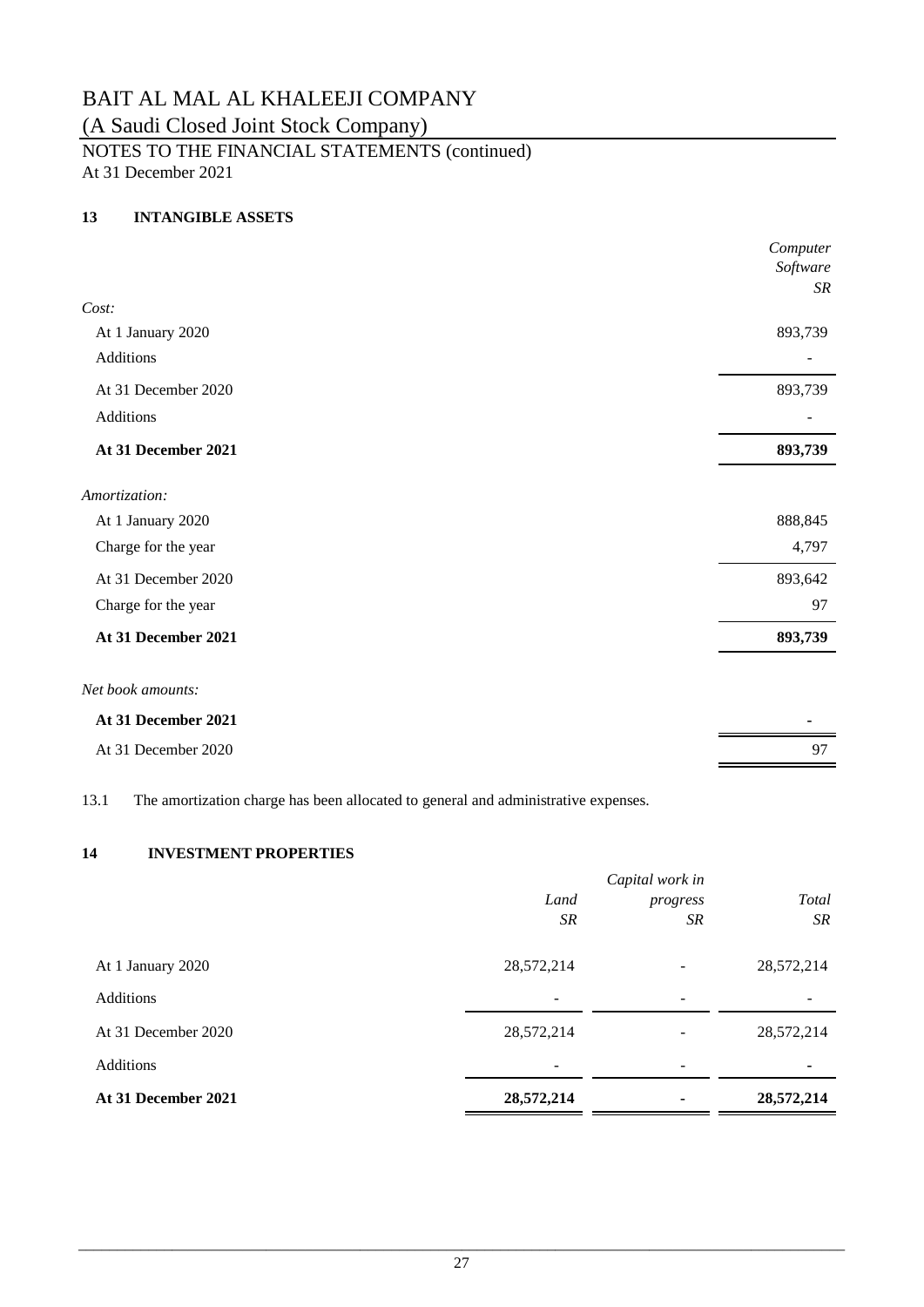#### NOTES TO THE FINANCIAL STATEMENTS (continued) At 31 December 2021

#### **14 INVESTMENT PROPERTIES (continued)**

Investment properties represent long-term Investments in plots of land.

As at 31 December 2021, the fair value of the properties are based on valuations performed by Ali Abdelrahman Dahame (evaluator), an independent valuer accredited by The Saudi Authority for Accredited Valuers (TAQEEM). The appraisal was carried out using a market approach that reflects observed prices for recent market transactions for similar properties and incorporates adjustments for factors specific to the land in question, including plots size, location, encumbrances and current use. The fair value at 2021 was SR 34.4 million (2020: SR 34.4 million).

The fair value measurement hierarchy of the investment properties is considered level 3; the significant unobservable input is the adjustment for factors specific to the land in question. The extent and direction of this adjustment depends on the number and characteristics of the observable market transactions in similar properties that are used as the starting point for valuation. Although this input is a subjective judgement, management considers that the overall valuation would not be materially affected by reasonably possible alternative assumptions.

#### **15 INVESTMENT IN AN ASSOCIATE**

The Company had 20% interest in Gulf Medical Centre Company, which is involved in the medical services, operate, installing hospitals, and trade in medical equipments in KSA. Gulf Medical Company is a Saudi Closed Joint Stock Company located in Dammam, Saudi Arabia. The Company interest in Gulf Medical Centre Company was donated to Shamah Autism Center Company during the year. Legal formalities had been completed during the year end.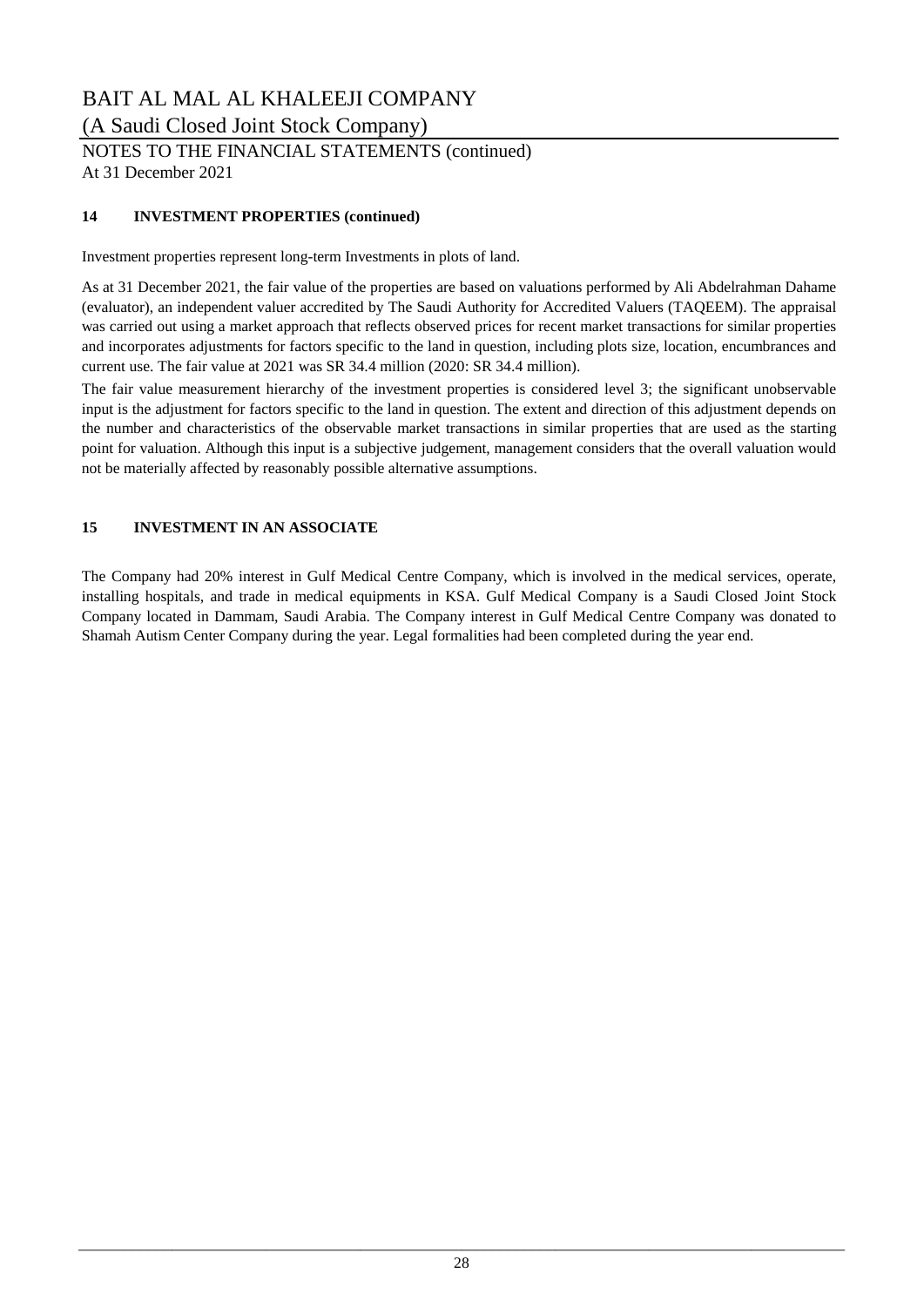### NOTES TO THE FINANCIAL STATEMENTS (continued) At 31 December 2021

#### **16 LEASES**

Below are the carrying amounts of right-of-use assets recognized and the movements during the year

| Cost:                                                                                         |               | Leased offices<br>SR |
|-----------------------------------------------------------------------------------------------|---------------|----------------------|
| At 1 January 2020                                                                             |               | 6,749,507            |
| Additions                                                                                     |               | (151, 223)           |
| At 31 December 2020                                                                           |               | 6,598,284            |
| <b>Additions</b>                                                                              |               | 849,345              |
| Termination                                                                                   |               | (6,598,284)          |
| At 31 December 2021                                                                           |               | 849,345              |
| Accumulated depreciation:                                                                     |               |                      |
| At 1 January 2020                                                                             |               | 614,633              |
| Charge for the year                                                                           |               | 676,784              |
| At 31 December 2020                                                                           |               | 1,291,417            |
| Charge for the year                                                                           |               | 681,543              |
| Termination                                                                                   |               | (1,972,960)          |
| At 31 December 2021                                                                           |               |                      |
| Net book amounts:                                                                             |               |                      |
| At 31 December 2021                                                                           |               | 849,345              |
| At 31 December 2020                                                                           |               | 5,306,867            |
| Set out below are the carrying amounts of lease liabilities and the movements during the year |               |                      |
|                                                                                               | 2021          | 2020                 |
|                                                                                               | $S_{I\!\!R}$  | SR                   |
| As at 1 January                                                                               | 5,590,950     | 6,169,549            |
| Additions                                                                                     | 849,345       |                      |
| Modification                                                                                  |               | (151, 223)           |
| Termination                                                                                   | (5, 136, 206) |                      |
| Accretion of interest                                                                         | 263,336       | 290,704              |
| Payments                                                                                      | (718,080)     | (718,080)            |
| As at 31 December                                                                             | 849,345       | 5,590,950            |
| <b>Current</b>                                                                                | 283,116       | 869,303              |
| <b>Non Current</b>                                                                            | 566,229       | 4,721,647            |
| Maturity analysis - contractual undiscounted cash flows                                       |               |                      |
| Less than 1 year                                                                              | 310,310       | 869,303              |
| Later than one year to five years                                                             | 620,620       | 4,346,515            |
| More than five years                                                                          |               | 1,610,864            |
|                                                                                               | 930,930       | 6,826,682            |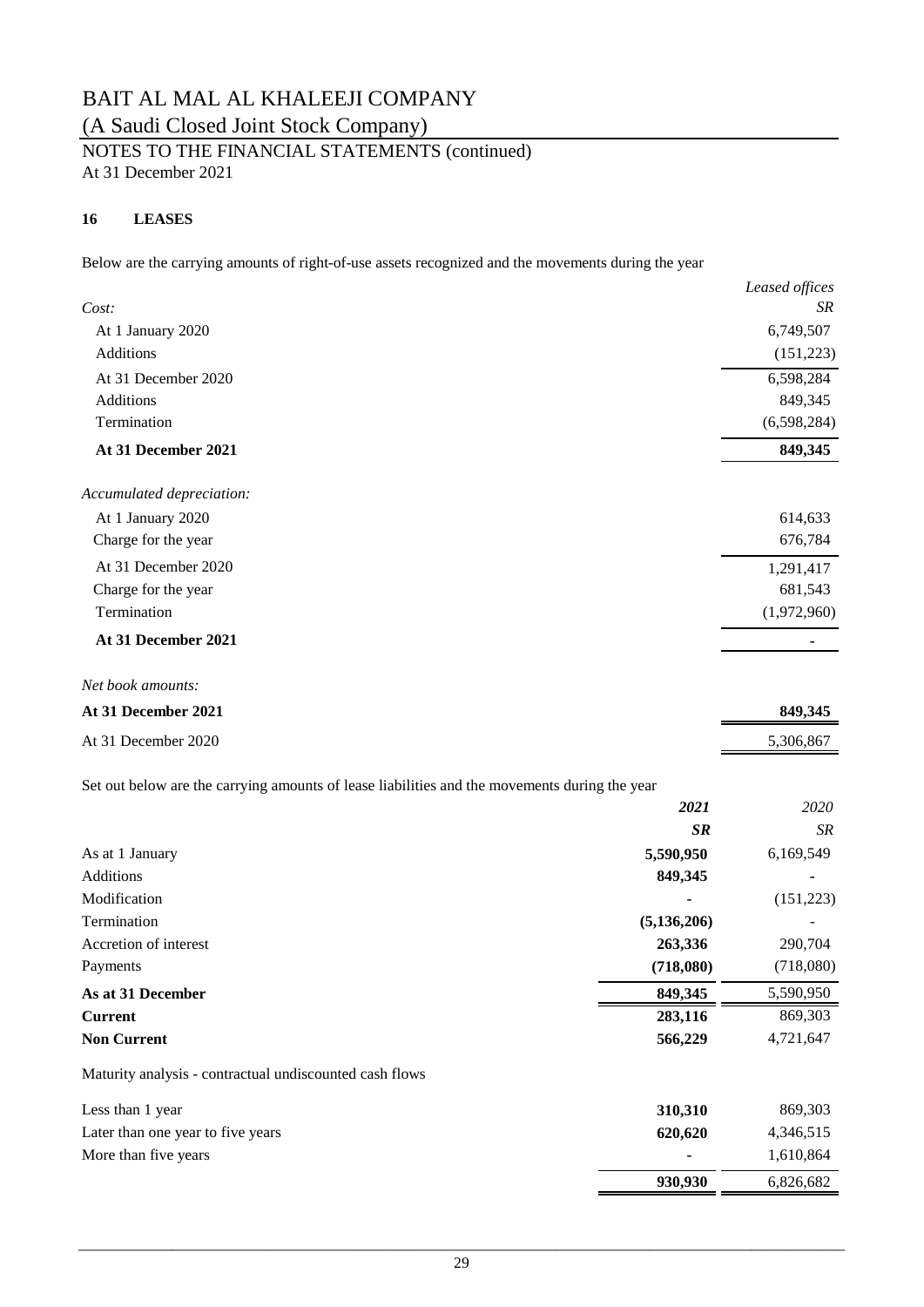NOTES TO THE FINANCIAL STATEMENTS (continued) At 31 December 2021

#### **17 FINANCIAL INSTRUMENTS**

#### **17.1 Financial assets**

|                                                                        | 2021       | 2020       |
|------------------------------------------------------------------------|------------|------------|
| Financial assets at fair value through profit or loss                  | SR.        | SR         |
| Listed equity investments in the Kingdom of Saudi Arabia (current)     | 692,774    | 4.525,002  |
| Listed equity investments in the Kingdom of Saudi Arabia (non current) | 18,163,130 | 17,757,250 |
|                                                                        | 18,855,904 | 22.282.252 |

\*Certain investments amounted to SAR 18,163,130 (2020: SAR 17,757,250) are pledged as mortgage for the term loan (note 23).

#### **17.2 Financial liabilities**

|               | 2021      | 2020      |
|---------------|-----------|-----------|
| Interest rate | SR.       | SR        |
|               |           |           |
| $SIBOR + 2\%$ | 6,320,435 |           |
|               |           |           |
|               |           |           |
| $SIBOR + 2\%$ |           | 6,320,435 |
|               |           |           |

#### **17.3 Fair values**

As of reporting date, financial assets at amortized costs consist of bank balances and amounts due from related parties. The fair values of financial assets approximate their carrying amounts due to their short-term nature.

#### **17.4 Financial instruments risk management objectives and policies**

The Company's principal financial assets include listed equity investments, amounts due from related parties, and bank balances.

The Company's activities expose it to both direct and indirect financial risk, including: market risk and credit risk. Material direct exposure to financial risk occurs through the impact on profit of movements in funds under management ("FUM") and through its direct investments in quoted equity shares.

#### **17.4.1 Market risk**

The key direct risks associated with the Company are those driven by investment and market volatility and the resulting impact on Funds Under Management ("FUM") or a reduction in the growth of FUM. Reduced FUM will directly impact on management fee income and profit because management fee income is calculated as a percentage of the NAV of FUM. FUM can be directly impacted by a range of factors including:

a) Poor investment performance;

b) Market volatility;

c) A loss of key personnel; and

d) Investor allocation decisions: investors constantly re‑assess and re‑allocate their investments on the basis of their own preferences. Investor allocation decisions could operate independently from investment performance, such that funds outflows occur despite positive investment performance.

The Company closely monitors the above factors and ensure proper and timely actions.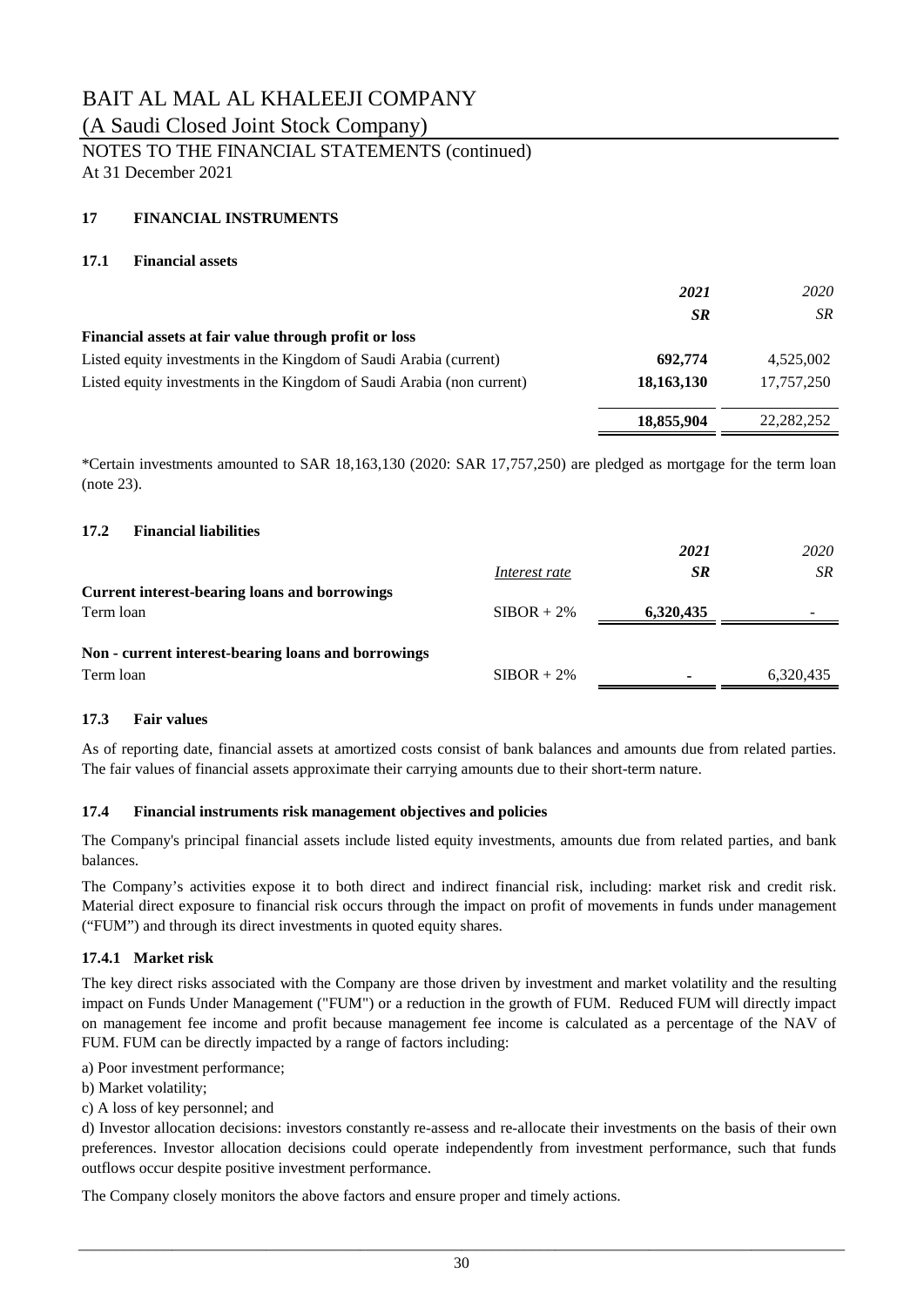NOTES TO THE FINANCIAL STATEMENTS (continued)

At 31 December 2021

#### **17 FINANCIAL INSTRUMENTS (continued)**

#### **17.4 Financial instruments risk management objectives and policies (continued)**

#### **17.4.1 Market risk (continued)**

#### **(i) Interest rate risk**

Interest rate risk is the risk that the far value or future cash flows of a financial instrument will fluctuate because of changes in market interest rates. The Company's exposure to the risk of changes in market interest rates relates primarily to the Company's borrowing which expose the Company to cash flow interest rate risk.

#### *Interest rate sensitivity*

The following table demonstrates the sensitivity to a reasonably possible change in interest rates on that portion of loans and borrowings affected. With all other variables held constant, the Company's net income before zakat is affected through the impact on floating rate borrowings, as follows:

|               | <i>Increase/Decrease</i> | Effect on profit |
|---------------|--------------------------|------------------|
|               | in basis points          | before zakat     |
| 2021          | $+100$                   | 63,204           |
| Interest rate | $-100$                   | (63,204)         |
| 2020          |                          |                  |
| Interest rate | $+100$                   | 63,204           |
|               | $-100$                   | (63, 204)        |

#### **17.4.2 Foreign currency risk**

Foreign currency risk is the risk that the fair value or future cash flows of an exposure will fluctuate because of changes in foreign exchange rates. The Company's exposure to the risk of changes in foreign exchange rates relates primarily to the Company's operating activities (when revenue or expense is denominated in a foreign currency).

The Company did not undertake significant transactions in currencies other than Saudi Riyals; therefore the Company is not exposed to foreign currency risk.

#### **17.4.3 Credit risk**

Credit risk is the risk that a counterparty will not meet its obligations under a financial instrument or customer contract, leading to a financial loss. The Company is exposed to credit risk from its operating activities, primarily due from related parties.

Cash are substantially placed with commercial banks with sound credit ratings. The maximum exposure to direct credit risk at reporting date is the carrying amount of amounts due from related parties. No assets are past due or impaired. No ECL provision is recognized as the ECL amount is immaterial to the financial statements.

#### **17.4.4 Equity price risk**

The Company's listed equity investments are susceptible to market price risk arising from uncertainties about future values of the investment securities. The Company manages the equity price risk through diversification and by placing limits on individual and total equity instruments. Reports on the equity portfolio are submitted to the Company's senior management on a regular basis. The Company's Board of Directors reviews and approves all equity investment decisions.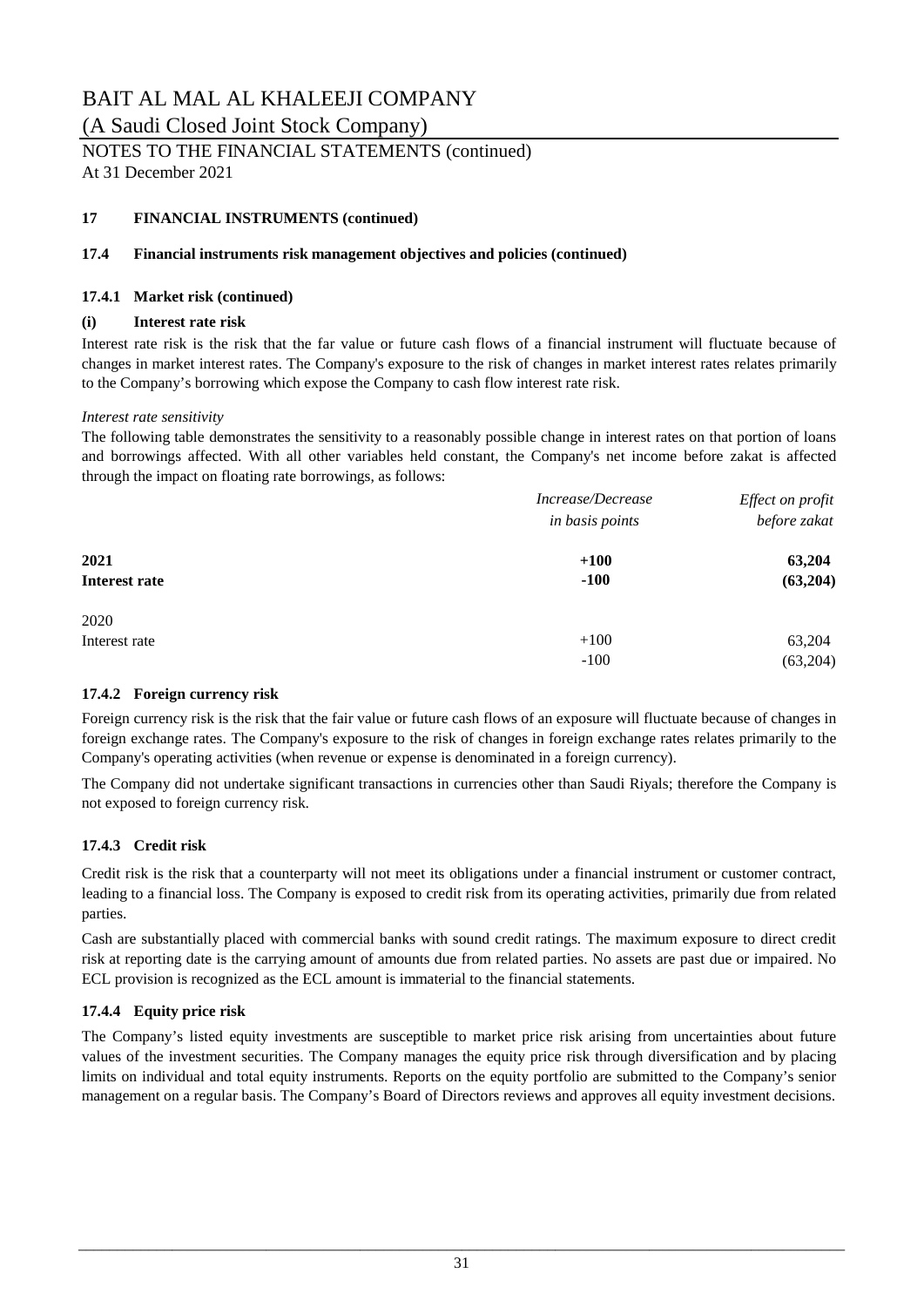NOTES TO THE FINANCIAL STATEMENTS (continued)

At 31 December 2021

#### **17 FINANCIAL INSTRUMENTS (continued)**

#### **17.4 Financial instruments risk management objectives and policies (continued)**

#### **17.4.5 Liquidity risk**

Liquidity risk is the risk that the Company will encounter difficulty in raising funds to meet commitments associated with financial instruments. Liquidity risk may result from an inability to realize financial assets quickly at an amount close to its fair value. The Company manages its liquidity risk by monitoring working capital and cash flow requirements on regular basis, without incurring unacceptable losses or risking damage to the Company's reputation. The Company ensures that it has sufficient cash on demand to meet expected operational expenses, including the servicing of financial obligations; this excludes the potential impact of extreme circumstances that cannot reasonably be predicted, such as natural disasters. In addition, the Company maintains different lines of credit. The Company's terms of contracts require amounts to be paid within 30-90 days of the date of billings. Accounts payables are normally settled within 30-60 days of billing date or receipt of a correctly rendered invoice.

The table below summarizes the maturity profile of the Company's financial liabilities based on contractual undiscounted payments:

|                        | Less than a year | 1 to 5 years   | $>$ 5 years | <b>Total</b> |
|------------------------|------------------|----------------|-------------|--------------|
| 2021                   | SR               | <b>SR</b>      | <b>SR</b>   | SR           |
| <b>Lease liability</b> | 310,310          | 620,620        |             | 930,930      |
| <b>Term loan</b>       | 6,320,435        |                |             | 6,320,435    |
|                        | 6,630,745        | 620,620        |             | 7,251,365    |
|                        | Less than a year | $1$ to 5 years | $>$ 5 years | <b>Total</b> |
| 2020                   | SR.              | SR             | <b>SR</b>   | SR.          |
| Lease liability        | 869,303          | 4,346,515      | 1,610,864   | 6,826,682    |
| Term loan              |                  | 6,320,435      |             | 6,320,435    |
|                        | 869,303          | 10,666,950     | 1,610,864   | 13, 147, 117 |

#### **Changes in liabilities arising from financing activities**

|                                             | 1 January<br>2021 | Cash outflow | Others/Cash<br>inflow | 31 December<br>2021 |
|---------------------------------------------|-------------------|--------------|-----------------------|---------------------|
|                                             | <b>SR</b>         | <b>SR</b>    | <b>SR</b>             | <b>SR</b>           |
| Term loan                                   | 6,320,435         |              |                       | 6,320,435           |
| Lease liability                             | 5,590,950         | (718,080)    | (4,023,525)           | 849,345             |
| Total liabilities from financing activities | 11,911,385        | (718,080)    | (4,023,525)           | 7,169,780           |
|                                             | 1 January<br>2020 | Cash outflow | Others/Cash<br>inflow | 31 December<br>2020 |
|                                             | <b>SR</b>         | SR           | <b>SR</b>             | SR.                 |
| Term loan                                   | 6,320,435         |              |                       | 6,320,435           |
| Lease liability                             | 6,169,549         | (718,080)    | 139,481               | 5,590,950           |
| Total liabilities from financing activities | 12,489,984        | (718,080)    | 139,481               | 11.911.385          |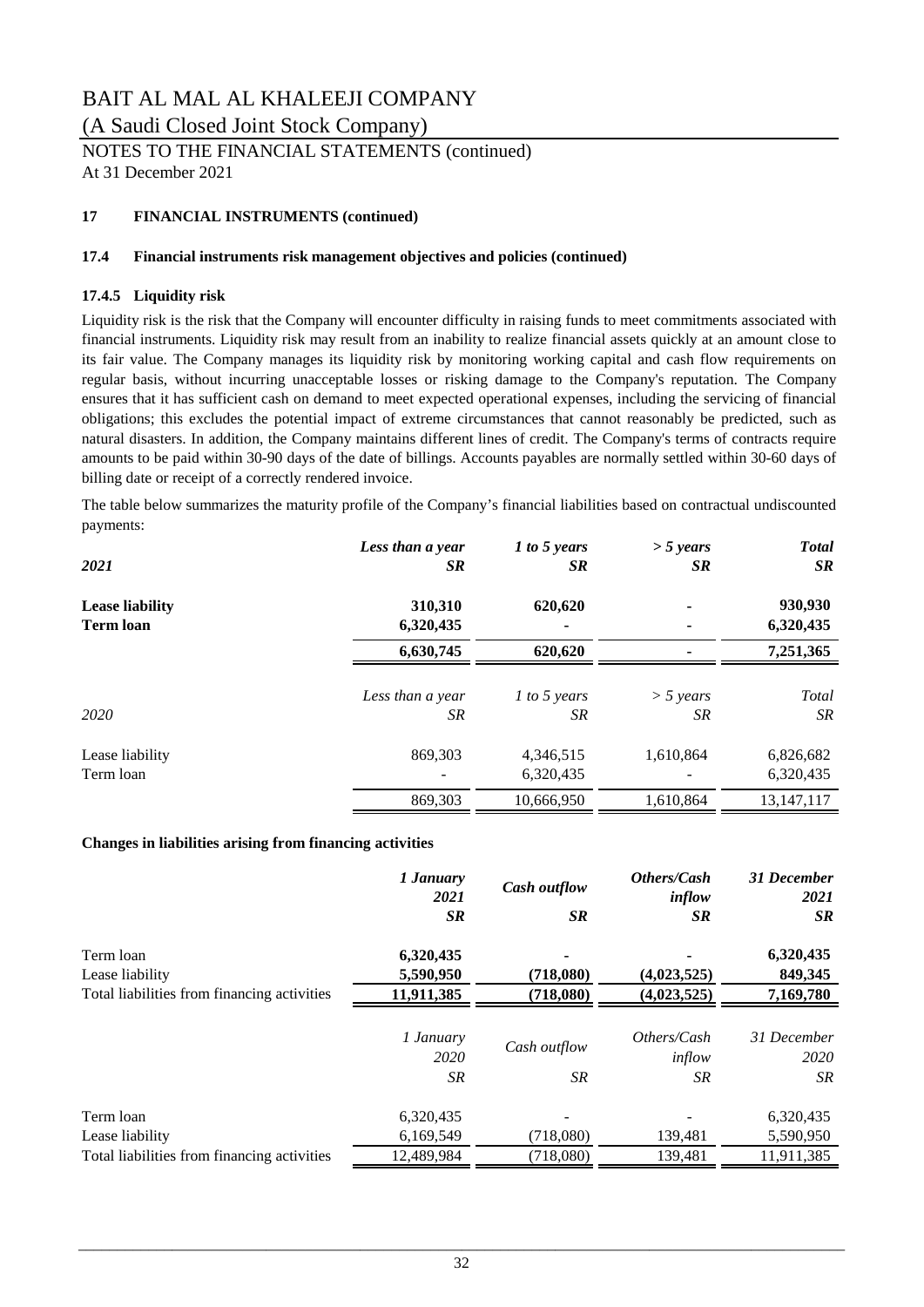### NOTES TO THE FINANCIAL STATEMENTS (continued) At 31 December 2021

#### **18 PREPAYMENTS AND OTHER RECEIVABLES**

|                   | 2021      | 2020    |
|-------------------|-----------|---------|
|                   | <b>SR</b> | SR      |
| Prepaid expenses  | 778,125   | 130,724 |
| Other receivables | 381,275   | 147,857 |
|                   | 1,159,400 | 278,581 |

#### **19 SHARE CAPITAL**

Capital is divided into 8,000,000 shares (2020: 8,000,000 shares) of SR 10 each (2020: SR 10 each) as following:

| <b>Shareholders</b><br><b>Nationality</b> |                             |            | Shareholding percentage % |  |
|-------------------------------------------|-----------------------------|------------|---------------------------|--|
|                                           |                             | 2021       | 2020                      |  |
| Al-Dammam Development Company             | Kingdom of Saudi Arabia     | 80.44      | 80.44                     |  |
| <b>Integrated Capital</b>                 | <b>United Arab Emirates</b> | 16.25      | 16.25                     |  |
| Mr. Khaled Ben Ahmed Ben Rashed           |                             |            |                           |  |
| Al Dossery                                | Saudi                       | 1.25       | 1.25                      |  |
| Mr. Khaliefa Ben Ahmed Ben Rashed         |                             |            |                           |  |
| Al Dossery                                | Saudi                       | 1.25       | 1.25                      |  |
| Mr. Mohammed Ben Ahmed Ben Rashed         |                             |            |                           |  |
| Al Dossery                                | Saudi                       | 0.81       | 0.81                      |  |
|                                           |                             | <b>100</b> | 100                       |  |

During 2018; Integrated Capital has agreed to sell its entire ownership of the Company to Al-Dammam Development Company, the legal formalities in that respect had not been completed as of reporting date.

#### **20 EMPLOYEES' DEFINED BENEFIT LIABILITIES**

The Company has one defined benefit plan (unfunded), which is a final salary plan in line with Labor Law requirement in the Kingdom of Saudi Arabia and require to recognize the provision for employees' end-of-service benefits for the amounts payable at the statement of financial position date in accordance with the employees' contracts of employment applicable to employees' accumulated periods of service. In accordance with the provisions of IAS 19, management has carried out an exercise to assess the present value of its defined benefit obligations in respect of employees' end-ofservice benefits payable under relevant local regulations and contractual arrangements. The main actuarial assumptions used to calculate the defined unfunded benefit obligation are as follows:

|                                                                                     | 2021      | 2020    |
|-------------------------------------------------------------------------------------|-----------|---------|
| Discount rate                                                                       | 2.75%     | 2.70%   |
| Salary increase rate                                                                | 2.75%     | 2.70%   |
| Break up of net benefit costs charged to statement of profit or loss is as follows: |           |         |
|                                                                                     | 2021      | 2020    |
|                                                                                     | <b>SR</b> | SR      |
| Current service cost                                                                | 61,515    | 115,716 |
| Finance cost on defined benefit obligation                                          | 6,166     | 5,741   |
| Net benefit expense                                                                 | 67,681    | 121,457 |
|                                                                                     |           |         |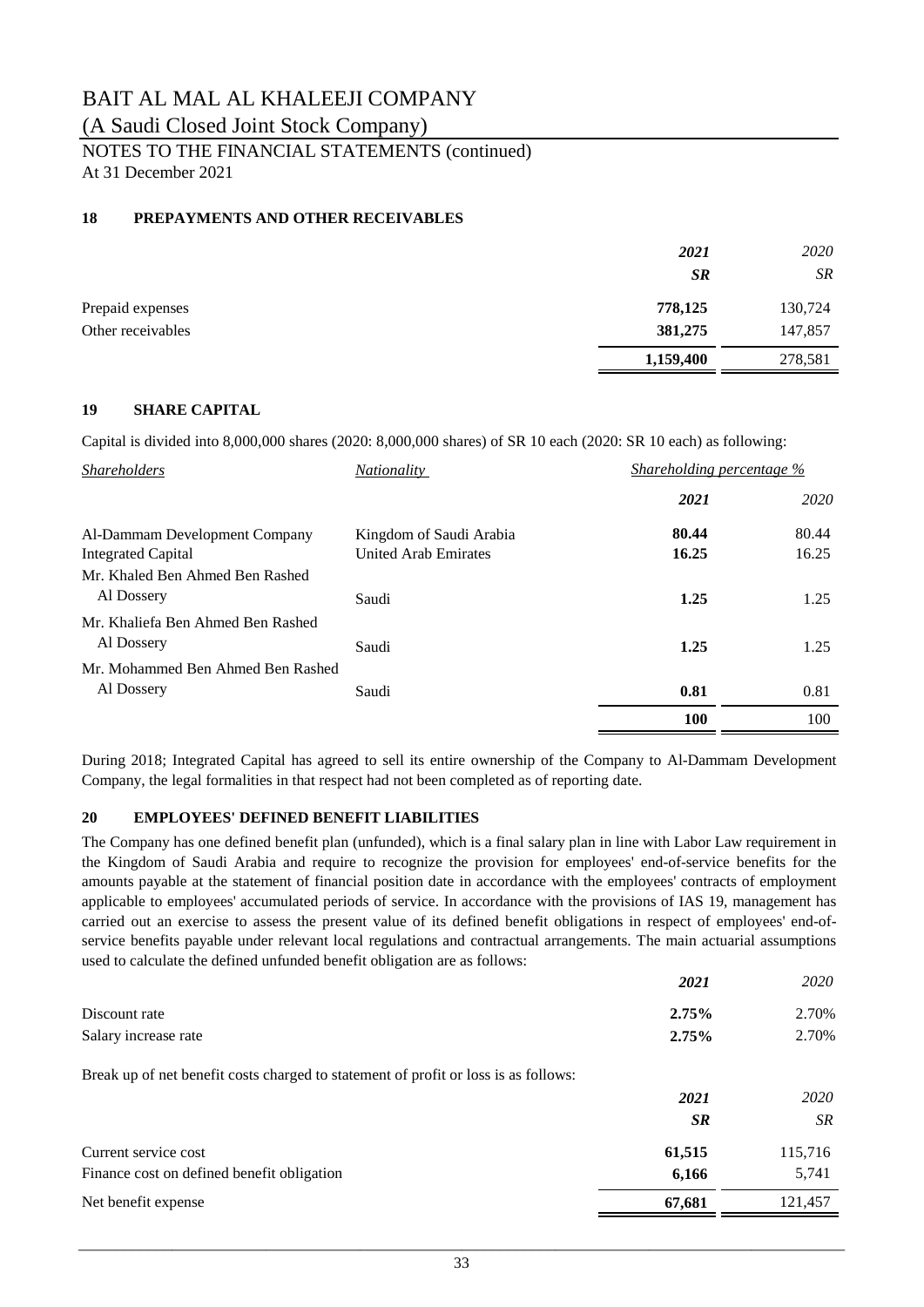#### NOTES TO THE FINANCIAL STATEMENTS (continued) At 31 December 2021

#### **20 EMPLOYEES' DEFINED BENEFIT LIABILITIES (continued)**

Changes in the present value of defined unfunded benefit liabilities is as follows:

|                                                                | 2021       | 2020       |
|----------------------------------------------------------------|------------|------------|
|                                                                | <b>SR</b>  | SR         |
| Defined benefit liabilities at the beginning of the year       | 339,280    | 340,732    |
| Net benefit expense                                            | 67.681     | 121,457    |
| Benefits paid                                                  | (78,200)   | (112, 536) |
| Re-measurement gains on employees' defined benefit liabilities | (125, 648) | (10, 373)  |
| Defined benefit liabilities at the end of the year             | 203,113    | 339,280    |

A quantitative sensitivity analysis for significant assumption on the defined benefit liabilities as at 31 December 2021 and 31 December 2020 and the impact on the defined benefit liabilities is shown as below:

|                                   | 2021       | 2020       |
|-----------------------------------|------------|------------|
|                                   | <b>SR</b>  | <b>SR</b>  |
| Discount rate:                    |            |            |
| 1% increase                       | (187, 643) | (159, 221) |
| 1% decrease                       | 221,060    | 125,476    |
|                                   | 2021       | 2020       |
|                                   | <b>SR</b>  | <b>SR</b>  |
| Long-term future salary increase: |            |            |
| 1% increase                       | 220,874    | 125,665    |
| 1% decrease                       | (187, 501) | (159, 363) |

The sensitivity analyses above have been determined based on a method that extrapolates the impact on the defined benefit obligation as a result of reasonable changes in key assumptions occurring at the end of the reporting period. The sensitivity analysis are based on a change in a significant assumption, keeping all other assumptions constant. The sensitivity analysis may not be representative of an actual change in the defined benefit obligation as it is unlikely that changes in assumptions would occur in isolation of one another.

The following payments are expected against the defined benefit liability in future years:

|                                                          | 2021      | 2020    |
|----------------------------------------------------------|-----------|---------|
|                                                          | <b>SR</b> | SR.     |
| Within the next 12 months (next annual reporting period) | 18,703    | 17,699  |
| Between 2 and 5 years                                    | 141,143   | 85,726  |
| Beyond 5 years                                           | 698.673   | 547,857 |
| Total expected payments                                  | 858,519   | 651,282 |

The average duration of the defined benefit plan obligation at the end of the reporting period is 8 years (31 December 2020: 9 years).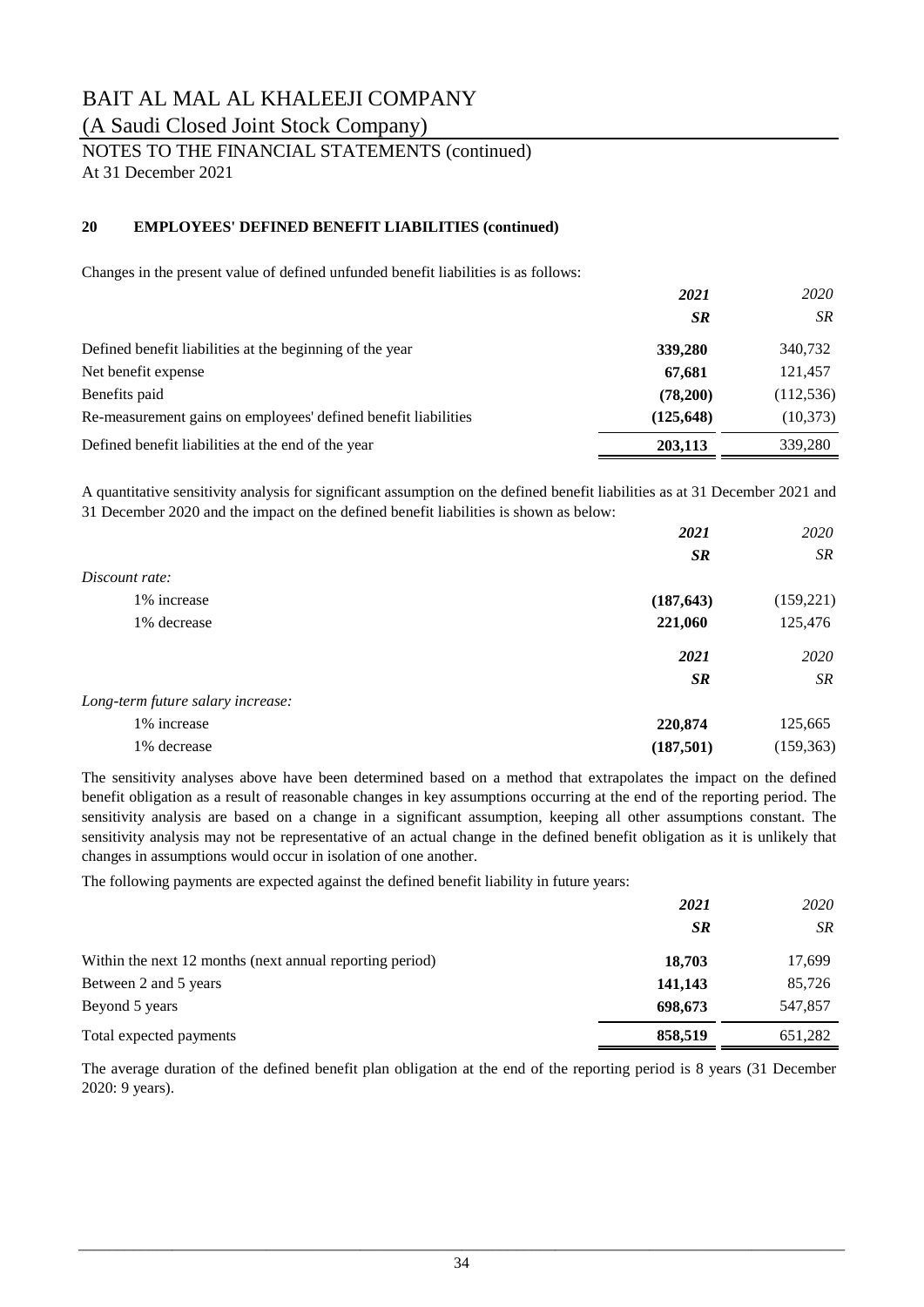### NOTES TO THE FINANCIAL STATEMENTS (continued) At 31 December 2021

#### **21 ACCRUALS AND OTHER PAYABLES**

|                                | 2021      | 2020      |
|--------------------------------|-----------|-----------|
|                                | <b>SR</b> | SR        |
| Accrued professional fee       | 182,000   | 170,000   |
| Accrued employee related costs | 103,296   | 142,775   |
| Value added tax payable        | 83,763    | 916,226   |
| Other accrued expenses         | 396,476   | 398,266   |
|                                | 765,535   | 1,627,267 |

#### **22 RELATED PARTY TRANSACTIONS AND BALANCES**

Related parties represent shareholders, directors and key management personnel of the Company, and entities controlled or significantly influenced by such parties. The Company enters into transactions with funds under the Company's management.

The Company in the normal course of business carries out transactions with various related parties. Transactions with related parties' included in the statement of profit or loss are as follows:

| Nature of transactions | Relationship of related parties | <b>Amount of Transactions</b> |           |
|------------------------|---------------------------------|-------------------------------|-----------|
|                        |                                 | 2021                          | 2020      |
|                        |                                 | <b>SR</b>                     | SR.       |
| Management fee         | Fund management                 | 2,153,397                     | 1,814,599 |
| Subscription fee       | Fund management                 | 6,000                         | 7,245     |
| Rent                   | Shareholder                     | 718,080                       | 718,080   |
| Arrangement fees       | Shareholder                     | ۰                             | 5,640,000 |
| Consultancy fees       | Director                        | 780,000                       | 780,000   |

The compensation for the key management personal during the year amounting to SR 780,000 (31 December 2020: SR 780,000).

The break down of amounts due from related parties is as follows:

#### **Amounts due from related parties shown in statement of financial position under current assets:**

|                                                 | 2021<br><b>SR</b> | 2020<br><b>SR</b> |
|-------------------------------------------------|-------------------|-------------------|
| Dammam Development company                      | 6,494,105         | 6,396,205         |
| Elite House GCC Equity Fund                     | 79,887            | 67,841            |
| <b>BMK Saudi Equity Fund</b>                    | 64,212            | 50,460            |
| BMK Saudi Freestyle Equity and Sharia Complaint | 61,328            | 54,053            |
| <b>BMK IPO Fund</b>                             | 9.941             | 11,730            |
|                                                 | 6,709,473         | 6,580,289         |

#### **Terms and conditions of transactions with related parties**

The above transactions are approved by the Company's management. Outstanding balances at the year-end are unsecured and interest free and settlement occurs in cash.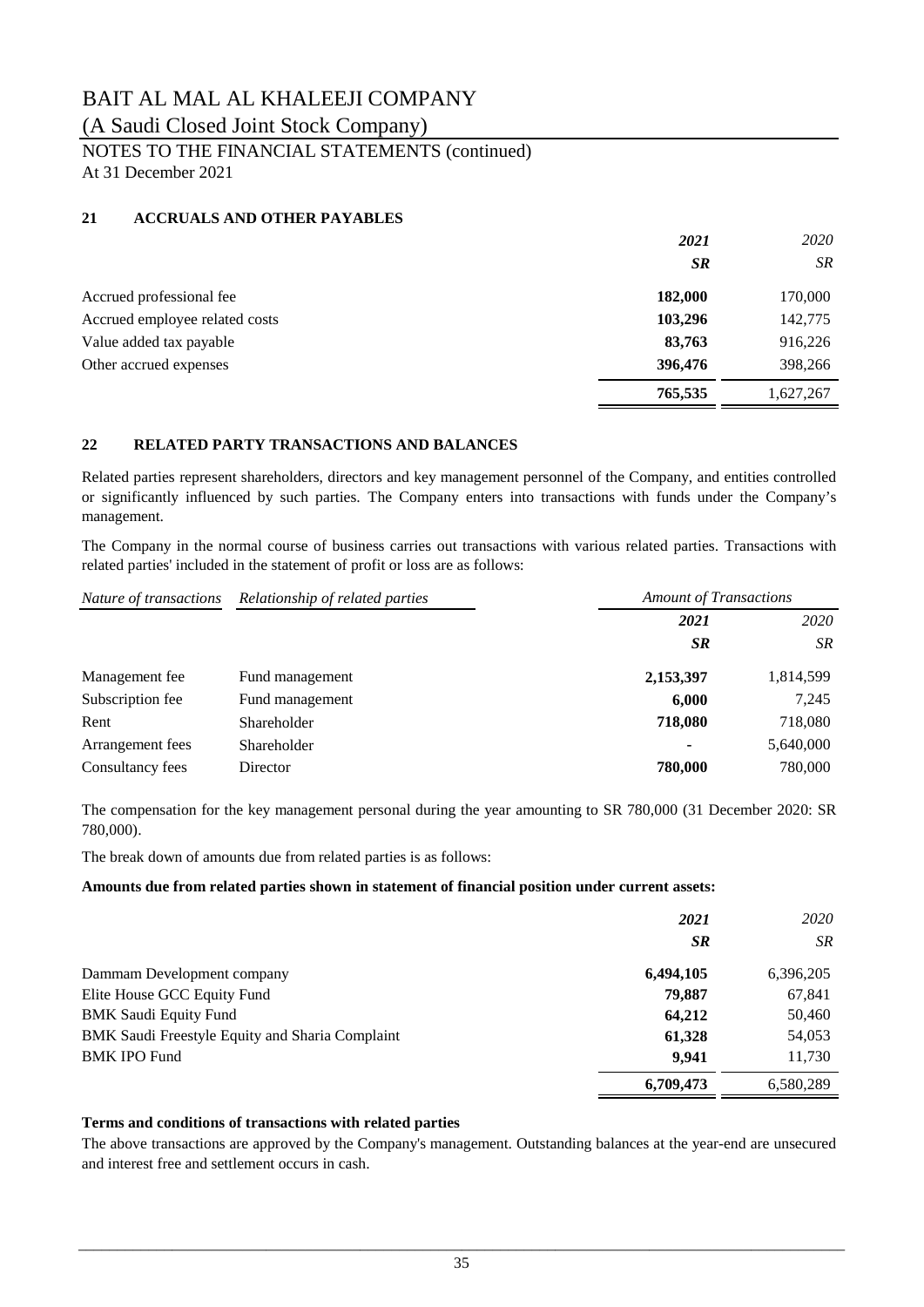#### At 31 December 2021 NOTES TO THE FINANCIAL STATEMENTS (continued)

#### **23 TERM LOAN**

|                     | 2021<br><b>SR</b> | 2020<br>SR. |
|---------------------|-------------------|-------------|
| Non-current portion | ٠                 | 6,320,435   |
| Current portion     | 6,320,435         |             |
| Total               | 6,320,435         | 6,320,435   |

The Company has obtained murabha borrowings from a local bank; the murabha borrowings was payable at 4 December 2022 and accordingly classified as current term loan. Certain equity shares are pledged as mortatge for the borrowings, the borrowings are also secured by a promissory note. Borrowings carries finance cost at rate of 2% + SIBOR. Subsequent to year end in March 2022 the Company settled the loan.

#### **24 EARNINGS PER SHARE**

Basic earnings per share is calculated by dividing the profit for the year by the weighted average number of ordinary shares outstanding during the year. The following reflects the income and share data used in the basic and diluted earnings per share computations:

|                                                                  | 2021<br>SR. | 2020<br>SR |
|------------------------------------------------------------------|-------------|------------|
| Income from operations for the year                              | 398,381     | 1,678,676  |
| Weighted average number of ordinary shares                       | 8,000,000   | 8,000,000  |
| Basic and diluted earnings per share from income from operations | 0.00525     | 0.20983    |

#### **25 STANDARDS ISSUED BUT NOT YET EFFECTIVE**

The standards and interpretations that are issued, but not yet effective, up to the date of issuance of the Company's financial statements are disclosed below. The Company intends to adopt these standards, if applicable, when they become effective.

#### *25.1* **Amendments to IAS 1: Classification of Liabilities as Current or Non-current**

In January 2020, the IASB issued amendments to paragraphs 69 to 76 of IAS 1 to specify the requirements for

- **-** - What is meant by a right to defer settlement.
	- **-** That a right to defer must exist at the end of the reporting period
	- **-** That classification is unaffected by the likelihood that an entity will exercise its deferral right
	- **-** That only if an embedded derivative in a convertible liability is itself an equity instrument would the terms of a

The amendments are effective for annual reporting periods beginning on or after 1 January 2023 and must be applied retrospectively. The Company is currently assessing the impact the amendments will have on current practice.

#### *25.2* **Property, Plant and Equipment: Proceeds before Intended Use – Amendments to IAS 16**

In May 2020, the IASB issued Property, Plant and Equipment — Proceeds before Intended Use, which prohibits entities deducting from the cost of an item of property, plant and equipment, any proceeds from selling items produced while bringing that asset to the location and condition necessary for it to be capable of operating in the manner intended by management. Instead, an entity recognizes the proceeds from selling such items, and the costs of producing those items, in profit or loss.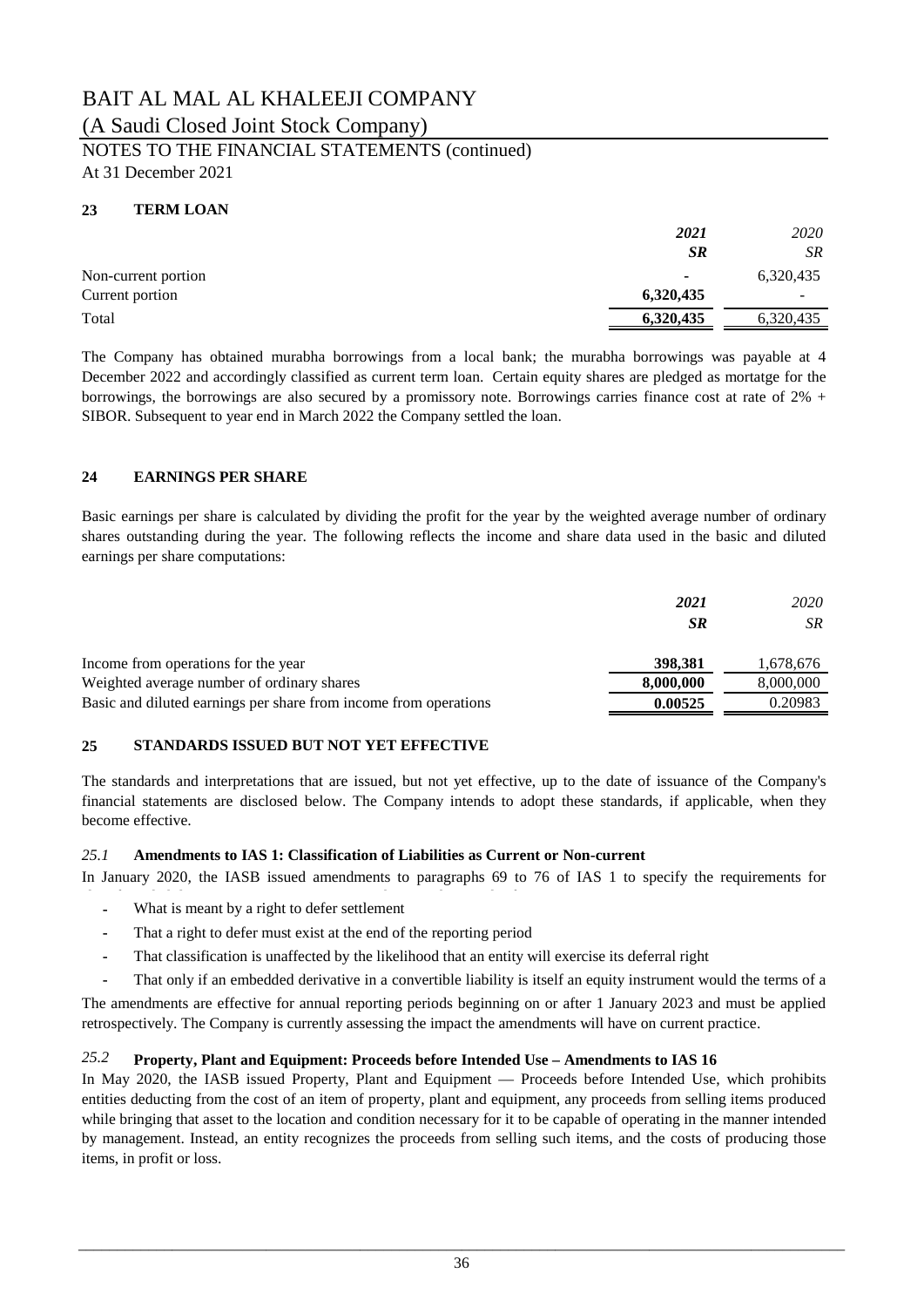### NOTES TO THE FINANCIAL STATEMENTS (continued)

At 31 December 2021

#### **25 STANDARDS ISSUED BUT NOT YET EFFECTIVE (continued)**

#### *25.2* **Property, Plant and Equipment: Proceeds before Intended Use – Amendments to IAS 16 (continued)**

The amendment is effective for annual reporting periods beginning on or after 1 January 2022 and must be applied retrospectively to items of property, plant and equipment made available for use on or after the beginning of the earliest period presented when the entity first applies the amendment. The amendments are not expected to have a material impact on the Company.

#### *25.3* **IFRS 9 Financial Instruments – Fees in the '10 per cent' test for derecognition of financial liabilities**

As part of its 2018-2020 annual improvements to IFRS standards process the IASB issued amendment to IFRS 9. The amendment clarifies the fees that an entity includes when assessing whether the terms of a new or modified financial liability are substantially different from the terms of the original financial liability. These fees include only those paid or received between the borrower and the lender, including fees paid or received by either the borrower or lender on the other's behalf. An entity applies the amendment to financial liabilities that are modified or exchanged on or after the beginning of the annual reporting period in which the entity first applies the amendment.

The amendment is effective for annual reporting periods beginning on or after 1 January 2022 with earlier adoption permitted. The Company will apply the amendments to financial liabilities that are modified or exchanged on or after the beginning of the annual reporting period in which the entity first applies the amendment.

The amendments are not expected to have a material impact on the Company.

#### *25.4* **Definition of Accounting Estimates - Amendments to IAS 8**

In February 2021, the IASB issued amendments to IAS 8, in which it introduces a definition of 'accounting estimates'. The amendments clarify the distinction between changes in accounting estimates and changes in accounting policies and the correction of errors. Also, they clarify how entities use measurement techniques and inputs to develop accounting estimates.

The amendments are effective for annual reporting periods beginning on or after 1 January 2023 and apply to changes in accounting policies and changes in accounting estimates that occur on or after the start of that period. Earlier application is permitted as long as this fact is disclosed.

The amendments are not expected to have a material impact on the Company.

#### *25.5* **Disclosure of Accounting Policies - Amendments to IAS 1 and IFRS Practice Statement 2**

In February 2021, the IASB issued amendments to IAS 1 and IFRS Practice Statement 2 Making Materiality Judgements, in which it provides guidance and examples to help entities apply materiality judgements to accounting policy disclosures. The amendments aim to help entities provide accounting policy disclosures that are more useful by replacing the requirement for entities to disclose their 'significant' accounting policies with a requirement to disclose their 'material' accounting policies and adding guidance on how entities apply the concept of materiality in making decisions about accounting policy disclosures.

The amendments to IAS 1 are applicable for annual periods beginning on or after 1 January 2023 with earlier application permitted. Since the amendments to the Practice Statement 2 provide non-mandatory guidance on the application of the definition of material to accounting policy information, an effective date for these amendments is not necessary.

#### **26 NEW AND AMENDED STANDARDS AND INTERPRETATIONS**

The Company applied for the first-time certain standards and amendments, which are effective for annual periods beginning on or after 1 January 2021. The nature and effect of the changes as a result of adoption of these new accounting standards and interpretations are described below. The Company has not early adopted any other standard, interpretation or amendment that has been issued but is not yet effective.